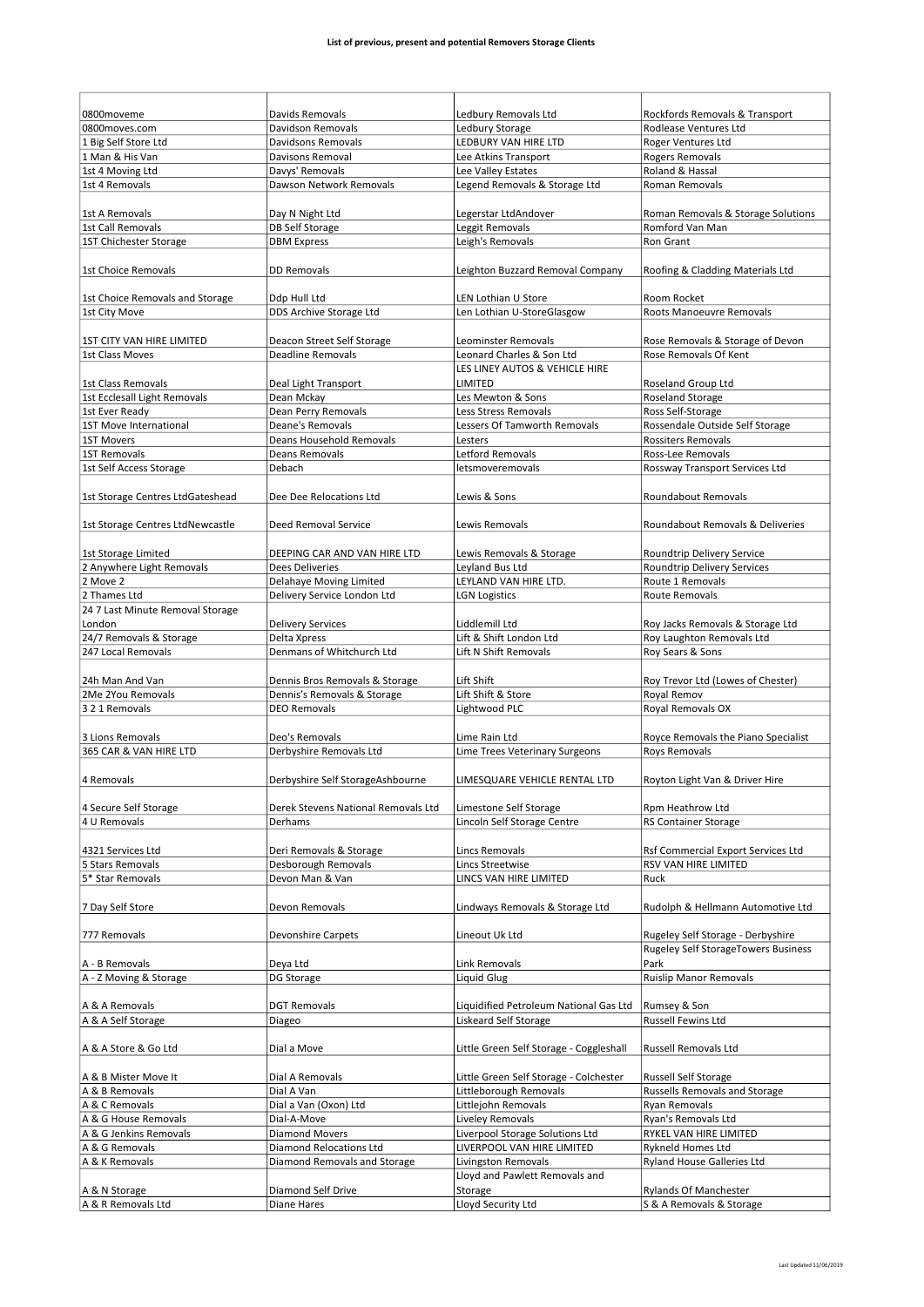| A & S Removals & Storage           | Dibbens Removals                      | Lloyds Of Essex                                            | S & B CAR AND VAN HIRE LIMITED                    |
|------------------------------------|---------------------------------------|------------------------------------------------------------|---------------------------------------------------|
|                                    | Dickens Self-Storage LtdStockton on   |                                                            |                                                   |
| A & S Self Storage Ltd             | Tees                                  | Lloyds Removals                                            | S & G Storage Services                            |
| A 11 Removals                      | Dickeson & French Removals            | Lloyds Removals Ltd                                        | S & S Removals                                    |
| A 2 B & Even Z Removals            | Dimension Storage & Interiors         | LMS light Remmovals and Storage                            | S & T Recovery Ltd                                |
| A 2 B Movers                       | <b>Dingwall Removal Services</b>      | <b>LMS Marketing Ltd</b>                                   | S 4 Ltd                                           |
| A 2 B Removals                     | Dinsdales Of Lytham St Annes          | Lo Cost Moves                                              | SAS                                               |
| A 2 B Removals & Storage           | <b>Direct Motor Spares</b>            | Load N Lock Storage                                        | SBS                                               |
| A A A Removals & Storage           | <b>Direct Movers</b>                  | Loads 4 Less                                               | S C D Express                                     |
| A A A Selfstore                    | <b>Direct Moves</b>                   | LOBSTER VAN HIRE LIMITED                                   | S C S Removals                                    |
| A A A Smooth Removal               | <b>Direct Removals</b>                | Loc Box Self Storage                                       | S D C Self Storage Ltd                            |
|                                    | Direct Removals & Storage of          |                                                            |                                                   |
| A A Removals                       | Weymouth Ltd                          | Lock & Leave                                               | SD <sub>S</sub>                                   |
| A A Westremovals Man & Van         | Direct Removals Lincolnshire          | Lock N Store LtdNewcastle                                  | S Dell & Sons Limited                             |
| A Adams                            | <b>Direct Storage</b>                 | Lock Stock                                                 | S Doolan & Sons                                   |
|                                    |                                       |                                                            |                                                   |
| A and M Removals and Storage       | Direct Transport Removals and Storage | Lock Stock Self Storage                                    | S E Removals Van & Driver Hire                    |
| A and P Removals and Storage       | Direct Units & Storage Ltd            | Lockaway Self Storage                                      | S G Acoustics Ltd                                 |
| A B C O Removals                   | Discount Moving Co                    | Lockaway Storage                                           | S G Rhymes & Son                                  |
| A B C Removals                     | <b>Discreet Removals</b>              | Lockson Co                                                 | S H Brownrigg                                     |
| A B C Removals & Storage           | Disley                                | Lock-Ups.co.uk                                             | S H Queen                                         |
| A B CASTLE                         | Dixon Removals & Storage              | Lo-Cost Moves                                              | S J & E Fellows Ltd                               |
| A B I Uk Ltd                       | Djn Enterprises                       | Lo-Cost Removals                                           | S J D - Removals                                  |
|                                    |                                       |                                                            |                                                   |
| A B S Removals & Transportation    | DJR Removals And Storage              | LODGE VAN AND CAR HIRE LIMITED                             | S J Hampton                                       |
| A Bargain Man & Van                | <b>DLM Removals</b>                   | Loft Space                                                 | S J M Removals & Storage                          |
| A Bell Removals & Storage          | <b>DM Removals</b>                    | Logans Removals & Storage                                  | S J R Services                                    |
| A Better Move                      | <b>DMB Removals Manchester</b>        | <b>Logex Services</b>                                      | S J W Carpentry Ltd                               |
|                                    |                                       |                                                            |                                                   |
| A Better Price Removals            | DMG Removals & Storage Ltd            | Lokadis Ltd                                                | S J W Removals A Man With A Van                   |
| A Big Store Ltd                    | <b>Dobsons Removals</b>               | Lok'nStore                                                 | <b>S Jones Containers</b>                         |
| A C Evans Removals                 | Dodd Contracts                        | <b>Lomond Removals</b>                                     | S K Removals Of Lytham                            |
| A C Removals & Storage             | Dolby's Removals                      | London City Bond Ltd                                       | S K Xpress Ltd                                    |
| A C Storage                        | Dollaregion Ltd                       | London Finest Man & Van                                    | S M C Removals                                    |
| A Careful Removals 100%            | Dollimore & Christie                  | London House Removals Ltd                                  | S Marlow-Thomas                                   |
| A D H Removals                     | Dolphin Movers Ltd                    | London Is Moving                                           | <b>S N Recoveries</b>                             |
| A D Keatley Adk Removals           | Dolphin Removals                      | London Man & Van                                           | S O S Storage                                     |
|                                    |                                       |                                                            |                                                   |
| A D Removals                       | Dolphin Removals & Storage Ltd        | London Moves                                               | S P Cocks Removals                                |
| A D S Removals                     | Dolphin Self Storage                  | London Moving UK Ltd                                       | S P Facilities Ltd                                |
| A D Wheeler                        | Dolphin Smart Storage Ltd             | <b>London Office Removals</b>                              | S P Removals & Storage                            |
|                                    |                                       |                                                            |                                                   |
| A E Corkill (Removals) Ltd         | Domestic & Commercial Removals        | London Removal Company Relocations                         | SPSLtd                                            |
| A E F Removals                     | Dominic & Son                         | London Removal Experts                                     | S Park & Sons                                     |
| A E Petherick & Sons               | Don Experienced Removals              | London Removals                                            | S Proctor                                         |
| A F B Man & Van Removals           | Donarm Self Storage Ltd               | London Removals Uk Ltd                                     | S R M Removals                                    |
| A F Removals                       | Doncaster Storage                     | London Self Storage Centre                                 | S R Motor Services Ltd                            |
| A G Jacob and Sons                 | Door 2 Door Services                  | London Town Removals                                       | S R S Removal Services                            |
| A G R Removals                     | Door To Door                          | London Van With Man                                        | S Rhodes Removals                                 |
| A Good Move                        | Door To Door Removals                 | London-Man-Van                                             | S S S Removal Services                            |
|                                    |                                       |                                                            |                                                   |
| A Great Move - Removals            | Door To Door Removals Of Rayleigh     | Londons Classic Removals & Storage Ltd S Sinclair Removals |                                                   |
|                                    |                                       |                                                            |                                                   |
| A Griffin & Sons Removal & Storage | Doree Bonner                          | LONG MARSH LIMITED                                         | S Tysoe                                           |
| A H Removals & Storage             | DORKING VAN HIRE LIMITED              | Longdale Movers Ltd                                        | S W Leach & Sons                                  |
| A H Tripp & Son Ltd                | Doves Removals                        | Looe Containerised Storage                                 | S W Removals                                      |
| A Hobday Removals Limited          | Dowse of Richmond Ltd                 | Lopa Removals Ltd                                          | S&B Removals Ltd                                  |
| A Home To Home                     |                                       |                                                            |                                                   |
| A Household Removals               | Doxbond                               | Louth Removals                                             | Safari Removals                                   |
| A J Anderson                       | DPH Removals and Storage              | Love Moves Ltd                                             | Safe - Guard Storage                              |
|                                    | DR Martens Airwair                    | Lovely Jubbly Removals                                     | Safe & Secure Storage                             |
| A J G Removals                     | Dracott & Fennemore Removals          | Lovespace Ltd                                              | Safe And Sound Removals                           |
|                                    |                                       |                                                            |                                                   |
| A J M Man & Van                    | Dragon Self Storage LtdLeigh on Sea   | Lovitt Removals and Storage                                | Safe Cellars Ltd                                  |
| A J M Removals                     | Dragon Self Storage LtdWitham         | LOW COST REMOVALS                                          | Safe Depot                                        |
| A J Pellitt & Son                  | Draycot Flight Centre Ltd             | LOW Cost Self Storage                                      | Safe Depot Self Storage                           |
| A J Removal Services               | <b>Draycott Removals</b>              | Low Fell Removals                                          | Safe N Stored With Hamiltons                      |
| A J Removals                       | Drayton Removals Ltd                  | Low Rate Removals                                          | Safe Removals                                     |
| A J Removals & Deliveries Ltd      | Dream Team Movers                     | Lowes                                                      | Safe Vans Removals                                |
|                                    |                                       |                                                            |                                                   |
| A J Removals Liverpool             | Drive In self store                   | Lowes Of Chester (Roy Trevor)                              | Safeguard Removals & Storage Ltd                  |
|                                    |                                       |                                                            |                                                   |
| A J Telford Self Storage Ltd       | Driver With Van                       | Lowley Bros Removals                                       | SafeHold Self StorageMelton Mowbray               |
|                                    |                                       |                                                            |                                                   |
| A K Bell                           | Drivers Dry Berthing Ltd              | Loxleys The Removal Company Ltd                            | Safehouse Self Storage LtdLondon                  |
| A K S Storage                      | Driver-With-Van                       | LS Storage                                                 | SAFEHOUSE VAN HIRE LIMITED                        |
| A K Storage                        | Driveside Limited                     | LS6 Removals                                               | Safepac International Worldwide<br>Movers Limited |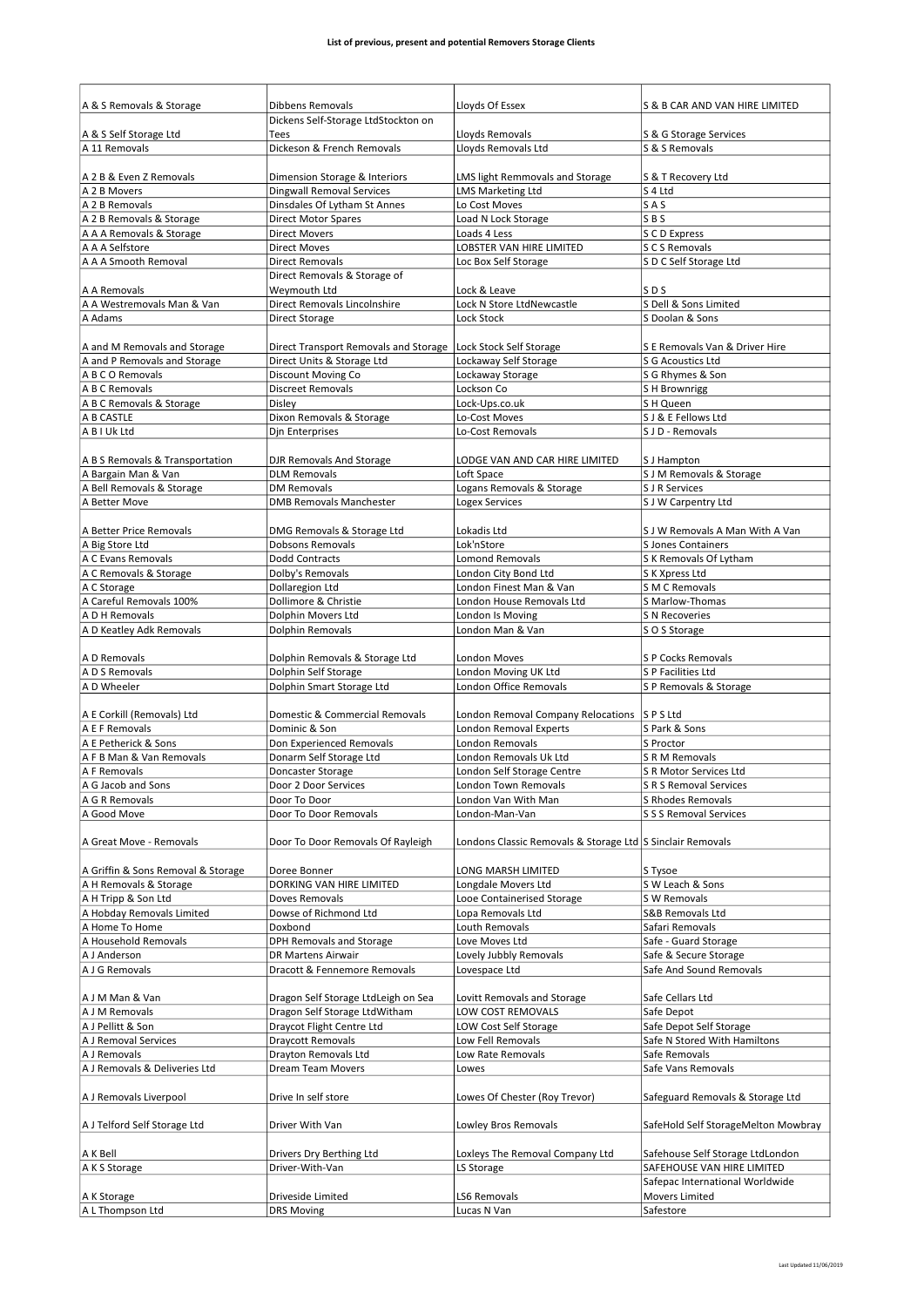| A Large Van and Driver                  | <b>DS Removals</b>                            | Lucas Removals                      | Safestore (Head Office)              |
|-----------------------------------------|-----------------------------------------------|-------------------------------------|--------------------------------------|
| A Luckes & son                          | <b>DSD Removals</b>                           | Luke Edwards Removals               | Safeway Removal Co                   |
|                                         |                                               |                                     |                                      |
|                                         |                                               |                                     |                                      |
| A M Moving                              | DT Moving Ltd                                 | Luker Bros (Removals & Storage) Ltd | Saffron Storage                      |
| A M Removals                            | Dtc Classic Car Storage Ltd                   | Lund Conlon                         | SALFORD VAN HIRE LIMITED             |
|                                         |                                               |                                     |                                      |
| A M Self Storage                        | Dtva Private Aircraft Owners Ltd              | Lungu & Co Ltd                      | Salus Services - Ready Steady Store  |
|                                         |                                               |                                     |                                      |
|                                         |                                               |                                     |                                      |
| A Man & A Large Van                     | DU Port                                       | <b>Luton Moves</b>                  | Sam Removals Man and Van service Ltd |
| A Man & a Van Removals                  | Duceo Ltd                                     | Luxfords                            | Same Day                             |
| A Man & Van                             | Duchy Removals                                | Lyme Bay Storage Ltd                | Sameday UK Removals                  |
| A Man & Van For Hire                    | <b>Dudley Removals</b>                        | Lynes Of Lincolnshire               | Samosklad Self Storage               |
| A Man & Van Removals                    | Dudman (Lowestoft) Ltd                        | Lyra Vltava Sro                     | Sampson Developments                 |
|                                         | Duke Street Self Store                        |                                     |                                      |
| A Man And A Van Removals                |                                               | M & B Bargains                      | Sam's Furniture & Removals           |
| A Man and Van 247                       | <b>Dukes Removals Oxford</b>                  | M & B Commercial Properties         | Samson Removals                      |
|                                         |                                               |                                     |                                      |
| A MAN AND VAN LIMITED - Stevenage       | Dulwich Light Removals                        | M & G Transport Ltd                 | Sandbox Self Storage                 |
| A Man With A Van & 2 Men                | Dulwich Storage Co Ltd                        | M & J Investment Company Ltd        | Sanders & Son Removals               |
|                                         | Dumbarton Self Storage / Sandpoint            |                                     |                                      |
|                                         |                                               |                                     |                                      |
| A Man With A Van Services               | Marina Ltd                                    | M & K Self Storage                  | Sanders and Son                      |
|                                         | Dumfries Self StorageHeathhall,               |                                     |                                      |
| A Man With No Van                       | <b>Dumfries</b>                               | M & M Removals                      | Sandersons Removals Ltd              |
|                                         |                                               |                                     |                                      |
| A Man With Van Abingdon Removals        | Dunbar Removals & Storage Ltd                 | M & P Removals                      | Sandwell Removals Ltd                |
|                                         |                                               |                                     |                                      |
|                                         | Duncan Man With A Van                         | M & S Aubrey Self Storage           |                                      |
| A Man With Van Oxfordshire Removals     |                                               |                                     | Sandy Jamieson Removals Ltd          |
| A Moving Experience                     | Dundas Vans & Drivers                         | M & S Removals                      | Sandy Lane Storage                   |
|                                         |                                               |                                     |                                      |
| A N D Worldwide Ltd                     | Dunn Movers Ltd                               | M & S Transport Removals & Storage  | Sandys Removals & Storage Co         |
| A Nice Man With A Van                   | <b>Dunnes Removals</b>                        | M & V Removals                      | Sanfeng Ltd                          |
| A P C Removals                          | Durham Self StoreDurham                       | M & W Storage & Facilities          | Santa Fe Relocation Services         |
| A P R Removals                          | <b>Dutton Fassett</b>                         | M 1 Secure Storage Services         | Saracen Datastore Ltd                |
|                                         |                                               |                                     |                                      |
| A P S Removals                          | Dwj's Removals                                | M 8 Storage Ltd                     | <b>SAS Removals</b>                  |
| A P S Van & Man                         | Dymocks International                         | M A B Moving                        | Satusfaction Post Production         |
| A R Removals                            | Dymocks Removals & Storage                    | M A Chapman                         | Saunders Of Harpenden                |
|                                         | <b>Dynamic International Freight Services</b> |                                     |                                      |
| A R T Removals                          | Ltd                                           | M A Hall Services                   | Saver Moves                          |
|                                         |                                               |                                     |                                      |
| A R T Transport Services & Removals     | Dynamic Storage Limited                       | M A Tremewan & Son Removals         | Sawbridgeworth Self Storage Ltd      |
| A Removal Man & A Van                   | Dyson Removals                                | M C B                               | Sawyerr Peters Removals              |
|                                         |                                               |                                     |                                      |
|                                         |                                               |                                     | Scarborough & Rydale Removals&       |
| A Rutherford Removals                   | E & K Bartlett Ltd                            | M C R Removals & Storage            | Storage                              |
|                                         |                                               |                                     |                                      |
| A S P Removals & Storage                | E B Hill & Sons                               | M D Removals                        | Scarborough Removals & Storage       |
| A Small Move                            | E C L Self Storage Centre                     | M Dillon Removals                   | Schepens                             |
| A Smooth Move                           | EDFMan                                        | M F Kinane                          | Schott (UK) Ltd                      |
| A Space Station                         | E E Calver Ltd                                | M G R Removals                      | <b>Schott Removals</b>               |
|                                         |                                               |                                     |                                      |
|                                         |                                               |                                     |                                      |
| A Spence Removals and Storage           | E G Wigmore & Sons                            | M H Charlton                        | Scotmove Edinburgh Removal Services  |
| A Star move                             | E H Pike                                      | MID                                 | Scotmove International Ltd           |
| A Star Removals                         | E J Removals & Storage                        | M J B Removals                      | Scotsman Removals                    |
| A Storage Solution Limited              | E Oatley & Son Ltd                            | M J Christophers & Son              | Scotsman with a Van Removals         |
| A Swift Move                            | E P Browne & Co                               | MJF                                 | <b>Scott Removals</b>                |
|                                         |                                               |                                     |                                      |
| A T B Furniture & Removals              | EPS                                           | M J H Removals Ltd                  | Scott Self Storage                   |
| A T B Removals                          | E P S Self Storage                            | M J Removals & Deliveries           | Scott Sutherlands Removals           |
| A T Once Again                          | E Pearson & Sons                              | M K P Storage Ltd                   | <b>Scotter Self Storage</b>          |
| A Team                                  | E Pearson & Sons Ltd                          | M K Relocations                     | <b>Scottish Removal Services</b>     |
| A Team Removals                         | E S V Group Plc                               | M K Removal Services                | Scott's Man And Van                  |
|                                         |                                               |                                     |                                      |
| A to B Removals                         | ET&P Shingler & Sons Self Storage             | M K Removals                        | Scotts of Somerset                   |
| A To B Steve's Removals                 | E T S Removals & Storage Ltd                  | M L Automotive Ltd                  | <b>Scotts Removals</b>               |
|                                         |                                               |                                     |                                      |
| A to B Transport                        | <b>Eagle Relocation Ltd</b>                   | M Massarella                        | Scott's Removals                     |
| A To Z Diamond Removals                 | Eagles Removals King's Lynn                   | M P Jobson Removals                 | <b>Scottwell Removals</b>            |
| A to Z Removals                         | Ealing Man & Van Removals                     | M P S Motors Ltd                    | Scroby Fayre Ltd                     |
|                                         |                                               |                                     | Seaham Harbour Community Interest    |
| A V M Storage Solutions Ltd             | <b>Eamont Storage</b>                         | M Parker Removals                   | Co                                   |
| A V Removals                            | Eardley (UK) Ltd                              | M R H Removals                      | Seaman Paper Europe Ltd              |
| A Van & Man                             | Earls Removals                                | M R Pettigrew                       | Seament Ltd                          |
| A Van 4 All Seasons                     | Earls Removals - Birmingham                   | M R Removals                        | Seaton Self Storage                  |
|                                         |                                               |                                     |                                      |
| A Van Driver For Hire                   | Earth Systems                                 | M R T Office Services               | Second To None Removals              |
| A W Stenner & Sons                      | Ease The Squeeze                              | M Removals                          | Secure Air Parks                     |
| A W Wheadon Ltd                         | Easi Removals Ltd                             | M Roberts                           | Secure Self Storage                  |
| A Walter & Sons                         | Easi Store 4 U                                | M S J Majic                         | Secure Storage                       |
| A Waters & Son                          | <b>Easier Moves</b>                           | M S Short Ltd                       | Secureall Ltd                        |
| A White & Son                           | Easimovals Removals Services                  | M Smallwood                         | Securi-store                         |
| A Wise Move Limited                     | Easi-Parks                                    | M T E C Ltd                         | Securit Storage                      |
| A York Removals                         | Easi-Store                                    | MTI                                 | Security Self Storage LTD            |
|                                         |                                               |                                     |                                      |
|                                         |                                               |                                     |                                      |
| A&A Van And Man<br>A&G Jenkins Removals | Easistore Self Storage Maidstone              | M T M Removals                      | Securo Store                         |
|                                         | Easistore Self StorageCrawley                 | M V Removals                        | Securostore                          |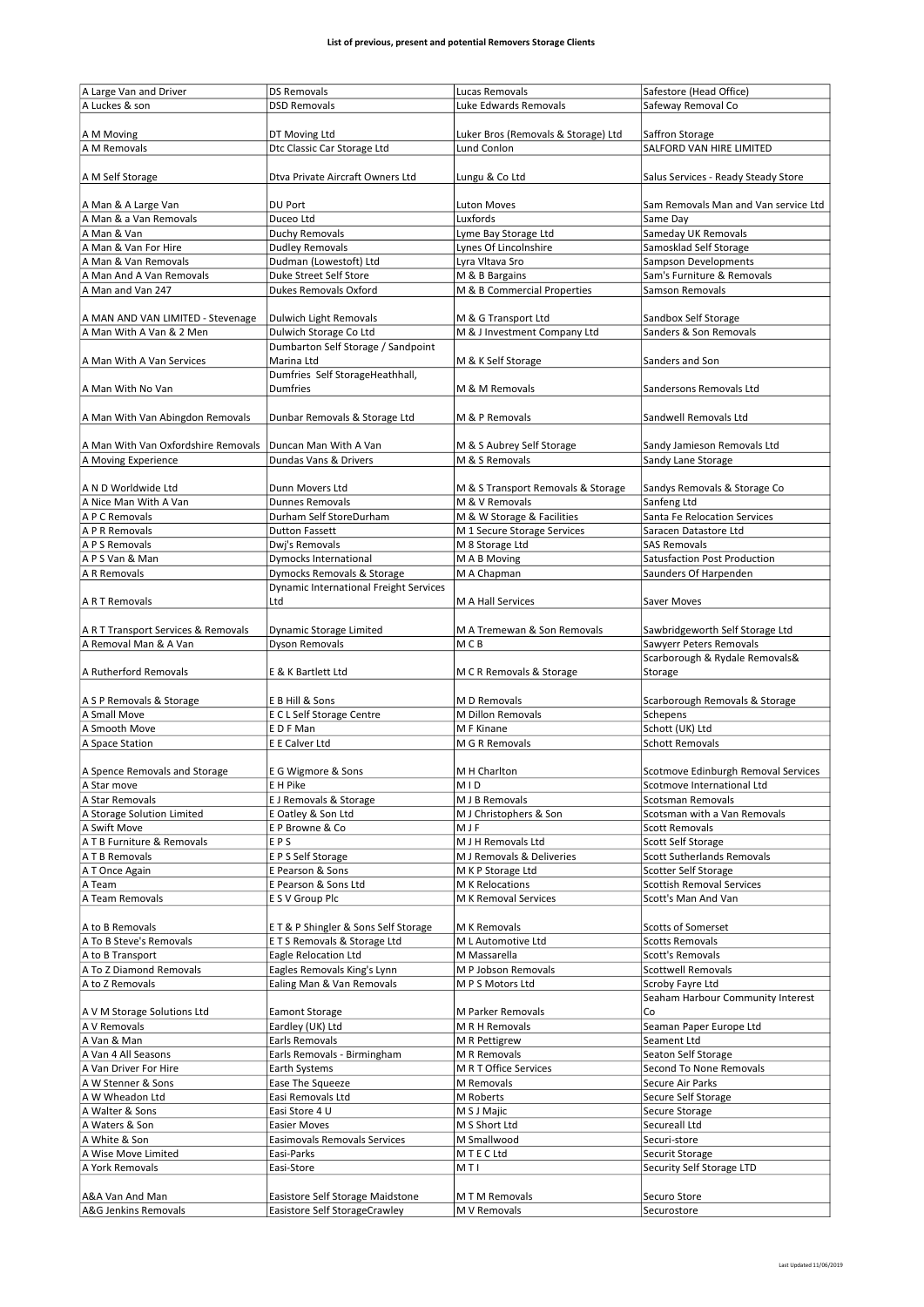| A&M Removals of Pocklington          | Easistore Self StorageEdenbridge      | M Y Removals Ltd                   | Securus                                  |
|--------------------------------------|---------------------------------------|------------------------------------|------------------------------------------|
|                                      |                                       |                                    |                                          |
| A&N Removals & Services              | Easistore Self StorageTunbridge Wells | M3 Junction7 Self Storage Ltd      | Seiichan Ltd                             |
| A. Walters & Sons Ltd                | East Anglia Removals                  | Mac 1 Self Storage                 | Seklers Ltd                              |
| A1 Border Moves                      | <b>East Anglian Removals</b>          | MAC Removals                       | Sekura-Byk                               |
| A1 Express Removals                  | <b>East Devon Removals</b>            | Mach1 Removals                     | Selbourne Storage & Removals             |
| A1 On The Move Ltd                   | East London Man & Van                 | Macintyre Scott                    | <b>SELF Contain It</b>                   |
| A1 Removals                          | East London Man And Van               | Mack Removal                       | Self Containered Ltd                     |
|                                      |                                       |                                    |                                          |
| A1 Secure Self Storage               | <b>East Midlands Removals</b>         | <b>Mackem Mover Removals</b>       | Self Operated Storage (Oxford) Ltd       |
|                                      | East Midlands Self StorageBarrow on   |                                    |                                          |
| A1 Self-Storage Limited LondonLondon | Trent                                 | Mackenzie Removals                 | Self Storage                             |
|                                      |                                       |                                    |                                          |
| A1 Short Notice Removals             | Eastbourne Removals                   | Macqueen Bros Removals & Storage   | Self Storage (Stockport) Ltd             |
| A1 Storage                           | <b>Eastend Removals</b>               | Mac's Removals                     | Self Storage 2 U                         |
| A1 Van & Man For Hire                | Eastleigh Removals                    | Magenta - Banbury                  | Self Storage 4 U<br>Self Storage 4 U Ltd |
| A1 Van Man                           | <b>Eastman Relocations</b>            | Magenta Acton Ltd                  |                                          |
| A1 Van Man Services                  | Easton Express Furniture Removals     | Magenta Nottingham Ltd             | Self Storage Centre                      |
| A2B Budget Moves                     | East-West Storage Ltd                 | Magenta Oxford Ltd                 | Self Storage ConsettConsett              |
| <b>A2B Removals</b>                  | Easy 2 Move                           | Magenta St Albans Ltd              | Self Storage SpaceBognor Regis           |
| A2B Removals & Storage               | Easy 2 Move Ltd                       | Magnum Services                    | Self Storage SpaceLewes                  |
|                                      |                                       |                                    |                                          |
| <b>A2B Rylands Removals</b>          | Easy Access Self Storage - Manchester | Maidenhead and Slough Removals     | Self Storage Standish                    |
|                                      |                                       |                                    |                                          |
| A2B Transit Removals & Storage       | Easy Access Self StorageStockport     | Maidenhead Man And Van             | Self Storage Tameside Manchester         |
|                                      |                                       |                                    |                                          |
| A2B4U                                | Easy Lift Ltd                         | Maidenhead Self StoreMaidenhead    | Self Store                               |
| <b>A2Z Removals</b>                  | Easy Move                             | Maidmans                           | Self Store 24-7                          |
| A38 Removals                         | Easy Move Bristol                     | Maidstone Movers                   | Self Store Centre                        |
| A41 Phoenix Removals Ltd             | <b>Easy Move Removals</b>             | <b>Maidstone Removals</b>          | Self Store Depot Ltd                     |
|                                      | Easy move Removals & Storage of       |                                    |                                          |
| A45 Self Storage                     | Derby                                 | Make My Move Easy                  | Self Store It - Peterborough             |
| A66 Storage                          | <b>Easy Movers</b>                    | <b>Malcolm Taylor Depositories</b> | SelfContainIt                            |
| AA Removals UK Ltd                   | Easy Moves                            | <b>Malcolms Removals</b>           | Selfstor Ltd                             |
| <b>AAA Removals</b>                  | Easy Self Store Ltd                   | <b>Malvern Removals</b>            | Selfstore24-7                            |
| AAA Removals & Storage               | <b>Easy Shipping</b>                  | Mam Store                          | Selfstore4u LimitedTelford               |
| AAA Removals Ltd                     | Easy Storage Newcastle Ltd            | MAN & A Van                        | Sell N Store 4 U                         |
| A-Aaron & Mayfair Removals           | Easy Store 247 Ltd                    | MAN & A Van Birmingham             | Selles Of Hull                           |
| Aabsolute Self StorageGlasgow        | Easy Store S W                        | MAN & A Van London                 | Selway Self Storage                      |
| <b>Aardvark Removals</b>             | Easy2move                             | MAN & A Van Removals               | Send Marketing Solutions                 |
| Aarons Removals & Storage            | Easylift Removals                     | MAN & A Vans London                | Seniors North West Ltd                   |
|                                      |                                       | MAN & A Vans London (Removals      |                                          |
| Aascot Removals                      | Easymooves - The Removal Company      | Camden)                            | Senlac Storage Ltd                       |
| <b>AB Castle</b>                     | Easymove Direct                       | Man & and Medium Van               | Sennetts Ltd                             |
|                                      |                                       | Man & and Medium Van (A TEAM       |                                          |
| A-B Removals                         | Easymove Of Swindon                   | <b>REMOVALS)</b>                   | Sentinel                                 |
| <b>AB Removals Ltd</b>               | <b>Easy-Move Removal Services</b>     | MAN & Luton Van Removals           | Sentry Self Storage                      |
| AB Self Storage                      | Easymove Removals & Storage           | Man & Sprinter Van                 | Sentry Self Storage Ltd                  |
| <b>AB4U Removals</b>                 | Easymove Swindon Ltd                  | Man & Transit Van                  | Senyard Removals                         |
| Abacus Removals & Storage            | Easymovers                            | MAN & Van Bournemouth              | Service Octopus                          |
| Abacus Removals Ltd                  | Easystore 247 Ltd                     | MAN & Van Brighton Removals        | Services International                   |
| <b>Abacus Self Service</b>           | Easyway Removals & Storage            | Man & Van Coventry Removals        | Set-A-Side Storage Ltd                   |
| Abacus Self Storage                  | <b>Eatons Low Cost Removals</b>       | MAN & Van Edinburgh                | Severn Valley Storage                    |
| ABACUS VAN HIRE LIMITED              | Eazy2Move Ltd                         | Man & Van For Hire                 | Seward Wyon                              |
|                                      |                                       |                                    |                                          |
| ABBA MOVES                           | Echo Moving & Storage                 | Man & Van in Crawley Removals      | Seymour Hire                             |
| Abba Removals                        | <b>Eclipse Storage</b>                | MAN & Van Lincoln                  | Shacklewell                              |
|                                      |                                       |                                    |                                          |
| <b>Abbey Antiques</b>                | Eco Moves Haywards Heath              | MAN & Van London Online Taxi Vans  | Shakespeare Removals                     |
| Abbey Lane Removals                  | ECO VAN AND MAN LIMITED               | MAN & Van Lutterworth              | Shakina Glory Removals                   |
| Abbey Removals and Storage (Perth)   |                                       |                                    |                                          |
| Ltd                                  | Ecomovers                             | MAN & Van Removals                 | Shapeshifta                              |
| Abbey Removals Ltd                   | Ecomoves Nationwide Ltd               | MAN & Van Richmond                 | <b>Sharpe Move</b>                       |
| Abbey removals of Gosforth           | <b>Economic Moves Of Ealing</b>       | Man & Van Service                  | <b>Shaws Removals</b>                    |
|                                      | Economove Removals Stonehaven         |                                    |                                          |
| Abbeydon Removals                    | Limited                               | MAN & Van Services                 | Sheffield Storage Solutions 2008 Ltd     |
|                                      |                                       | MAN & Van Services Wirral Cheshire |                                          |
| Abbeymead Removals                   | <b>Economy Moves</b>                  | Merseyside                         | SHEFFIELD VAN HIRE LIMITED               |
| Abbeywood Removals                   | <b>Economy Removals</b>               | MAN & Van Surrey                   | Shelton Removals                         |
| <b>Abbies Removals</b>               | <b>Economy Storage</b>                | Man & Van Taunton                  | Shepherd Offshore                        |
|                                      |                                       | Man & Van Taunton (Van Man         |                                          |
| Abbott Removals & Storage            | Ecp Travel Ltd                        | Removals Taunton)                  | Sheppard's Removals & Storage Ltd        |
| ABC Removals UK Ltd                  | <b>ED Transit Services (Belfast)</b>  | MAN & Van Wandsworth               | <b>Sheridans Removals</b>                |
| ABC Self Store                       | <b>Eddies Removals</b>                | Man and a van                      | Sherwood Self StoreDerby                 |
| <b>Abels Moving Services</b>         | Ede Brothers                          | Man And A Van Services             | Shetland Industries Ltd                  |
| Aber Removals & Storage              | Ede's (UK) Limited                    | Man and van                        | Shift It                                 |
| ABERCONWY CAR AND VAN HIRE           |                                       |                                    |                                          |
| <b>LIMITED</b>                       | Edinburgh Self Storage LtdEdinburgh   | Man And Van - Crawley              | Shift It (Yorkshire)                     |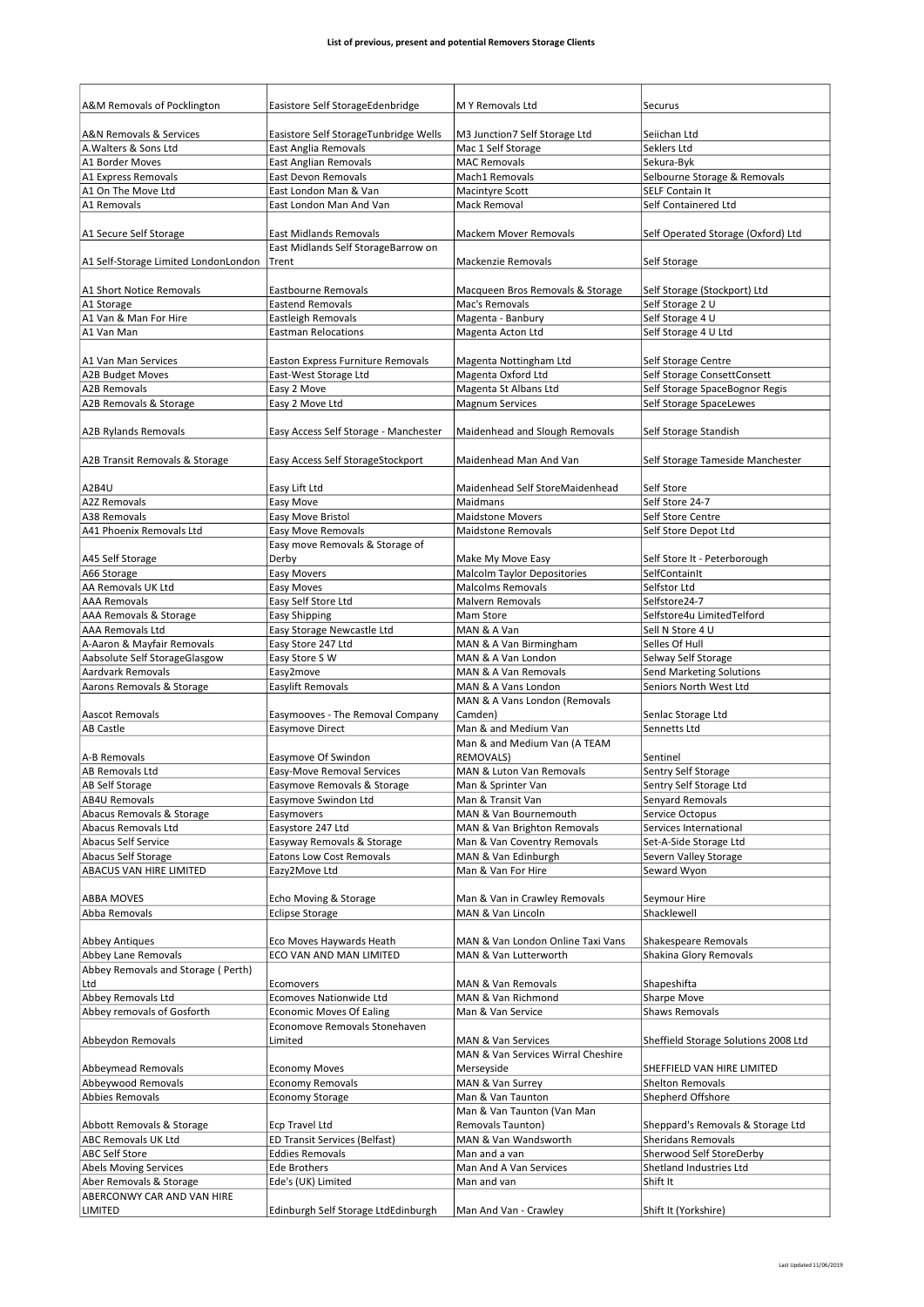|                                     |                                     |                                   | Shift It Man & Van Services                   |
|-------------------------------------|-------------------------------------|-----------------------------------|-----------------------------------------------|
| Aberdeen Removals                   | <b>Edward Baden Relocation</b>      | Man And Van 4 You                 | Bournemouth                                   |
| Aberdeen Storage Units              | Edward Bryan Removals Ltd           | Man And Van ASAP                  | Shift it man and van                          |
|                                     |                                     |                                   |                                               |
| Aberystwyth Removals & Storage Ltd  | Edwards                             | Man and van Birmingham            | Shifters                                      |
|                                     |                                     | MAN AND VAN EPSOM DOWNS           |                                               |
| Abingdon Removals & Storage Ltd     | EDWARDS MAN AND VAN LIMITED         | LIMITED                           | Shifters UK                                   |
| Able & Willing Removals             | <b>Edwards Removals</b>             | Man and van for hire              | Shift-It Removals                             |
| Able Move                           | <b>Eeesy Move</b>                   | Man and Van General services      | <b>Shine Removals</b>                         |
| Able Removal Ltd                    | Eezy Move                           | Man and Van in Dorset             | Shire Recovery Ltd                            |
| <b>Able Removals</b>                | <b>Eezy Movers</b>                  | Man And Van London                | <b>Shire Removals</b>                         |
|                                     |                                     | MAN AND VAN MOVERS GROUP          |                                               |
| Able Removers                       | Egdell                              | LIMITED                           | Shire Removals Llp                            |
| Abracadabra Removals                | Ehd London                          | Man and Van portsmouth            | <b>Shire Transport</b>                        |
|                                     |                                     |                                   |                                               |
| Abrahams & Bliss                    | Elan Removals & Storage Services    | Man and van preston               | Shirebrook Removals                           |
|                                     |                                     | Man and van preston (Andy Man and |                                               |
| Abrastore Limited                   | Elephant Removals                   | Van in Preston)                   | Shoreline Removals Ltd                        |
|                                     |                                     |                                   |                                               |
| <b>Abrey Removals</b>               | Elephant Storage Ltd                | Man and Van simply                | Shorts Removals And Storage Solutions         |
| <b>Absolute Removals</b>            | <b>Eley Removals</b>                | Man And Vans Ltd                  | Showmoves                                     |
| <b>Absolute Self Store</b>          | Elite European Ltd                  | Man In A Van                      | Shrewsbury Storage Ltd                        |
| <b>AC Removals</b>                  | Elite Man & Van                     | Man In Van in Bristol             | <b>Shropshire Removals</b>                    |
| Access Self Storage                 | Elite Movers                        | MAN 'n' Van Removals Essex        | Shropshire Self Storage                       |
|                                     |                                     |                                   |                                               |
| <b>Access Storage Solutions</b>     | Elite Moving Systems Ltd            | Man Van & Sam Removals            | Shurgard Croydon Purley WayCroydon            |
| Access Transport Removals & Storage |                                     |                                   |                                               |
| Ltd                                 | Elite Self Storage Ltd              | MAN Van London                    | Shurgard Self Storage                         |
|                                     |                                     |                                   |                                               |
| <b>ACE 2 Base Removals</b>          | Elite Storage Solutions Ltd         | Man Van Move Bournemouth          | SIDDONS CAR AND VAN HIRE LTD                  |
| <b>ACE Removals</b>                 | Ellingham Ltd                       | Man With A Blue Van               | Sigma Ec Ltd                                  |
| ACE Removals & Storage              | Elliot Storage Ltd                  | Man With A Luton Van              | Signalhome Ltd                                |
| Ace Self Storage                    | Elliott Group Ltd                   | MAN With A Van                    | SIGNATURE VAN HIRE LTD                        |
| Acha Removals                       | <b>Elliotts Removals</b>            | Man With A Van 24hr Service       | <b>Silver Fox Removals</b>                    |
| Ackerman Self Storage               | <b>Elliott's Removals</b>           | MAN With A Van Cornwall           | Silverstore Self Storage                      |
| A-Class Storage                     | Ellis & Bradley Removals            | Man with a van for hire           | Silverstring                                  |
| ACME Self Store LtdBurntwood        | <b>Ellis Removals</b>               | Man with a Van leeds              | Simon Chamberlain                             |
|                                     |                                     |                                   |                                               |
| Acorn Removals                      | Ellis Willis & Beckett              | MAN With A Van Light Removals     | Simon Grisdale                                |
| Acorn Removals & Storage            | <b>ELM Storage</b>                  | Man with a van liverpool          | Simon Hall Ltd                                |
|                                     |                                     |                                   |                                               |
|                                     |                                     |                                   |                                               |
| Acorn Removals Huddersfield         | <b>Elmsett Storshops</b>            | MAN With A Van Newcastle          | Simon Long Removals                           |
|                                     |                                     |                                   |                                               |
| Acorn Storage & Removals Ltd        | Elsoms                              | Man With A Van Northampton        | Simon Long Removals & Storage                 |
| Acorn's Removals & Transport        | <b>Elstree Piano Removals</b>       | Man with a van Nottingham         | Simon Lunt Man With Van                       |
| Actimovers                          | Ely's Removal Service               | MAN With A Van Uk                 | <b>Simon Morris</b>                           |
| <b>Action Removals</b>              | Emcor                               | Man With Large Van                | Simon On Riverside Ltd                        |
| Actionfold Ltd (City Moves)         | <b>Emel Removals</b>                | MAN With The Van Services         | Simon Storage                                 |
| <b>Active Moves</b>                 | <b>Empat Removals Ltd</b>           | Man with Van                      | Simon Storage Group Limited                   |
| <b>Actual Removal Company</b>       | <b>Empire Removals</b>              | Man with van Coventry             | SIMPLE CAR & VAN HIRE LTD                     |
| Acumen Storage                      | <b>Endura Properties Ltd</b>        | MAN With Van Edinburgh            | Simple Secure Self Storage                    |
| <b>Adair Removals</b>               | <b>Enfield Removal Services</b>     | Man with van in Blackburn         | Simple Self StorageLeicester                  |
| Adams & Sons                        | <b>Englands Removals Dorchester</b> | Man With Van Network              | Simple Storage                                |
| <b>Adams Removals</b>               | Ensco 898 Ltd                       | MAN With Van Removals             | <b>Simple Storage Solutions</b>               |
| Adams Selfstore                     | Ensco 980 Ltd                       | <b>MAN With Vans</b>              | Simple Storage Solutions Ltd                  |
|                                     |                                     |                                   |                                               |
| ADD Space Self Storage Ltd          | <b>Enstone Hangar Ltd</b>           | Manandvan4u                       | SIMPLE VAN & TRUCK HIRE LIMITED               |
| <b>Addis Moves</b>                  | <b>ENTERPRISE RENT-A-CAR</b>        | Man-A-Van                         | <b>Simply Business Moves</b>                  |
| Adeys Driver with Van               | <b>Enterprise Self Storage</b>      | Manchester Man & Van              | <b>Simply Moving</b>                          |
|                                     |                                     |                                   |                                               |
| <b>ADHOC Removals</b>               | Enviro Lancashire                   | <b>Manchester Movers</b>          | Simply Moving Home & Office Removals          |
|                                     |                                     |                                   |                                               |
| Adhoc Storage                       | <b>Enviro Moves Ltd</b>             | Manchester Removals & Storage     | <b>Simply Removals</b>                        |
|                                     |                                     |                                   |                                               |
| <b>ADK Removals</b>                 | <b>Eric Hewlett</b>                 | Manchester Removals and storage   | Simply Removals UK Ltd                        |
|                                     |                                     |                                   | SIMPLY RENTALS (CAR AND VAN HIRE)             |
| <b>Admiral Self Storage</b>         | <b>Errand Link</b>                  | Manchester Self Storage           | LIMITED                                       |
|                                     |                                     |                                   |                                               |
| Admirals Yard Self Storage          | E-S Removals                        | Manchester Self Store             | Simply Self Storage LtdAberdeen               |
| ADP Self Store Cornwall             | <b>Eshipit Ltd</b>                  | Manchester Selling Ltd            | Simply Self Store                             |
| <b>Adrians Removals</b>             | <b>Essex House Removals</b>         | Mango Storage                     | Simply Ship                                   |
| <b>Advance Removals</b>             | <b>Essex Movers</b>                 | <b>Mannix Brothers Ltd</b>        | Simply Storage LtdNew Malden                  |
| <b>Advanced Moving Solutions</b>    | Essex Removal Service & Co          | Manns Removals of Cranleigh       | <b>Simply Store</b>                           |
| <b>Advanced Removals</b>            | <b>Essex Removals</b>               | Man-n-Van                         | <b>Simply Store Braintree</b>                 |
| Advanced Removals & Storage         | Essex Self Storage Ltd              | Manor Car Storage                 | Simply Store Ltd                              |
|                                     |                                     |                                   |                                               |
|                                     |                                     |                                   |                                               |
| Advantage Removals                  | ETHEL'S CAR AND VAN HIRE LIMITED    | Manor Farm Storage Ltd            | Simply Store Merseyside & Warrington          |
| Advantage Storage                   | Euro Moves Group Ltd                | MANSFIELD VAN HIRE LIMITED        | <b>Simpsons of Sussex</b>                     |
| <b>Advent Removals</b>              | Euro Pool System Uk Ltd             | Mantramar                         | Simpsons Removals & Storage -<br>Chesterfield |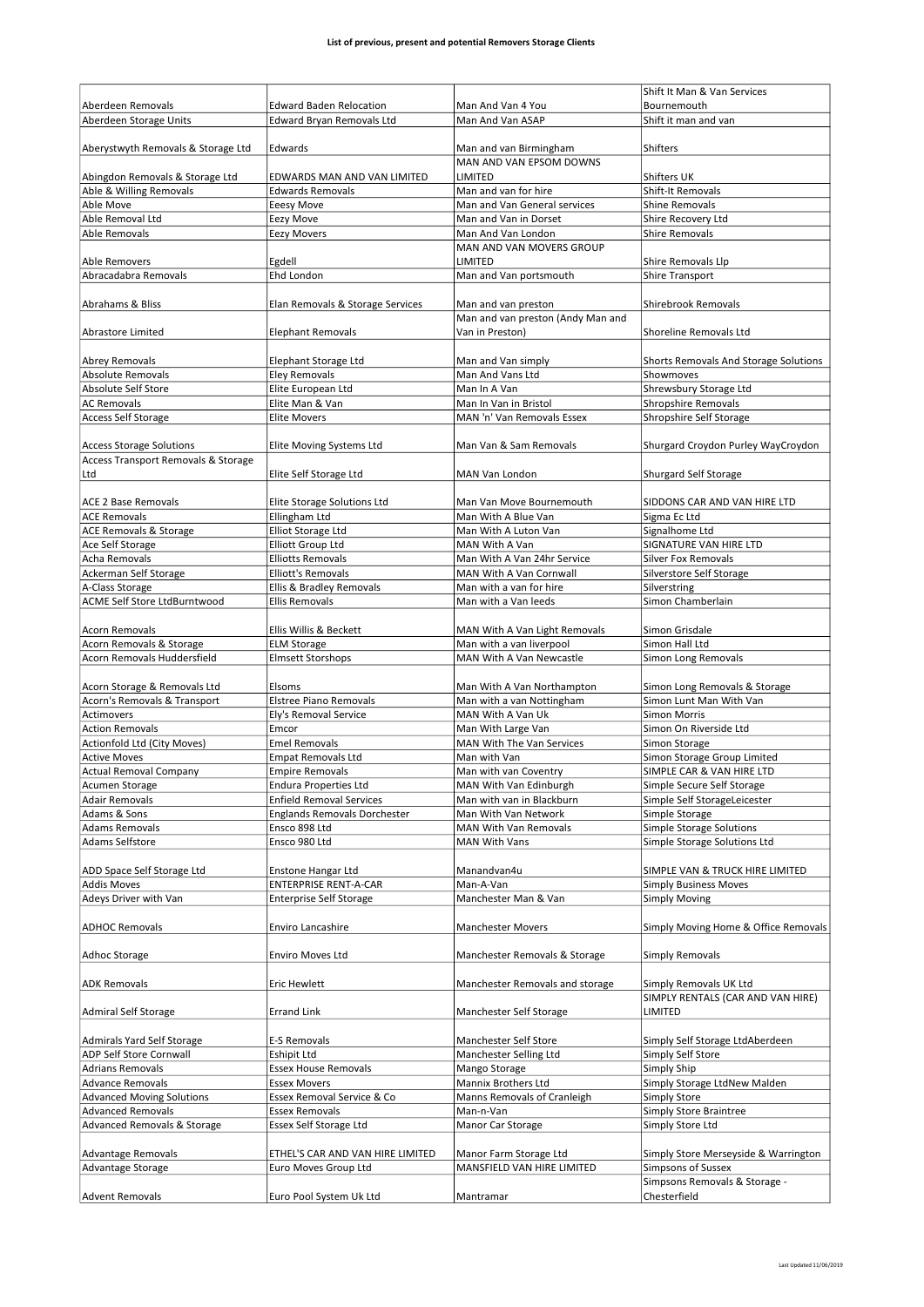| Affordable Man & Van                   | Euro Secure Storage Ltd                      | <b>Manuel Moves</b>                                 | Simpsons Removals & Storage - Kent            |
|----------------------------------------|----------------------------------------------|-----------------------------------------------------|-----------------------------------------------|
| <b>Affordable Removals</b>             | Euro Storage Uk Ltd                          | Manuscripti Ltd                                     | Sinclair Robertson & Co                       |
| Affordable Storage                     | Euro Uk Moves Group Ltd                      | Manvan Plymouth                                     | Sindall's Removals & Storage                  |
| AFP VAN HIRE & SALES LTD               | Eurobox StorageAyr                           | Manx Port                                           | Singer's Removals & Storage                   |
| <b>AG Cannon Removals</b>              | <b>EuroClad Developments Ltd</b>             | Manx Self Storage Units Ltd                         | Singers Removals and Storage                  |
|                                        |                                              |                                                     |                                               |
|                                        |                                              |                                                     |                                               |
| AG Self Storage                        | Eurogroup International Movers Ltd           | Maplin Removals & Transport                         | SIXT RENT A CAR LIMITED                       |
| <b>Agents Choice Removals</b>          | Euromove                                     | <b>Marches Removals</b>                             | SJT Man And Van                               |
|                                        |                                              |                                                     |                                               |
| <b>Agincourt Removals</b>              | EUROPCAR UK LIMITED                          | Mardan Removals & Storage Ltd                       | <b>Skegness Removals</b>                      |
| Agricola Storage Ltd                   | Europe Remove Ltd                            | Marexport Uk                                        | Skipton Self StoreSkipton                     |
| AGS 360 Solutions                      | <b>Eurovan Express</b>                       | <b>Maries Removals</b>                              | Skye Removals & Storage                       |
| Airedale movers                        | Euro-Xpress                                  | <b>Maritime Container Services</b>                  | Skyline Relocation Services Ltd               |
| Airey & Parker Removals                | Evans Easyspace                              | Marius Cioranu Ltd                                  | Skyline Removals                              |
| AJ Removals & Deliveries               | Evans Moving Ltd                             | Mark & Van                                          | Skyshaw Ltd                                   |
| AJ Removals & Storage Ltd              | Events Storage Ltd                           | Mark Bradley                                        | Slipstream Removals                           |
| AJ Removals.                           | Everest Ltd - Remover                        | Mark Chittim                                        | Sloan Removals                                |
|                                        |                                              |                                                     |                                               |
| AJ Stephenson Removals & Storage       | <b>Eversley StorageEversley</b>              | Mark Lazarus & Son (Removals)                       | Sloane Self Storage                           |
|                                        |                                              |                                                     |                                               |
| <b>Akers Services</b>                  | <b>Evertex Processing Ltd</b>                | Mark McClean                                        | Sloane Young Removals & Storage               |
|                                        |                                              |                                                     |                                               |
|                                        | Everton Bros (Poultry) LTD t/a               |                                                     |                                               |
| Aladdins                               | Horncastle Self StorageHorncastle            | Mark Ratcliffe Moving & Storage                     | Slomans Removals & Storage                    |
|                                        |                                              |                                                     |                                               |
| Alan Carroll Removals & Storage        | <b>Ewell Removals Company</b>                | <b>Mark Wilkins</b>                                 | Sma Pallets Ltd                               |
| Alan Cook Removal & Storage            | <b>Ewing Properties Ltd</b>                  | Market Harborough Removals                          | <b>Smales Secure Storage</b>                  |
|                                        |                                              |                                                     |                                               |
| <b>Alans Removals</b>                  | <b>Exact Moves</b>                           | Marks                                               | <b>Small Moves</b>                            |
| Alan's Van & Removal Service           | Excel                                        | <b>Marks Print</b>                                  | <b>Small Removals</b>                         |
| Alban Moves Ltd                        | <b>Excel Removals</b>                        | <b>Marks Removals</b>                               | Smallmove Removals & Storage                  |
|                                        |                                              |                                                     |                                               |
| Albany Removals Ltd                    | <b>Excel Self Storage</b>                    | Marks Removals & Storage                            | SMART CAR & VAN HIRE LIMITED                  |
| <b>Albion Removals</b>                 | EXCEL VEHICLE HIRE LIMITED                   | <b>Marriott's Removals</b>                          | Smart Carriers Ltd                            |
|                                        |                                              |                                                     |                                               |
| <b>Alders Removals</b>                 | <b>Excellent Removals and Deliveries Ltd</b> | Marrubi's Removal & storage                         | Smart Move Ltd                                |
|                                        | Exceptional & Distinctive Man & Van          |                                                     |                                               |
| Alex Currie Delivery & Removalservices | Service                                      | Marsh & Sons Removals Ltd                           | <b>Smart Move Removals Ltd</b>                |
| Alexander James (previously Shift It   |                                              |                                                     |                                               |
| Removals)                              | Excess Baggage Ltd                           | <b>Marshall and MacIntosh</b>                       | <b>Smart Movers Ltd</b>                       |
| Alexander Self Store                   | <b>Excess Baggage Plc</b>                    | <b>Marshalls Removals</b>                           | <b>Smart Moves Removals</b>                   |
| <b>Alexanders Removals</b>             | <b>Excess International Movers Ltd</b>       |                                                     |                                               |
|                                        |                                              | Martell's Int Removers                              | <b>Smart Moving Solutions</b>                 |
| Alexanders Removals & Storage          | <b>Executive Moves</b>                       | Martin Akerman                                      | <b>Smart Relocations</b>                      |
| Alexandria Self-Storage                | <b>Exel Supply Chain</b>                     | Martin Bros Removals Ltd                            | <b>Smart Removals</b>                         |
| Alfa Self Storage Hampshire Ltd        | <b>Exmouth South Storage</b>                 | Martins Man & Van                                   | <b>Smart Storage</b>                          |
| Alfabet Removals & Storage Ltd         | <b>Exodus Removals</b>                       | <b>Martins Move</b>                                 | Smartermoves Ltd                              |
|                                        | Exon Express                                 | Martins Removal Services Ltd                        | <b>SMARTS OF NORTHOLT</b>                     |
| Alfie's Removals                       |                                              |                                                     |                                               |
| Alfreton Self Storage                  | <b>Expect Move Management Ltd</b>            | <b>Martins Removals</b>                             | <b>Smile Moves</b>                            |
| Alheavy Removals                       | Experiment                                   | Marty and Co                                        | <b>Smilers Removals</b>                       |
|                                        |                                              |                                                     |                                               |
| Alistair's Man And Van                 | <b>Expert Moves</b>                          | <b>Martyns Movers</b><br><b>Mascott Enterprises</b> | Smith of Bodmin<br><b>Smith Storage Leeds</b> |
| ALL Day Removals & Storage             | <b>Express Movers</b>                        |                                                     |                                               |
| <b>ALL Gone Removals</b>               | <b>Express Movers Scotland</b>               | <b>Maskell Removals</b>                             | Smooth Moves                                  |
| ALL In One Removals                    | <b>Express Moves</b>                         | Mason Storage (Wales) Limited                       | Smooth Moves Removals Ltd                     |
|                                        |                                              | Masons (Removals And Storage)                       |                                               |
| All in One Transport                   | <b>Express Removals</b>                      | Limited                                             | <b>Smooth Removals</b>                        |
| ALL In Removals & Storage Ltd          | Express Removals & Storage Ltd               | Masons Moving Group                                 | Smoothmoves Leicester                         |
| ALL Moves Anytime Com                  | <b>Express-Moving</b>                        | Masons Self Storage                                 | Smove                                         |
| All Moves Preston                      | Exstore                                      | Massimo Removals                                    | <b>Snappy Moves</b>                           |
|                                        |                                              |                                                     |                                               |
| All Moves UK Ltd                       | <b>Extons Removals Of Malmesbury</b>         | Masstock Arable Uk Ltd                              | SO Storage and Removals                       |
| ALL Secure Self Storage                | Extra room self storage                      | <b>Mast Services</b>                                | Soho Carpark                                  |
| <b>ALL Small Moves</b>                 | Extravan                                     | Master Crate                                        | Soho Removals                                 |
| All Star Removals & Self Storage       | <b>Eyres Removals</b>                        | <b>Master Moves</b>                                 | <b>Solent Relocations</b>                     |
| All Stores                             | <b>Ezemove Removals</b>                      | Master Moves Ltd                                    | Solliden Ltd                                  |
| ALL Your Junk Ltd                      | Ezzystor LTD                                 | Matchexpert Ltd                                     | Solus Leisure & Garden Ltd                    |
| Allans Man & Van Services              | F & M Bennett & Son                          | Matchless                                           | Somerset Removals Ltd                         |
|                                        |                                              |                                                     |                                               |
|                                        |                                              |                                                     |                                               |
| Allen and Young Removals and Storage   | F & M Removals                               | Matlock Self Storage                                | Somerset Self Storage                         |
| <b>Allens Removals</b>                 | F A Jones                                    | <b>Matrix Moving Group</b>                          | Somerset Storage Ltd                          |
| Allerton Removal & Storage             | F C Brooks & Sons Caerffili                  | <b>Matthew Carter Removals</b>                      | Somerton Self Storage                         |
|                                        |                                              | Matthew James Removals & Storage                    |                                               |
| Alliance Removals & Storage - Cardiff  | F G & E A Ball Ltd                           | Ltd                                                 | Sommerfeld & Thomas                           |
|                                        |                                              |                                                     |                                               |
| Alliance Removals & Storage Ltd        | F J Gibbs                                    | Mattroe                                             | <b>SOS Moves</b>                              |
| ALLIANCE VAN HIRE LIMITED              | F L Pettman                                  | Maughan Removals                                    | Sotrage Giant - Llanelli                      |
| ALLIED 4 VANS (HIRE) LIMITED           | F Rainbow & Son (Removals)                   | Maurice Youngs Removals                             | South Devon Relocations                       |
| <b>Allies Removals</b>                 | F S W Ltd                                    | <b>Maurices Removals</b>                            | South Dorset Storage                          |
| Alligator Self Storage                 | F Smith & Son (Croydon) Ltd                  | <b>Mavror Associated</b>                            | South Downs Storage Ltd                       |
| Allman Removals & Storage              | F. Le Gallais & Sons LtdJersey               | Max Moves                                           | South Hams Removals                           |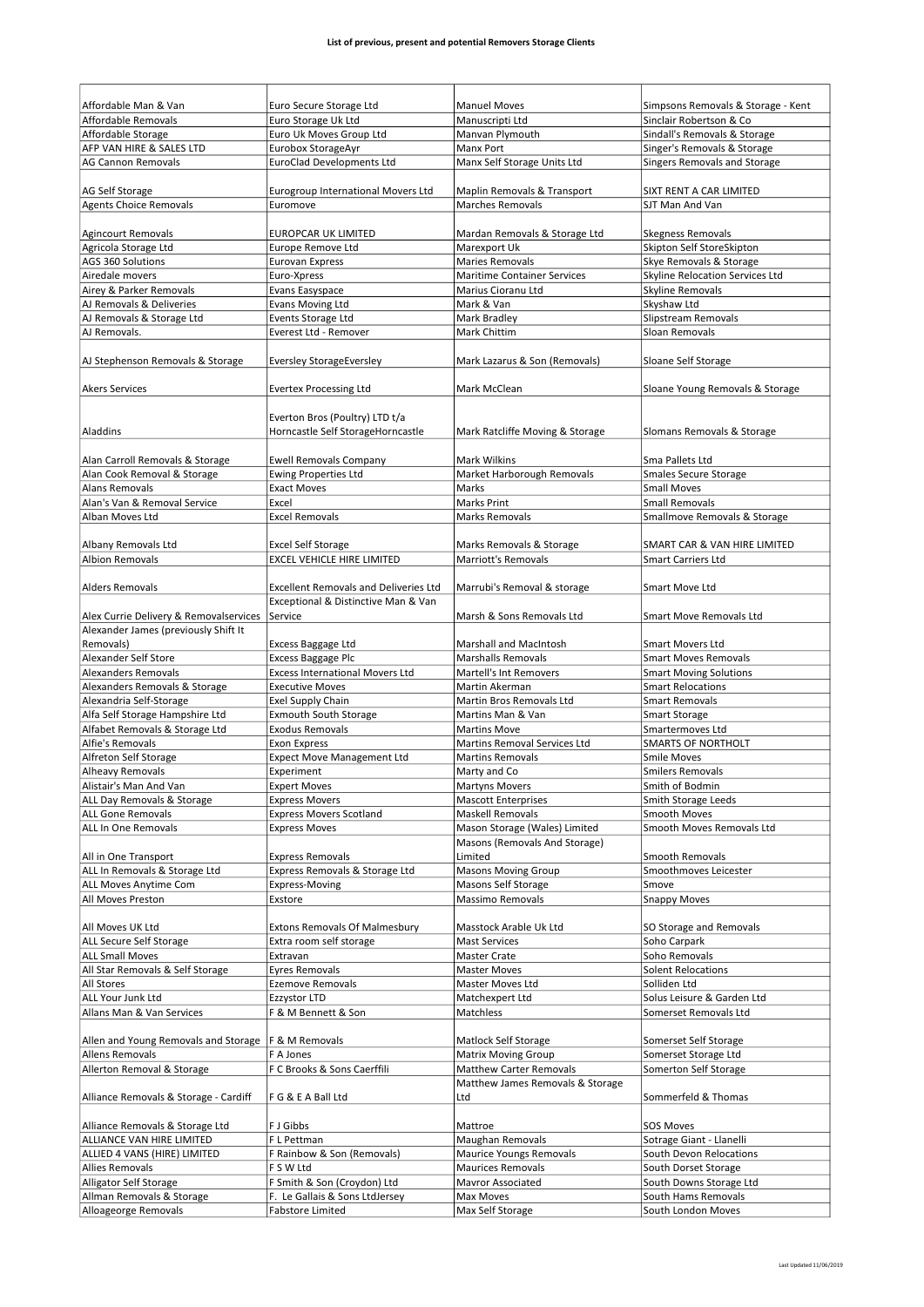| Allotts Removals & Storage          | Fair City Removals                      | Maxi Mover                           | South London Removals                       |
|-------------------------------------|-----------------------------------------|--------------------------------------|---------------------------------------------|
| Allsorts                            | Fairview Storage Ltd                    | Maxima Self Storage                  | South Malvern Self Storage                  |
|                                     |                                         |                                      |                                             |
| <b>Allsorts Removals</b>            | Fairway                                 | Maxwell Scott Bags Ltd               | South Manchester Movers                     |
|                                     |                                         |                                      | SOUTH MANCHESTER VAN & CAR HIRE             |
| Allstore                            | Fairways Removals                       | <b>MB Removals</b>                   | LIMITED                                     |
| Alltime Removals                    | <b>Falconer Removals</b>                | <b>MBT Removals</b>                  | South Park Removal Service Ltd              |
|                                     |                                         | McAdie & Reeve Removals              |                                             |
| <b>Alltranz Removals</b>            | Falmouth Storage Solutions Ltd          |                                      | South Park Removals Ltd                     |
| Allways Removals                    | <b>Family Movers</b>                    | <b>Mcallans</b>                      | South West House Removals                   |
| Allways Removals Ltd                | Fareham Containerised Storage           | <b>McBurnie's Removals</b>           | South West Removals                         |
| Alness Removals & Storage           | Farleys                                 | <b>McCarthy's Removals</b>           | South West Storage                          |
|                                     |                                         | McCarthy's Removals & Storage World  |                                             |
|                                     |                                         |                                      |                                             |
| Alpha & Omega Removals              | Farnborough Removals                    | Leeds                                | South West Storage Solutions                |
|                                     | <b>FARNBOROUGH VAN &amp; TRUCK HIRE</b> |                                      |                                             |
| Alpha Self Storage                  | LIMITED                                 | <b>McCarthys Storage World</b>       | South Yorkshire Carton Co                   |
| <b>Alphabet Removals</b>            | <b>Farrant Removals</b>                 | McCluskey Limited                    | Southern Storage Ltd                        |
|                                     | Farrer & Fenwick Removals               |                                      |                                             |
| <b>Alternative Movers</b>           |                                         | McCroreys Removals & Storage         | Southern Storage Solutions                  |
| Altrincham Removal Co               | <b>Farrowfield Estates</b>              | McCrory's Removals Ltd               | South's Removals                            |
| Amazing Low-Cost Man & Van          | Fast & Friendly                         | <b>McCrystal Removals</b>            | Southside Services Ltd                      |
| Ambassador Removals                 | <b>Fast Forward Removals</b>            | Mcgill's Removals                    | Sovereign Removals                          |
|                                     |                                         |                                      |                                             |
|                                     |                                         |                                      |                                             |
| <b>Amber Moves</b>                  | <b>Fast Interior Removals</b>           | McGimpsey Brothers (Removals) Ltd    | Space 4 U Self Storage Ltd - Bracknell      |
|                                     |                                         |                                      |                                             |
| Ambergate Removals & Storage        | <b>Fast Moves</b>                       | <b>McGimpsey Removals</b>            | Space 4 U Self Storage Ltd - Windsor        |
| <b>AMC Removals Ltd</b>             | <b>Fast Removals</b>                    | <b>Mcinally Removals</b>             | Space Age Storage                           |
|                                     |                                         |                                      |                                             |
|                                     |                                         |                                      |                                             |
| Amesdale Ltd / A Louth Self Storage | Fast Track Recovery & Storage Ltd       | Mckeller & Sons Ltd                  | Space Centre LimitedBarry                   |
| Ammanford Self Storage Ltd          | <b>Fast Track Services</b>              | McKeown Business Moves Ltd           | Space Centre Self Storage                   |
| Amor Removals                       | FAST VAN HIRE LIMITED                   | <b>Mclennan Removals</b>             | Space Contain                               |
| Ample Storage Co                    | <b>Fastlink Removals</b>                | McLeods                              | Space Maker Self Storage                    |
|                                     |                                         |                                      |                                             |
| Amplestore Ltd                      | Fayair (Stansted) Ltd                   | Mcmanus & Sons                       | Space Maker Storage Exeter                  |
| AMS Man & Van                       | Fearnley & Brown                        | <b>MCS</b>                           | Space Maker Storage Ltd                     |
|                                     |                                         |                                      |                                             |
| Anchor Bay Storage Erith Ltd        | Felixstowe Self Storage LtdFelixstowe   | <b>MD Removals</b>                   | Space Module Self Storage                   |
| Anchor Self Storage Ltd             | Fentons Removals                        | Me & Him Removals & Storage          | Space PeopleGrimsby                         |
|                                     |                                         |                                      |                                             |
| Anchor Self Storage LtdSwindon      | Fergusons                               | Me & my Van                          | Space Savers Self Storage                   |
|                                     |                                         |                                      |                                             |
| Anchor Storage Limited              | FergyspaceCramlington                   | Medway Brick & Stone Works Ltd       | Space Self Storage Ltd                      |
| <b>Anderson Removals</b>            | Fern's Removals                         | Mega Cheap Man And Van               | Space Self Store                            |
|                                     |                                         |                                      |                                             |
| Anderson Removals EH                | Ferriday & Alder                        | Megarax Ltd                          | Space Station Self Storage                  |
| Anderson Transport                  | Fife Group                              | Megastorage Ltd                      | Space Storage Ltd - Plymouth                |
|                                     |                                         |                                      |                                             |
| Andersons Removals and Storage      | Fife Uk Removals Ltd                    | <b>MEL Ward Meats</b>                | Space Storage LtdPlymouth                   |
|                                     |                                         |                                      |                                             |
|                                     |                                         |                                      |                                             |
| Andover Mini Storage                | File & Data Storage                     | Melbourne Removals - Bells & Sons    | Spaces and Places Self Storage              |
| Andover Storage                     | <b>File Express</b>                     | <b>Melbur Consultants</b>            | Sparekeys Com Ltd                           |
|                                     |                                         |                                      |                                             |
| Andrew Coid Removals Ltd            | <b>Filey Removals</b>                   | Meldon Village Storage & Drying      | Sparkford Storage                           |
|                                     |                                         |                                      |                                             |
| Andrew Haydock                      | Finchley Man With A Van                 | MEN With A Van                       | <b>Spear Services</b>                       |
| Andrew Porter Ltd                   | <b>Finns Removals</b>                   | <b>Menace Removals</b>               | <b>Specialised Movers</b>                   |
| Andrews of Kent                     | <b>Finsbury Park Removals</b>           | Mendip Self StorageRadstock          | Spectrum                                    |
|                                     |                                         |                                      |                                             |
| Andrews Removals                    | First Base Self Storage                 | Meon Springs Self StoragePetersfield | <b>Speed Source</b>                         |
|                                     |                                         |                                      |                                             |
|                                     |                                         |                                      |                                             |
| Andrew's Removals                   | First Chioce Green's                    | Mercers Man Van And Clearance        | Speedline Express Ltd                       |
| Andrews Removals & Storage          | <b>First Choice Removals</b>            | Merchant Consultants Ltd             | Speedy                                      |
|                                     |                                         |                                      |                                             |
|                                     |                                         |                                      |                                             |
| Andy King Removals                  | First Choice Removals & Storage         | Mercia Movers and Storers            | Speedy Removals                             |
| <b>Andy Moves</b>                   | <b>First Class Removals</b>             | Mere Engineering Ltd                 | Speedy Self Storage Ltd                     |
|                                     |                                         |                                      |                                             |
| Andy Self Storage Ltd               |                                         |                                      |                                             |
|                                     | Five Oceans Moving Ltd                  | Meridian Moving & Storage Limited    |                                             |
|                                     |                                         |                                      | Spensa Holdings Ltd                         |
|                                     |                                         |                                      |                                             |
| Andy Van Man                        | Five Star Removals Of Twickenham        | Merit Office Installations Ltd       | Sperry Farber Ltd                           |
| Andy Vans                           | <b>Five Valleys Removals</b>            | <b>Merlin Removals</b>               | Spiral Ductwork & Fittings Ltd              |
| Andy Vater Removals                 | Flacks Man & Van                        | Merrills Removals & Storage          | Spotless North West                         |
| Andys Removals                      | Flash Gordon                            | Merry Go Round                       |                                             |
|                                     |                                         |                                      | Springers (Great Barr)                      |
| Andy's Removals & Deliveries        | Fleetwood Forest Products Ltd           | <b>Merry Maids</b>                   | Springfield Self Storage                    |
|                                     |                                         |                                      |                                             |
| Andy's Removals & Storage           | Flemings of Rosyth Ltd                  | Mersey Docks & Harbour Company       | SPRINT HIRE LIMITED                         |
| Andyvan                             | <b>Fletchers Express Deliveries</b>     | Merseyside Movers & Storers          | <b>Sprint Removals</b>                      |
|                                     |                                         |                                      |                                             |
|                                     |                                         |                                      |                                             |
| Andyvans                            | FLEX DRIVE CAR & VAN HIRE LTD           | <b>Merthyr Movers</b>                | Squab Group                                 |
| Angel Storage Ltd                   | Flexi Store                             | Merthyr Self Storage                 | Squab Storage Daventry                      |
| Angels and Crown Removals           | <b>Flexible Movers</b>                  | Metro Removals Ltd                   | Squadron Marine Ltd                         |
| Anglia self storage                 | Flexible Storage Solutions Ltd          | Metro Storage LtdLondon              | Square Deal Storage                         |
|                                     |                                         |                                      |                                             |
| Anglo Carriers                      | Flexispace Middleton                    | Metro StorageLeeds                   | Square Foot Concepts Ltd                    |
|                                     |                                         |                                      |                                             |
| Anglo French Euro Removals Ltd      | Flexistore                              | Mew the Movers                       | Squarefoot Self Storage Ltd                 |
| Anglo Pacific International Plc     | <b>Flexistore Cardiff Ltd</b>           | Mews Moves & Max Storage             | Squirrel Self Storage                       |
| Anna T Removals                     |                                         |                                      |                                             |
| ANSDELL VAN HIRE LIMITED            | Flexistowe Self Storage<br>Flextronics  | Meynell Removals<br>MG Self Storage  | Squirrel Self Store<br>Squirrel Storage Ltd |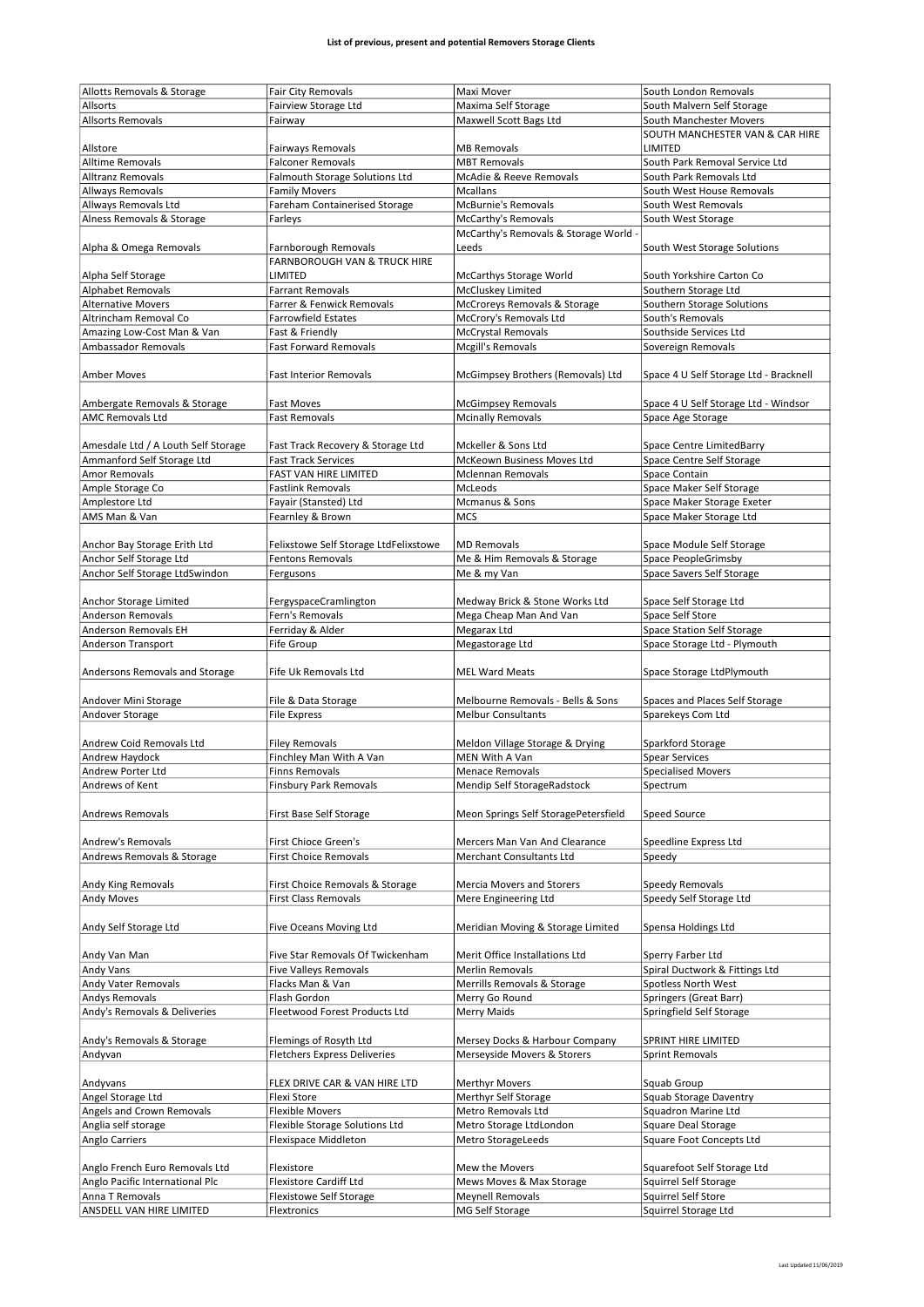| Anthony Ward Thomas Removals                           | <b>Flexy Store</b>                                       | MGB Man And Van                                | <b>Sqwirel Smart Storage</b>                    |
|--------------------------------------------------------|----------------------------------------------------------|------------------------------------------------|-------------------------------------------------|
| Antler Removals & Storage<br><b>Ants Removals</b>      | <b>Flood Bros</b><br>FN Worldwide                        | <b>MGR Removals</b><br><b>MH Removals</b>      | <b>SRW Services &amp; Sons</b><br><b>SSA UK</b> |
| <b>ANY Moves</b>                                       | <b>Focus Removals</b>                                    | Mibeck Ltd                                     | <b>SSS Removals</b>                             |
| Any-Move                                               | <b>Focused Distribution</b>                              | Michael Sandy Removals Ltd                     | ST Austell Storage Co                           |
|                                                        |                                                          |                                                |                                                 |
| Anything Moved                                         | <b>Folkestone Self Contained Storage</b>                 | Michael Sheehy Man And Van                     | ST Christopher Removals                         |
| Anyvan                                                 | <b>Folkestone Storage</b>                                | Michael Tighe Removals Service                 | St Georges European Ltd                         |
| Anywhere Goes                                          | Fontana Moving Ltd                                       | Mickelboroughs Removals                        | ST Ives Self Store                              |
| Anywhere Removals                                      | Forest Green Storage                                     | Mickleover Removal Services                    | ST James's Safe Deposit Co Ltd                  |
| <b>AP Removals</b>                                     | Forfar Removals                                          | microEcon Ltd                                  | St John's Hall Storage                          |
| APEX MAN AND VAN (UK) LTD                              | Formal Self Storage                                      | <b>MID Cornwall Self Storage</b>               | <b>ST Johns Removals</b>                        |
| <b>Apex Removals</b>                                   | Formby Van Hire & Removals                               | Mid Kent Removals                              | St John's Removals                              |
| Apex Self Storage                                      | Forson & Co Ltd                                          | <b>MID Wales Removals</b>                      | ST John's Self Storage                          |
|                                                        |                                                          |                                                |                                                 |
| APEX VAN HIRE (MILL HILL) LIMITED                      | Forspace Ltd                                             | <b>Middleton Moving</b>                        | Staci Uk Ltd                                    |
| <b>Apostols Removals</b>                               | Fort Box Self Storage                                    | <b>Midland Movers</b><br><b>Midlands Moves</b> | Stadium Self Storage Ltd                        |
| Apple Transport & Removals                             | Fort Locks Self Storage Ltd                              | <b>Midlands Moving Solutions</b>               | <b>Stalbridge Removals</b>                      |
| APPLE VAN HIRE SUSSEX LTD                              | Fort Self Storage                                        | Wolverhampton                                  | <b>Stamford Storage</b>                         |
| Applebys Removals Ltd                                  | Forth Movers Ltd                                         | <b>Mike Geddes Removals</b>                    | Standby Self Storage - Horsham                  |
| APPLEGATE VAN HIRE LTD                                 | <b>Forum Removals</b>                                    | <b>Mikes Removals</b>                          | <b>Star City Storage Ltd</b>                    |
| Appy Removals                                          | <b>Forward Vision Removals</b>                           | Mikes Van & Man                                | <b>Star Events</b>                              |
| APS man and van                                        | <b>Fosse Cross Properties Ltd</b>                        | <b>Miles Swift Transport</b>                   | <b>Starr Removals</b>                           |
| <b>AR Removals</b>                                     | Fosse M E                                                | Mill Farm Storage                              | <b>Stash Self Storage</b>                       |
| ARB Van & Driver Hire                                  | Foster & Sons Removals Ltd                               | <b>Mill Removals</b>                           | Station                                         |
|                                                        |                                                          |                                                |                                                 |
| ARBROATH CAR & VAN HIRE LTD                            | <b>Fosters Removals</b>                                  | Mill Store                                     | Steamhouse Group                                |
| <b>Archer Removals</b>                                 | <b>Four Oaks Removals</b>                                | <b>Millbrook Removals</b>                      | Steele & Co Moving Services                     |
| <b>Arclite Removals</b>                                | <b>Fowlers Removals</b>                                  | Mills Removals                                 | Steele's of Stamford Removals                   |
| Arden Self Storage Ltd.                                | <b>Fowlers Removals Limited</b>                          | Milton Bradley Storage Ltd                     | <b>Steele's Removals Limited</b>                |
| Ards Self Storage & Removals                           | Fox Group                                                | Milton Keynes Man and Van Ltd                  | Stephen Morris Shipping plc                     |
| Argo Removals & Storage                                | Fox Group - Stourbridge                                  | Milton Keynes Removals                         | <b>Stephens Removals</b>                        |
| <b>Ark Relocation</b>                                  | Fox Group (Bristol)                                      | <b>Milton Roddix</b>                           | <b>Sterling Relocation Ltd</b>                  |
| <b>Ark Removals</b>                                    | Fox Group (Southampton)                                  | <b>Minature Removals</b>                       | <b>Sterling Removals Ltd</b>                    |
| Ark Secure Storage Ltd                                 | Fox Self Storage                                         | Mini Movers                                    | <b>Steve Davis Removals</b>                     |
| <b>ARK Storage</b>                                     | Fox's Removals & Storage                                 | Minimoves                                      | <b>Steve Frieze Removals</b>                    |
| Armadillo Self Storage                                 | Foxton's Light Lifters                                   | Minters Of Deal                                | <b>Steve Gerrard Removals</b>                   |
| <b>Armishaws Removals</b>                              | Foyle Removals Ltd                                       | Mintsoft Ltd                                   | Steve Jones & Son                               |
| Armour Store                                           | Foylevanman                                              | MIRACLE VAN HIRE LIMITED                       | <b>Steve Withers Courier Service</b>            |
| Armourstore Self Storage Ltd                           | <b>Frame Express</b>                                     | Mister Stevens Removals Ltd                    | <b>Steve Wood Removals</b>                      |
| <b>Armstrong Removals</b><br><b>Army Ants Removals</b> | Framptons                                                | Mistley Quay & Forwarding                      | STEVENAGE VAN HIRE LIMITED                      |
| Arnold & Self                                          | <b>Francis Light Removals</b><br><b>Francis Removals</b> | Mitchell The Mover<br>Mitchells Storage Co Ltd | Stevensons<br>Steve's                           |
|                                                        |                                                          |                                                |                                                 |
| ARNOLD CLARK AUTOMOBILES LIMITED Frank Arnold and Son  |                                                          | <b>Mitech Systems</b>                          | Steve's Man With A Van                          |
| <b>Arnold Removals</b>                                 | Frank H Jebson & Son                                     | MJD and Sons                                   | <b>Steves Transport</b>                         |
| Arnolds Of Lewes                                       | <b>Frank Sargent</b>                                     | <b>MJD Services</b>                            | <b>Steve's Transport Removals</b>               |
| Arnolds Removals                                       | <b>Frank Tripp Removals</b>                              | MJF Business Services Limited                  | Stevie B Services Ltd                           |
|                                                        |                                                          |                                                |                                                 |
|                                                        |                                                          |                                                | Stewart, Harvey & Woodbridge Limited            |
| <b>Arnott's Removals</b>                               | <b>Franklins Removals</b>                                | <b>MJP Deliveries</b>                          | Part of the EW Taylor Group                     |
| <b>Arrow Removals</b>                                  | Franklins Removals Ltd                                   | MK Box Self Storage                            | Stewarts Kerr & Co                              |
| ARROW VAN HIRE LIMITED                                 | Frary Storage                                            | MK Removals Ltd                                | Stewarts Man & Van                              |
|                                                        |                                                          |                                                |                                                 |
| Arrowpak Peterborough (closed)                         | Fred Davies Storage Ltd                                  | <b>MLV Removals</b>                            | <b>Stewarts Removals</b>                        |
| Arrowpak Suffolk                                       | <b>Fred Phillips Removals</b>                            | Mobile Mini Uk Ltd                             | Stewkley Storage Ltd                            |
|                                                        |                                                          |                                                |                                                 |
| Arrows Removals Of London Ltd                          | Fredericks Removals & Storage Ltd                        | Moffat Can Ltd                                 | <b>Stobart Group</b>                            |
|                                                        |                                                          |                                                |                                                 |
| Arrows Self Storage Ltd                                | Freedom Self Storage Ltd                                 | Molly Maid                                     | Stock It & Lock It Indoor Self Storage          |
| Arterial Moving Ltd                                    | Freeman's Removals & Storage Ltd                         | Momart Ltd                                     | Stock N Lock Self Storage Ltd                   |
| Arthur Brown & Sons Removals &                         |                                                          |                                                |                                                 |
| Storage                                                | Freeport                                                 | <b>Momentous Moving Excellence</b>             | Stock N Lock Self Storage LtdWorcester          |
|                                                        |                                                          |                                                |                                                 |
| ARTHUR BROWNRIDGE VAN HIRE                             | <b>Freight Trans</b>                                     | <b>Momentous Relocation</b>                    | Stocklock                                       |
|                                                        |                                                          |                                                |                                                 |
| Arthur Owen Removals & Storage                         | French Move                                              | Monarch Movers                                 | Stockport Removals & Storage Ltd                |
| <b>Arthurs Furniture Removers</b>                      | Fresh Start                                              | Monkey Removals                                | <b>Stocks Away Ltd</b>                          |
| <b>Article Removals</b>                                | <b>Fresh Start Removals</b>                              | Monmouth Self Storage                          | <b>Stockwell Removals</b>                       |
| Arun Self & Storage                                    | Friendly man with a big van                              | Monroes                                        | STOKE VAN HIRE LTD                              |
| Asap Removals                                          | <b>Friendly Movers Ltd</b>                               | Monster Move                                   | <b>Stokes Removals Ltd</b>                      |
| Ascot Removals & Storage                               | <b>Friendly Removal Solutions</b>                        | Mont Blanc                                     | Stolthaven Dagenham Ltd                         |
| <b>ASD Transport Ltd</b>                               | From Here To There Removals                              | Montague Storage Ltd                           | Stone House Self Storage                        |
| Aselfstore Co Uk                                       | Front Row Storage Ltd                                    | Montford Removals Ltd                          | <b>Stone Removals</b>                           |
| Ash Removals of Kingston                               | FROST HIRE LTD                                           | Monument Removals Ltd                          | <b>Stones WRS</b>                               |
|                                                        |                                                          |                                                |                                                 |
| Ashbourne Removals & Storage                           | Frows Removals                                           | Moore & Son's Removals & Storage               | Storage & Office Services                       |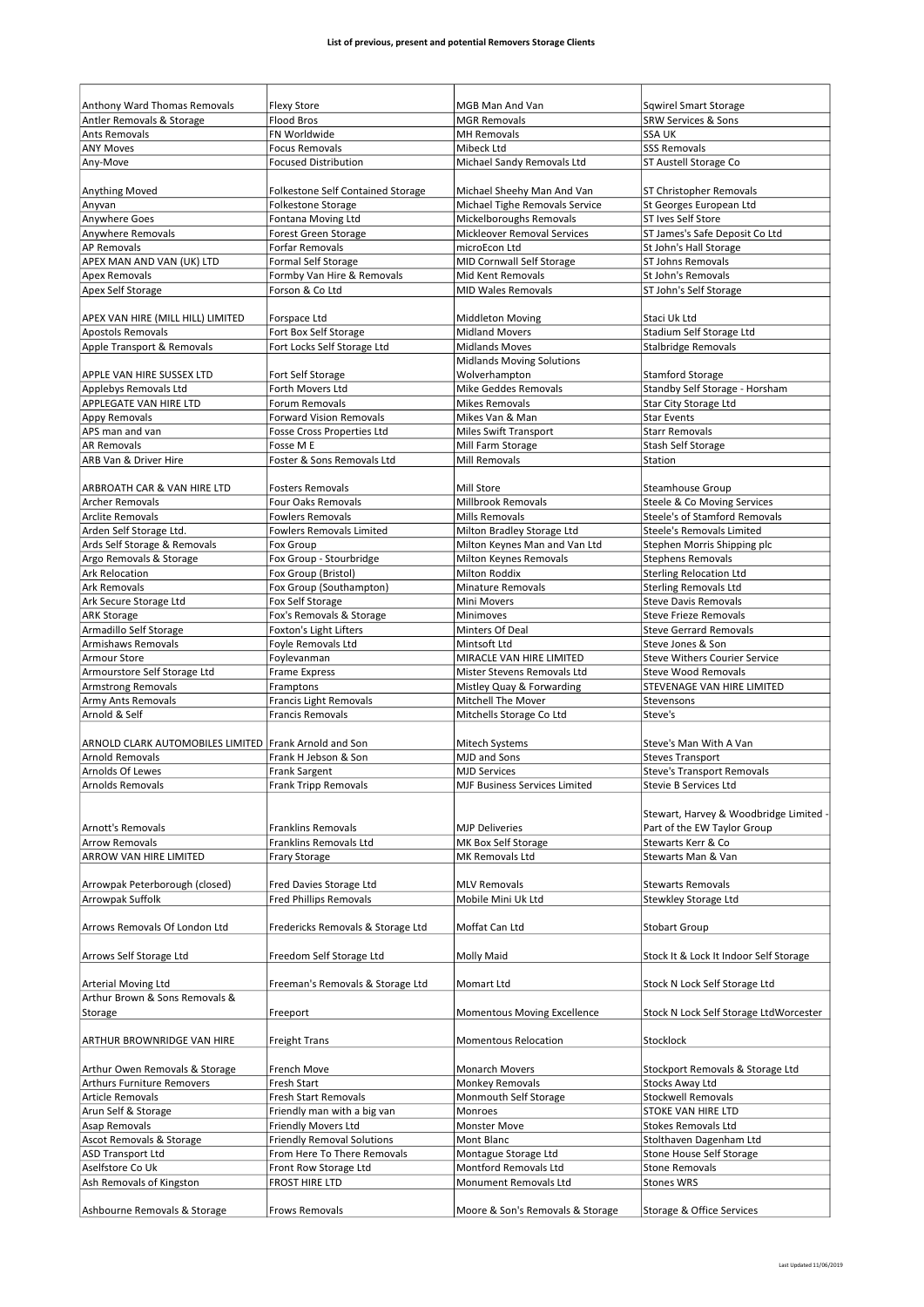| <b>Ashford Self Storage</b>             | Fruit Direct Ltd                     | Moore and Sons                    | Storage (UK) Ltd                       |
|-----------------------------------------|--------------------------------------|-----------------------------------|----------------------------------------|
|                                         |                                      |                                   |                                        |
|                                         |                                      |                                   |                                        |
| Ashington Removals and Storage Ltd      | Fruix StorageScotland                | Moore Secure Storage Self Storage | Storage 24 Ltd                         |
| Ashley's Man & Van                      | <b>FTS Removals</b>                  | Moores Removal & Storage          | Storage 4 All                          |
| Ashley's Of Reading Removals &          |                                      |                                   |                                        |
| Storage                                 | <b>Fulchers Removals</b>             | Moore's Removals                  | Storage 4 Ltd                          |
|                                         |                                      |                                   |                                        |
| Ashton Self Store - Ashton under Lyne   | <b>Fulham Removals</b>               | <b>Moorland Removals</b>          | Storage 4 U Ltd                        |
| <b>Aspen Movers</b>                     | <b>Full House Services</b>           | Moose Storage Ltd                 | Storage 4 You                          |
|                                         |                                      |                                   |                                        |
| Aspin International Removals            | <b>Fullers (Carshalton)</b>          | MoovEwe Ltd                       | <b>Storage Boost</b>                   |
|                                         |                                      |                                   |                                        |
| ASPIRE VAN HIRE LIMITED                 | Funnells Removals and Storage Ltd    | Moovitz                           | <b>Storage Box</b>                     |
|                                         |                                      |                                   |                                        |
| Asset Sky Ltd t/a Chelsey Storage       | <b>Furniture Men</b>                 | Moovva                            | <b>Storage Centre</b>                  |
|                                         |                                      |                                   |                                        |
| <b>Assist Removals</b>                  | <b>Furniture Removals</b>            | <b>Moray Firth Removals</b>       | Storage Centre Plus Ltd                |
| <b>Associate Removals</b>               | <b>FV Removals</b>                   | Morbay Firth Removers             | <b>Storage City</b>                    |
| <b>ASTLEY VAN HIRE LIMITED</b>          | Fylde Self Storage                   | More Space                        | <b>Storage Corporation</b>             |
| <b>Aston Spinks</b>                     | FYNA VEHICLE HIRE LTD                | More Than Removals                | <b>Storage Depot Ltd</b>               |
| <b>Astons Light Removals</b>            | G & D Removals                       | Morely Green Transport            | Storage Express Ltd (Tranent)          |
|                                         |                                      |                                   |                                        |
| A-Storage                               | G & M Smith                          | Morespace Storage                 | Storage Future Ltd                     |
| Astra Removals                          | G & R Removals                       | Morfeys                           | <b>Storage Geeks Ltd</b>               |
| Astwood Storage                         | G & T Storage                        | Morris Removals Ltd               | <b>Storage Giant</b>                   |
| <b>ASV Solutions Ltd</b>                | G & T Uk                             | <b>Mortimer Removals</b>          | Storage Giant Ltd                      |
| At Once Deliveries                      | G A Lomer & Son                      | <b>Mortimers Removals</b>         | Storage In Loughborough                |
|                                         |                                      |                                   |                                        |
| AT Your Service                         | G A Stamper                          | Morton Group                      | <b>Storage King</b>                    |
| Atholl Removals & Storage               | G A Storage & Removals Ltd           | Mounts Removals                   | Storage Land Ltd                       |
| ATK Removals & Storage                  | G Abbott & Co Ltd                    | Movago                            | Storage Network Ltd                    |
| <b>Atlantic International Movers</b>    | G B N Self Store                     | Move - In                         | Storage PlanetKent                     |
| Atlantis Forwarding Ltd                 | <b>G B Removals</b>                  | Move & Remove Edinburgh           | <b>Storage Services</b>                |
|                                         |                                      |                                   |                                        |
| Atlas Industrial Removals               | <b>G C Deliveries &amp; Removals</b> | Move 2 Removals Edinburgh         | <b>Storage Solutions</b>               |
| Atlas Moving Co Limited                 | G C Oliver                           | Move 4 U                          | <b>Storage Solutions Ltd</b>           |
| Atlas of London                         | G C Parish & Sons                    | Move All Services                 | <b>Storage Solutions Nw Ltd</b>        |
| Atlas of Morecambe                      | G D Platt                            | Move Easy                         | <b>Storage Solutions Rugby Ltd</b>     |
| <b>Atlas Removals</b>                   | G D Van Services                     | <b>Move Fast Removals</b>         | Storage Today                          |
|                                         |                                      |                                   |                                        |
| Atlas Self Storage                      | G Dare                               | Move Hire                         | Storage Vault Ltd                      |
|                                         |                                      |                                   |                                        |
| <b>Atlas Storage</b>                    | G E Johnson & Son (Shaftesbury) Ltd  | Move It All                       | Storage Wizard Ltd                     |
| <b>ATR Removals</b>                     | G E Oil & Gas                        | Move It Clear It Find It Store It | Storage World                          |
|                                         |                                      |                                   |                                        |
|                                         |                                      |                                   |                                        |
|                                         |                                      |                                   | Storage World (FLEXiSPACE Self Storage |
| Attic Self StorageLondon                | <b>G E Whitewood</b>                 | Move It Europe Ltd                | & WorkspaceManchester)                 |
| Audley Removals & Storage               | G F Howland & Son                    | Move It Fast                      | Storagebase                            |
| Au-Some Removals & Deliveries           | G G Tomkinson Ltd                    | Move It Man And Van Hire          | Storagefuture Co                       |
|                                         |                                      |                                   |                                        |
| Aussie Man and Van                      | G H Luckings & Sons                  | Move It Midlands Uk               | Storavan Ltd                           |
| Aust Removals                           | G H Myers Ltd                        | Move It Move It Move It           | Storaway                               |
| Availablestorage Co Uk                  | <b>GHW Flooring</b>                  | Move It Of Selsey                 | Storaway Services Ltd                  |
| <b>Avante Removals</b>                  | G H Yeates & Sons Ltd                | Move It On                        | Store 4 You Ltd                        |
| <b>Avenue Removals</b>                  | <b>G</b> I Removals                  | Move It Quickly                   | Store and Secure                       |
|                                         |                                      |                                   |                                        |
| <b>AVIS BUDGET</b>                      | <b>G K Removals</b>                  | Move It Removals                  | Store Box Self Storage Ltd             |
| Avon Country Storage Limited            | <b>GL Bull Removals Ltd</b>          | Move It Removals - Essex          | <b>Store Easy</b>                      |
| Avon Self Storage LtdPoole              | G Mclaren-Brown                      | Move It With Les                  | Store It                               |
|                                         |                                      |                                   |                                        |
|                                         |                                      |                                   |                                        |
| Avon Somerset Removals                  | G R G Storage                        | Move Master Removals & Storage    | Store it at preston                    |
| Avondale Self storage                   | G R Mckenna                          | <b>Move Masters</b>               | Store It Right                         |
| Avonmove Removals & Storage             | <b>G Roud Removals</b>               | Move Me In Ltd                    | Store It Safe                          |
| Axe Removals                            | G S R Self Storage                   | Move Monkey                       | Store It Self Storage Ryde             |
| <b>Aylesford Self Storage</b>           | <b>GTM Relocations</b>               | Move My Stuff                     | Store It Stamford Ltd                  |
| Aylsham Garden Centre                   | G T W Storage Services Ltd           | Move On Removals                  | Store N Go                             |
|                                         |                                      |                                   |                                        |
| Ayr To B Removals                       | G W Beveridge                        | Move Smooth Uk & Europe Ltd       | <b>Store Now Ltd</b>                   |
| <b>Ayrshire Storage Centre</b>          | G W Removals & Deliveries            | Move U Today                      | Store Room                             |
|                                         |                                      |                                   |                                        |
| Ayrspeed Removals and Storage           | G W Sissons & Sons Ltd               | Move With Us                      | Store Safe                             |
| A-Z House Removals                      |                                      |                                   |                                        |
|                                         | G W Twilley & Son Ltd                | Movecorp                          | <b>Store Solutions</b>                 |
| A-Z Removals                            | G Williams                           | Moved 4 U                         | Store2.co.uk                           |
| A-Z Removals & Storage                  | Gaba Trading Ltd                     | Moved Removals                    | Store4Sure Self Storage                |
|                                         | Gallaghers International Removals &  |                                   |                                        |
| A-Z Removals Ltd                        | Storage                              | Move-Ease Solutions               | Store-Age                              |
|                                         |                                      |                                   |                                        |
|                                         |                                      |                                   |                                        |
| A-Z Self Storage Depot Ltd              | Gallagher's Removals & Storage       | Movefast Removals & Storage Ltd   | Storedge Ltd                           |
| <b>Aztec Removals</b>                   | <b>Galloway Plant Hire</b>           | Move-It Channelmoving             | Storefirst Com                         |
| Aztek Self StorageLetchworth            | Gap Kids                             | Movemeeasy.com                    | <b>Store-It Wales</b>                  |
|                                         |                                      |                                   |                                        |
| Azuzas Removals                         | Garden Hut Ltd                       | MoveNet                           | Store-It-All                           |
| B & E Removals & Storage Ltd            | Garry Removals                       | Move-n-it Removals                | Storeitfileit                          |
| <b>B &amp; M Removals</b>               | Gary Burton Removals Ltd             | Moveplan                          | Storeithere Co Uk Ltd                  |
| <b>B B VAN HIRE &amp; SALES LIMITED</b> | Gary Watts Removals                  | Movers                            | <b>StoreLock Self Storage</b>          |
| B E Norman & Sons Storage Ltd           | GB Burrow & Son                      | Movers International              | Stores 4 U Ltd                         |
|                                         |                                      |                                   |                                        |
|                                         |                                      |                                   |                                        |
| B E Webbe Removals (Derby) Ltd          |                                      |                                   |                                        |
|                                         | <b>GB Liners</b>                     | Movers London                     | Storeship Ltd                          |
| <b>B G P Removal Specialists Ltd</b>    | Gb Plant Hire                        | Movers Removal Services           | Storeyard Ltd                          |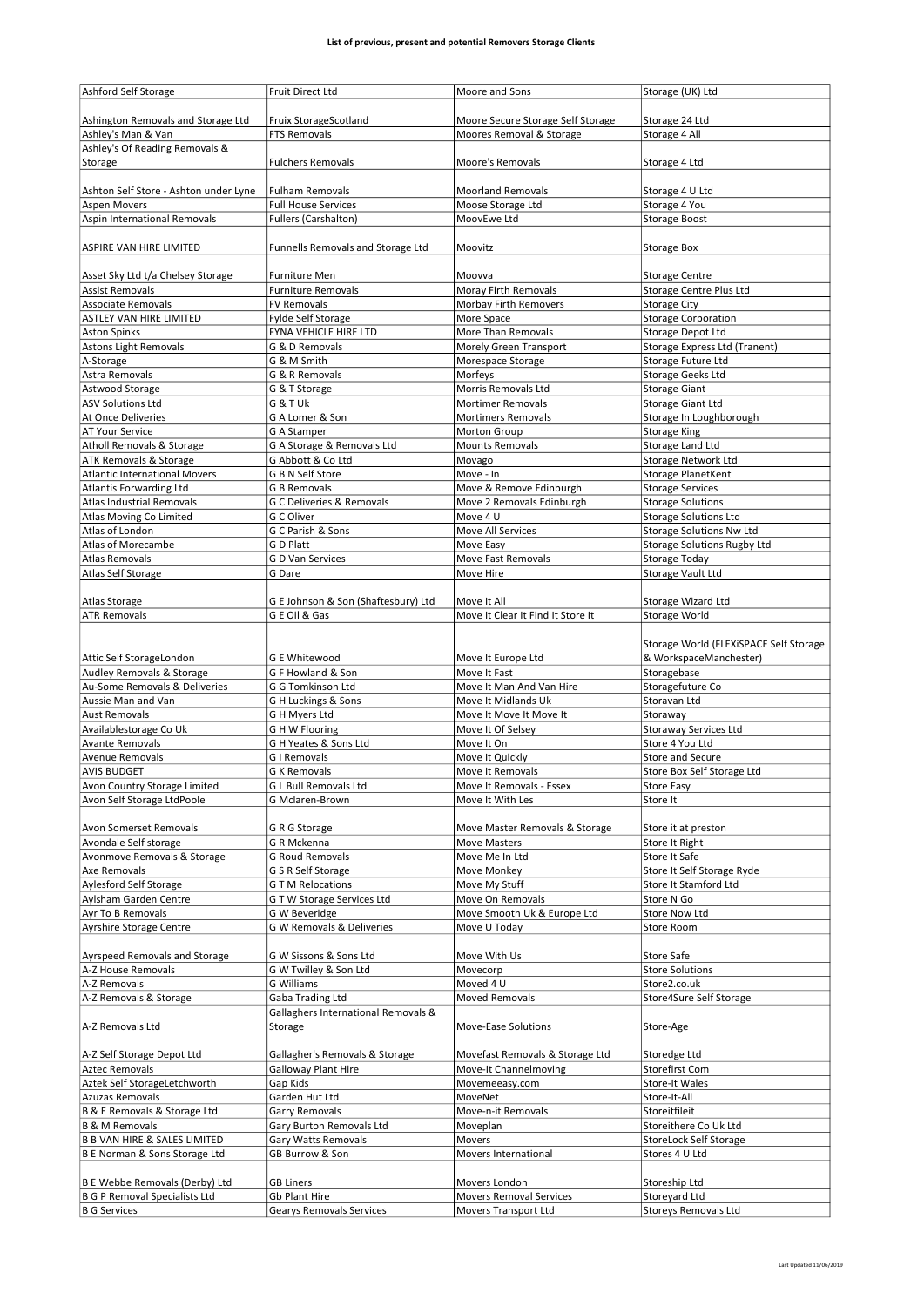| <b>B J Van Services</b>                               | Geddis                                | <b>Moves Express</b>                                            | Storezone Ltd                                         |
|-------------------------------------------------------|---------------------------------------|-----------------------------------------------------------------|-------------------------------------------------------|
|                                                       | Genius Self Store                     | Movesquad                                                       | <b>Storguard Ltd</b>                                  |
| B K Moving & Storage Ltd                              |                                       |                                                                 |                                                       |
| <b>B K Removals</b>                                   | Genting                               | Move-Synergy Ltd                                                | StorGuard Self-StorageLondon                          |
|                                                       |                                       |                                                                 |                                                       |
| <b>B</b> Moved                                        | Gentle Giants Removal Ltd             | Movewells Removals and Storage                                  | storing.com Limited                                   |
| <b>B R T Removals &amp; Storage</b>                   | Gentleman and a Van Ltd               | Movie Express                                                   | Storite Uk Ltd                                        |
| <b>B S Removals</b>                                   | <b>Gentlevan Removals</b>             | Movin On                                                        | Stork Removals & Storage                              |
| <b>B</b> Storage Ltd                                  | Geo Copsey & Co Ltd                   | Movin UK                                                        | Stortek                                               |
| <b>B Williams Removal Services</b>                    | GEO Removal Service London            |                                                                 |                                                       |
|                                                       |                                       | Moving Around                                                   | Stow Away Storage Ltd                                 |
|                                                       |                                       |                                                                 |                                                       |
| B.M.C. LOCAL VAN HIRE LIMITED                         | George                                | <b>Moving Company</b>                                           | Stow Maries Aerodrome Ltd                             |
| <b>Bac Removals</b>                                   | George Bird Removals Ltd              | Moving Etc                                                      | Stowit Storage Ltd                                    |
| back 2 market                                         | George Bros of Swansea                | Moving Experience                                               | <b>Straight There Removals</b>                        |
| <b>BADGER VAN HIRE LIMITED</b>                        | George Davies Removals                | <b>Moving Group</b>                                             | <b>Stranks Removals</b>                               |
|                                                       |                                       |                                                                 |                                                       |
|                                                       |                                       |                                                                 |                                                       |
| <b>Baildon Removals</b>                               | George Ford Coal Merchants Ltd        | Moving Home Company                                             | <b>Stratford Self StoreLong Marston</b>               |
|                                                       |                                       |                                                                 |                                                       |
| Bald Man & Van                                        | George Lambert & Son Ltd              | Moving Me Now                                                   | Strong Man With A Van Of Croydon                      |
|                                                       | George Pickersgill Removals & Storage |                                                                 |                                                       |
| Bald Man and a Large Van                              | Ltd                                   | Moving On                                                       | Strongbox Self-Storage Ltd                            |
|                                                       |                                       |                                                                 |                                                       |
|                                                       |                                       |                                                                 |                                                       |
| Ball Brothers Ltd - Clacton On Sea                    | George Semple                         | Moving On Ltd                                                   | <b>Strongman Removals</b>                             |
|                                                       |                                       |                                                                 |                                                       |
| Ball Brothers Ltd - Head Office                       | George White European                 | Moving On Removals & Storage Ltd                                | Strongroom Self StorageSalisbury                      |
|                                                       |                                       |                                                                 |                                                       |
| <b>Ballards Removals Ltd</b>                          | Georges                               | <b>Moving Places Removals</b>                                   | Strongroom Self StorageSouthampton                    |
| <b>Balmoral Storage Company</b>                       | George's Removal Services             | Moving Places Uk                                                | <b>Stuarts Removals</b>                               |
|                                                       |                                       |                                                                 | <b>Stubbs Removers Ltd</b>                            |
| <b>Bambers Removals</b>                               | Gerad Removers                        | <b>Moving Services</b>                                          |                                                       |
| <b>Bampton Storage</b>                                | Gerry's                               | <b>Moving Services Group</b>                                    | Student Removals Edinburgh                            |
| BANBURY VAN & CAR HIRE LTD                            | Get a Movers                          | <b>Moving Solutions</b>                                         | Studentpackers Com                                    |
| <b>Banburys Removals</b>                              | Get it Shifted                        | Moving Tyneside                                                 | <b>Stuffed Storage</b>                                |
| <b>Bangor Self Storage</b>                            |                                       |                                                                 |                                                       |
|                                                       | <b>Getaway Moves</b>                  | Moving Up                                                       | Sturgess & Timson                                     |
| Banister & Co Removals                                | Geymslur Ehf                          | Movingeverywhere                                                | <b>Sturminster Storage</b>                            |
| <b>Baran's Removals</b>                               | Gibson Removals                       | MovingMeNow.com                                                 | <b>Sudbury Removals</b>                               |
|                                                       |                                       |                                                                 |                                                       |
| Bardies Storage & Moving                              | Giddings Associated Companies Ltd     | Mowat Removals Ltd                                              | Sudbury Self Storage                                  |
|                                                       |                                       |                                                                 |                                                       |
| <b>Barking Storage</b>                                | <b>Gilbert Smith Removals</b>         | <b>MPC Group Movers</b>                                         | Sue's Removals                                        |
|                                                       |                                       |                                                                 |                                                       |
| <b>Barkley Moving Group</b>                           | GILFORD VAN HIRE LIMITED              | MPD Removals & Grosvenor Removals                               | Sumac Move it                                         |
| Barlows (Prestwich) Limited                           | Gillards removals and storage         | <b>Mpw Services</b>                                             | Sunderland (Storage) Limited                          |
| Barn Close Storage Ltd                                | Ginos Removals                        | MR Junk                                                         | Sunderland (Storage) Ltd                              |
|                                                       |                                       |                                                                 |                                                       |
| <b>Barn Store</b>                                     | Giovaruscio C. Transport Ltd          | Mr Move                                                         | Sunjade Ltd                                           |
| Barnes of Lincoln Ltd                                 | Gist                                  | MR Move It                                                      | Sunnyside Removals UK Ltd                             |
| <b>BARNSLEY VAN HIRE LTD</b>                          | Gist Ltd                              | Mr Move It Removals                                             | <b>Sunrise Removals</b>                               |
| <b>Barratt Removals</b>                               | Gizmo Moves                           | Mr Nice Removals                                                | Sunshine Removals and Storage                         |
| <b>Barretts</b>                                       | Gladiator Removals Ltd                | Mr O Removals                                                   | SupaMoves                                             |
|                                                       |                                       |                                                                 |                                                       |
|                                                       |                                       |                                                                 |                                                       |
| Barretts Uk & European Removals                       | Glasgow Hireing Co Ltd                | MR Part Load                                                    | Supastorage                                           |
|                                                       | <b>Glasgow Removal Services Grs</b>   |                                                                 |                                                       |
| <b>Barritts Removals</b>                              | Removals                              | Mr Paul Fahey - Church Green                                    | Super Storage LTDHead Office                          |
| Barry Foster & Son Removals                           | Glasswells Removal Service Ltd        | Mr R Sadley                                                     | Super StoreYorkshire                                  |
| <b>Barry Removals</b>                                 | Glen Transport Ltd                    | MR Reliable Furniture Removals                                  | Superb Moves                                          |
|                                                       |                                       |                                                                 |                                                       |
|                                                       |                                       |                                                                 |                                                       |
| <b>Bartletts Removals Ltd</b>                         | Glenfield Developments Ltd            | Mr Reliable Removals and Storage                                | <b>Superstore Self Storage</b>                        |
| BasingstokeMoves.com                                  | Glenns Movers & Storers Ltd           | <b>MR Removals</b>                                              | Supervan & Man                                        |
| Bassy's Removals (Notts) Ltd                          | <b>Global Client Services Ltd</b>     | MR Shift It                                                     | Supervan Removals                                     |
| <b>Baters Removals</b>                                | Global Luggage Ltd                    | MR Shifter                                                      | SuperVans                                             |
|                                                       |                                       |                                                                 |                                                       |
|                                                       |                                       | Mr Shifter Removals & Storage                                   |                                                       |
| Bates (Removals) Ltd                                  | Globe Removals                        | (London)                                                        | Supreme Removals                                      |
|                                                       |                                       |                                                                 |                                                       |
| <b>Bath Express Removals</b>                          | <b>Glosford Secure Storage</b>        | Mr Shifter Removals (middlesbrough)                             | <b>Surbiton Removals</b>                              |
| <b>Bathers Self Storage</b>                           | Gloucester Self Storage               | Mr Shifter Removals (Wales)                                     | <b>Sure Move</b>                                      |
|                                                       |                                       |                                                                 |                                                       |
|                                                       |                                       |                                                                 |                                                       |
| BATHWICK CAR AND VAN HIRE LIMITED Glyn Upton Removals |                                       | MR Shiftit                                                      | Sure Move UK                                          |
| <b>Baxter Move</b>                                    | G-Man With A Van                      | Mr. Shifter                                                     | Sure Removals                                         |
| <b>Baxters International Removals</b>                 | <b>GMB Removals And Storage</b>       | Mrmoveruk Com                                                   | Sure Store                                            |
| <b>Baxters Of Lancashire</b>                          | <b>GMT Logistics</b>                  | <b>MS Movers</b>                                                | <b>Sureways Removals</b>                              |
| <b>BCS Removals</b>                                   | GO Green Removals Ltd                 | MS Self Storage Ltd - Billericay                                | Surrey Heath Borough Council                          |
|                                                       |                                       |                                                                 |                                                       |
| <b>Beacon Park Removals</b>                           | GO Man & Van                          | Ms Self Storage Ltd - Dial Post                                 | <b>Surrey Hills Removals</b>                          |
| <b>Beattie Moving</b>                                 | GO Removals Ltd                       | Msgsave Com                                                     | <b>Surrey Home Removals</b>                           |
| <b>Becks Removals</b>                                 | Godfrey                               | Mstore Ltd                                                      | <b>Surrey Transport Ltd</b>                           |
| <b>Beck's Removals Ltd</b>                            | <b>Godline Transport Services Ltd</b> | MStore Ltd - Datchet                                            | <b>Sussex Removals</b>                                |
|                                                       |                                       |                                                                 |                                                       |
|                                                       |                                       |                                                                 | <b>Sussex Tailored Removals And Storage</b>           |
| <b>Bedford Moves</b>                                  |                                       |                                                                 |                                                       |
|                                                       | Godwin Removals                       | <b>MSW</b>                                                      |                                                       |
|                                                       |                                       |                                                                 |                                                       |
| <b>Bedford Removals</b>                               | Going Places Removals And Storage     | <b>MTC Removals</b>                                             | SW Leach and Sons                                     |
|                                                       |                                       |                                                                 |                                                       |
| <b>Bedwell Removers</b>                               | <b>Goldline Transport Services</b>    | <b>MTM Removals</b>                                             | <b>SW Transport</b>                                   |
|                                                       |                                       |                                                                 |                                                       |
| Beehive Self Storage Ltd<br><b>Beehive Storage</b>    | Goldplex Ltd<br>Golds Removals        | Mtv Removal & Delivery Limited<br>Mudvac North Sea Services Ltd | Swainby Self Storage<br>Swallowfields Corporation Ltd |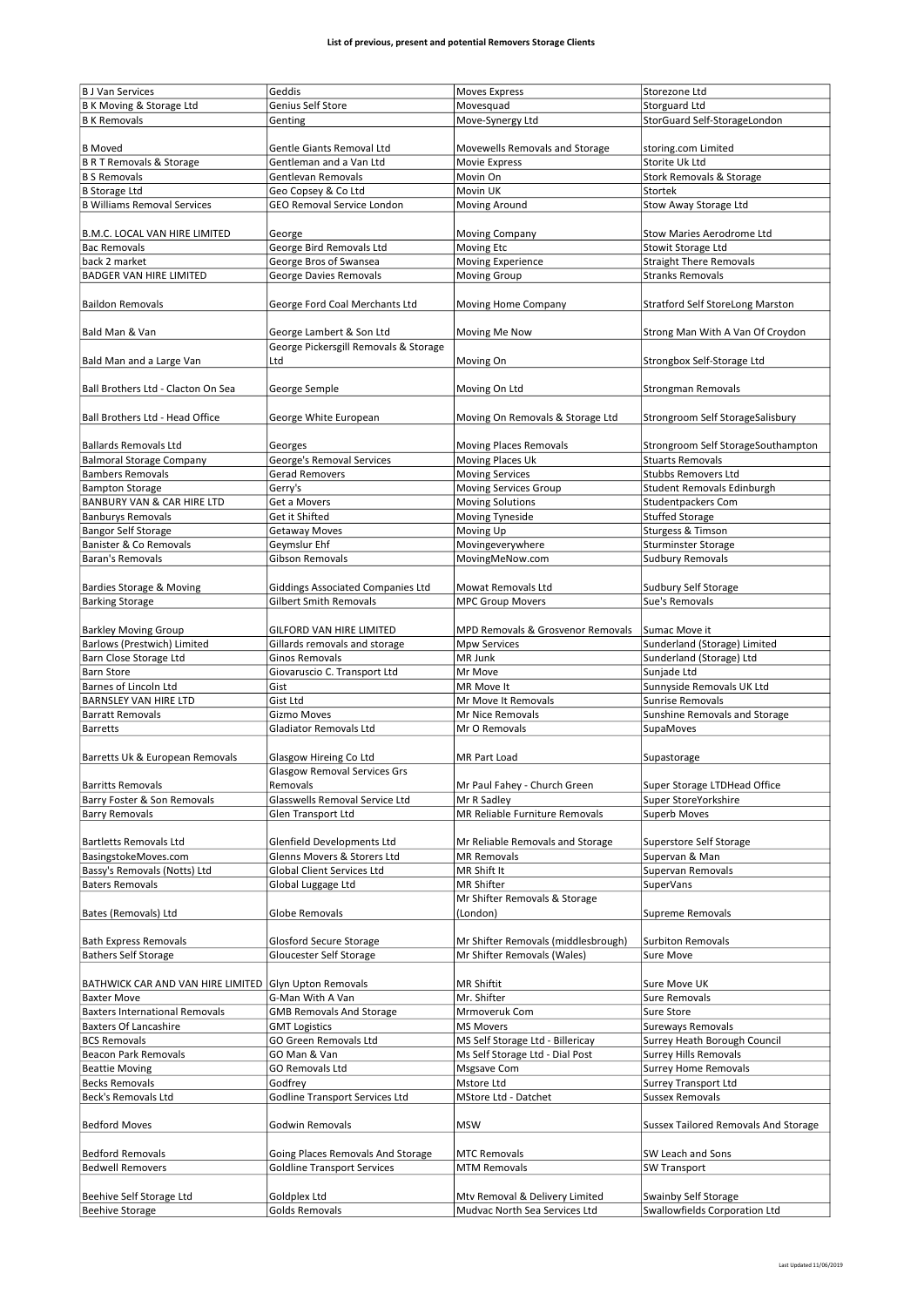| <b>BeeMoved Brighton</b>                             | Goldthorn Filters Ltd                                                         | Mulberry                                                    | Swan Street Offices & Storage Ltd           |
|------------------------------------------------------|-------------------------------------------------------------------------------|-------------------------------------------------------------|---------------------------------------------|
| Beemoved Ltd (Bee Hire Ltd)                          | Goochs Removals                                                               | <b>Mullany Developments</b>                                 | <b>Swans Removals</b>                       |
| <b>BEEMOVED REMOVALS &amp; STORAGE</b>               |                                                                               |                                                             |                                             |
| LIMITED                                              | Good Luck Removals                                                            | <b>Multicube Self StoreLeeds</b>                            | Swansea Self Storage LtdSwansea             |
| <b>Bees Removals</b>                                 | <b>Good Move Removals</b>                                                     | Multimovers                                                 | <b>Swarland Self Storage</b>                |
|                                                      |                                                                               |                                                             |                                             |
| Belfast Self StorageNorthern Ireland                 |                                                                               |                                                             |                                             |
| <b>Belfast</b>                                       | Good Moves Ltd                                                                | Multi-Store Limited                                         | Swift & French                              |
| Bell & Sons                                          | Good Removals                                                                 | Mundens Of Huddersfield                                     | <b>Swift Move Removals</b>                  |
| <b>Bell Removals</b>                                 | Goods On The Move                                                             | Murgitroyd<br>Muscles In Motion                             | Swift Moving and Storage                    |
| <b>Bell Storage</b><br>Bells of Erdington (1963) Ltd | Goodwins of Lincolnshire Ltd<br>Gordon's Just Move                            | Musselburgh Fast Removals                                   | Swift Removals<br>Swift Removals & Storage. |
| <b>Bells Of Wilmslow</b>                             | Gordons Removals Ltd                                                          | <b>Mutual Mills</b>                                         | Swift Removals And Storage                  |
| <b>Bells Relocations</b>                             | Gosdens Removals & Storage                                                    | My Removals                                                 | Swift Shift Removals Ltd                    |
| <b>Bellwoods Removals</b>                            | Gouldings Of Nailsworth Ltd                                                   | mylockup.com                                                | <b>SWIFT VAN HIRE LTD</b>                   |
| <b>Belper Removals</b>                               | Gower & Jones Removals                                                        | Mylockup.com - Northallerton                                | <b>Swindon Removal Services</b>             |
| <b>Belview Removals</b>                              | Gozards                                                                       | MyLockUp.com - Scarborough                                  | Swindon Storage                             |
| Benjamin Oswald                                      | <b>Graham Lavis Removals</b>                                                  | MyLockUp.com - Thirsk                                       | Swinton Removals & Furniture                |
| <b>Benjamin Removals</b>                             | <b>Grahams Removals</b>                                                       | <b>Myriad Medical Supplies</b>                              | <b>Swithland Removals</b>                   |
|                                                      |                                                                               |                                                             |                                             |
| <b>Bennetts Of Malvern</b>                           | Grangefield Storage & Removals                                                | Myspace Self Storage Ltd                                    | Sydenham Beds Ltd                           |
| Bennetts Removals & Deliveries Ltd                   | <b>Granite City Movers</b>                                                    | MyStore Self Storage - Witney                               | Symons & Son                                |
|                                                      |                                                                               |                                                             |                                             |
| Bennion Removals & Storage                           | Grant of Buckie International Transport   MyStore Self Storage Ltd - Chalbury |                                                             | T & G Fulfilment                            |
| Bens Storage SolutionsTaplow                         | Grants Removals & Storage                                                     | N & C Removals & Storage                                    | T & G Removals                              |
| <b>Bermondsey Removals</b>                           | Graphic Data                                                                  | N & N Removals                                              | T & H Container Storage                     |
| <b>Bernies Removals</b>                              | <b>Gray Deliver</b>                                                           | N E M S Ltd                                                 | T & M Services                              |
| Bertie's Storage Co Ltd<br><b>Berts Removals</b>     | <b>Grayline Services</b>                                                      | N E TYRES & VAN HIRE LIMITED<br>N J Cook Removals & Storage | T & S Removals                              |
| Berwick & Borders Storage                            | <b>Grays Removals</b><br>Grays Storage & Removals Ltd                         | N J K Removals                                              | T & S Storage<br>T B S Removals             |
|                                                      |                                                                               |                                                             |                                             |
| Best Move Forward Ltd                                | Great Barr Self Storage LtdBirmingham                                         | N K Pollock International                                   | T Barron & Co Ltd- Business Closed          |
| <b>Best Moves</b>                                    | Great Yarmouth Storage Ltd                                                    | N M S Removals                                              | <b>TCL</b>                                  |
| <b>Best One Removals</b>                             | <b>Green Box Removals</b>                                                     | N Ratcliffe                                                 | T C R Group                                 |
|                                                      |                                                                               |                                                             |                                             |
| <b>Best Rate Removals</b>                            | Green Brothers Removals & Storage                                             | <b>NSK</b>                                                  | T C Removals                                |
| Best Removal Company London                          | Green Self Storage                                                            | N S Removals                                                | T Chapman Removals                          |
| BEST VAN AND MAN LTD                                 | Green Space Self Storage                                                      | N T Man and Van                                             | T Coker Removals & Storage                  |
| Bestmove                                             | Greenacres Storage Co Ltd                                                     | N W F                                                       | T Currie                                    |
| <b>Bethnal Green Removals</b>                        | Greenbank Crane Services Ltd                                                  | N.E. Removals                                               | T D Burns                                   |
| Better move                                          | Greenbox Storage LtdSwanley                                                   | Nalchev Ltd                                                 | TD <sub>G</sub>                             |
|                                                      |                                                                               |                                                             |                                             |
| <b>Better Removals</b>                               | Greendale Storage                                                             | Nanavan - Man & Van Removals<br>Nancy Smillie Ltd           | TD G Pinnacle<br>T D J International        |
| <b>Beveridge Removals</b>                            | GreenFields Self Storage                                                      |                                                             |                                             |
| Beverley 24 Hour Self StorageBeverley                | Greenings Removals and Storage                                                | Nannyberry Ltd                                              | T D M                                       |
| <b>Beyond Storage</b>                                | <b>Greens Moving Services Ltd</b>                                             | Nash Of Fulham Ltd                                          | T D Removals                                |
| <b>BG Removals</b>                                   | Green's Of Middlesex                                                          | Nash121 Man With a Van                                      | TD <sub>S</sub>                             |
| <b>BGP Removals</b>                                  | <b>Greens Removals</b>                                                        | Nash's Yard                                                 | TF Bowman & Son                             |
| <b>BHL Removers &amp; Packers</b>                    | Greens Removal's                                                              | <b>National Movers</b>                                      | TFD                                         |
| <b>BIDEFORD VAN HIRE LIMITED</b>                     | Greens Removals & Storage Ltd                                                 | National Removal Service                                    | TF Woodside & Co Ltd                        |
|                                                      |                                                                               |                                                             |                                             |
| Big & Red Storage LtdEnfield                         | Greenwood Removals & Storage                                                  | Nationwide                                                  | TH C Selfstore Ltd                          |
| <b>Big Blue Squirrel</b>                             | Green-Works                                                                   | <b>NATIONWIDE HIRE</b>                                      | T H Removals                                |
| <b>Big Box Self Storage</b>                          | Greggs Plc                                                                    | Nationwide Moves                                            | T J Edwards (Europe) Ltd                    |
|                                                      |                                                                               |                                                             |                                             |
| Big Green Box Co                                     | Greigs Removals & Secure Storage                                              | Nationwide Removals<br>Nationwide Self Storage Limited      | T J Removals<br>TL & C Leisure              |
| <b>BiG Storage</b><br><b>Big Vans Little Vans</b>    | Grey & Co<br>Griffins Transports                                              | Nationwide Self Storage Ltd                                 | T Lauchlan                                  |
|                                                      |                                                                               |                                                             |                                             |
| <b>Big Yellow</b>                                    | Griffiths                                                                     | NATIONWIDE VEHICLE RENTAL LTD                               | T M S                                       |
| <b>Big Yellow Self Storage</b>                       | Grimshaw the movers                                                           | Nawaz                                                       | T N T Data Depot                            |
| <b>Bigfoot Self Storage</b>                          | Grocotts Removals                                                             | Ncp                                                         | T New                                       |
| <b>Bill Jones Removals</b>                           | <b>Groovy Movers</b>                                                          | Near & Far Removals                                         | TR Removals                                 |
| <b>Billericay Self Storage Ltd</b>                   | GS Morris & Sons                                                              | <b>Neat Removals</b>                                        | TRS Removals Ltd                            |
|                                                      |                                                                               |                                                             |                                             |
| <b>Billingtons Removals &amp; Deliveries</b>         | <b>GTB Services</b>                                                           | Neaves Of East Anglia Ltd                                   | T R Tye Removal                             |
| Bills Man & Van                                      | Guardian Moving & Storage Ltd                                                 | Need 2 Store                                                | T W Removals                                |
| <b>Bills Removal Co</b>                              | Guardian Self Storage                                                         | Need a Space UnitsFaversham                                 | T Wicks & Son                               |
|                                                      | Guernsey Self StoreGuernsey-St Peter                                          |                                                             |                                             |
| <b>Bill's Removals</b>                               | Port                                                                          | Need a Van, I am your Man                                   | T Winkworth                                 |
| <b>Billy Whizz Removals</b>                          | <b>Guernsey Self StoreSt Sampson</b>                                          | <b>Needhams Removals</b>                                    | T&G Fulfilment Ltd                          |
| <b>Bilting Self Storage</b>                          | <b>Guest Removals Ltd</b>                                                     | Neeson Removals Ltd                                         | Tactical Moves 2006 Ltd                     |
| <b>Binnings Of Cumbria</b>                           | <b>Guildford Movers</b>                                                       | Neil Cree                                                   | <b>Tadley Self Storage</b>                  |
| <b>Birchtree Removals</b>                            | Gwasanaeth Cychod Castellmarch Cyf                                            | Neil's Removals                                             | <b>Talbots Removals Ltd</b>                 |
|                                                      |                                                                               | Nelson the Removals & Storage                               |                                             |
| <b>Birds Removals</b>                                | H & H VAN HIRE LIMITED                                                        | Company                                                     | Talkingremoval Itd                          |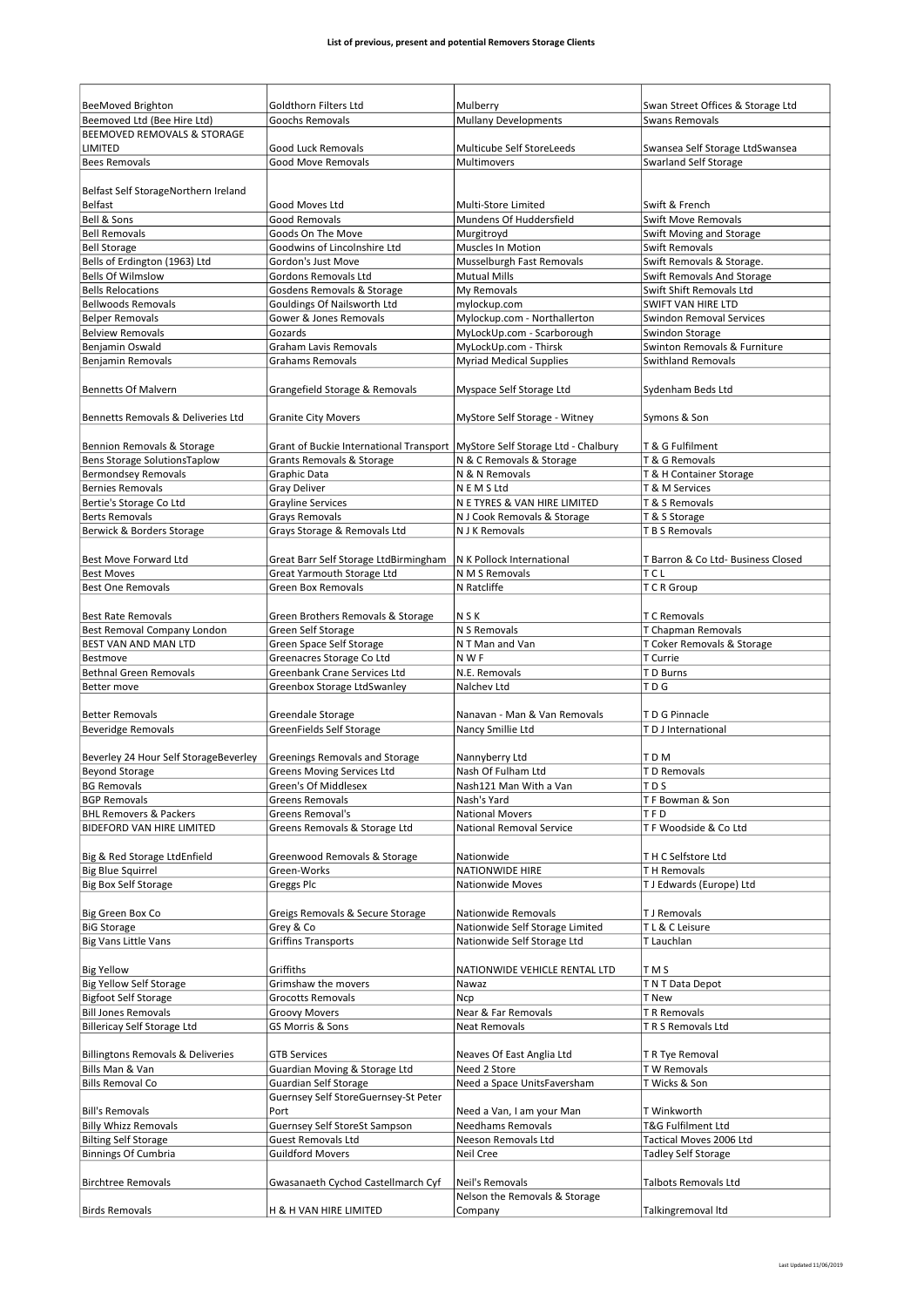| <b>Birkdale Relocations</b>                 | H & R Removals                      | NEO VAN & TRUCK HIRE LIMITED               |                                     |
|---------------------------------------------|-------------------------------------|--------------------------------------------|-------------------------------------|
| BIRKENHEAD CAR AND VAN HIRE                 |                                     |                                            | Tappin Removal & Storage            |
| LIMITED                                     | HAFM                                | <b>Neptune Removals</b>                    | <b>Tardis Removals</b>              |
| Birmingham Van Man                          | H B C Ltd                           | <b>Nestings Self Storage</b>               | Target International Removals       |
|                                             |                                     |                                            |                                     |
| <b>Bishop's Move</b>                        | H C Herbert & Sons (Maesteg) Ltd    | Network App                                | <b>Target Movers</b>                |
| <b>Bisley Removal Services</b>              | H D 1 Secure Self Storage           | Nev's Removals & Storage                   | <b>Target Removals</b>              |
| BISPHAM VAN HIRE LIMITED                    | H F Self Storage                    | <b>New Audience</b>                        | <b>Target Storage</b>               |
| <b>Black and White Transport</b>            | H G & H Removals                    | <b>NEW Chesterfield Removals</b>           | <b>Task Force</b>                   |
| Black Country Self Storage Ltd              | H G Pledger                         | New City Storage Ltd                       | Tatenhill Storage Ltd               |
| <b>Black Hole Storage Ltd</b>               | HICS Worldwide                      | NEW Court Self Storage                     | <b>Taurus Removals</b>              |
| BLACKBURN VAN HIRE & SALES LIMITED Services | H N H Domestic & Commercial Removal | <b>NEW Direction</b>                       | Taxi Truck Ltd                      |
| <b>Blackdown Storage</b>                    | H P I Commercial Services Ltd       | <b>NEW Forest Storage</b>                  | Taxi Vans Cardiff                   |
| <b>Blackmore Logistics</b>                  | H Smith & Son Removals              | New Holland Bulk Services Ltd              | Taxi Vans Uk                        |
|                                             |                                     | New Horizons Removals and Storage          |                                     |
| Blackpool & Preston Removals                | H T Millington                      | Ltd                                        | <b>Taxitruck Removals</b>           |
| <b>Blackpool removals</b>                   | <b>H2H Self Storage Centre</b>      | New Life Removals                          | <b>Taxivan Com</b>                  |
| <b>Blacks Of Brechin</b>                    | Hackney Removals                    | <b>NEW Malden Removals</b>                 | Taylor's Of Saddleworth             |
| <b>Blacks Removals</b>                      | Hackworthy & Sons                   | <b>NEW Space Solutions</b>                 | <b>Taylors Removals</b>             |
| <b>Blagdons Storage</b>                     | Hadley & Ottaway                    | <b>NEW Start</b>                           | Taylors Removals & Storage          |
|                                             |                                     |                                            |                                     |
| <b>Blakemores Removals</b>                  | Hadleys                             | New Start Highland Enterprises Ltd         | Taylors Van & Man                   |
| <b>Blankfields Removals</b>                 | <b>Halcrow Removals</b>             | <b>NEW Start Removals</b>                  | Tayside Self Storage                |
| <b>Bloomfield Removals</b>                  | Hall & Burge                        | Newark Storage Limited                     | <b>TC Removals</b>                  |
| <b>Blue Bay Removals</b>                    | <b>Hallam Removals</b>              | Newbury Self Store Ltd                     | Tcb (Ni) Ltd                        |
| <b>Blue Box Self Storage</b>                | <b>Halls Removals</b>               | Newman Removals                            | <b>Team Allied</b>                  |
| <b>Blue Box Storage</b>                     | Hamble Self Storage Co Ltd          | <b>Newmans Removals</b>                    | <b>Team Dev Ltd</b>                 |
| <b>Blue Sky Removals</b>                    | Hambleton Group Ltd                 | Newquay Man & Van                          | <b>Team Relocations</b>             |
| <b>Blythe House Storage</b>                 | <b>Hambleton Removals</b>           | Newquay Self Storage                       | <b>Team Removals</b>                |
| <b>BMB Removals Ltd</b>                     |                                     | Newton self storage                        | <b>Technical Fulfilment Ltd</b>     |
|                                             | Hamilton Furnishings                |                                            |                                     |
| <b>BMF Removals</b>                         | Hamiltons                           | <b>Newtons Removals</b>                    | Technimove                          |
| <b>BMS Transport</b>                        | Hammersmith Removals                | Next Level Consultancy                     | <b>Tecserv Ltd</b>                  |
|                                             |                                     |                                            |                                     |
| BOB DOUGLAS VAN HIRE LIMITED                | Hampshire Car Storage Ltd           | Next Step Movers                           | Teignmouth Self Storage             |
| Bobs Your Man With A Van                    | <b>Hampton Removals</b>             | NG Dolby                                   | <b>Telford Removals</b>             |
| Bojea Self Storage                          | <b>Hamptons Removals</b>            | NI Removals                                | <b>Telmain Services Ltd</b>         |
| BOLEYN CAR & VAN HIRE LTD                   | Hanama Storage Limited              | Nicci Ltd                                  | Temp Space                          |
| <b>Bolliger Moving Group</b>                | <b>Hancock Removals</b>             | Nice Little Mover Removals                 | Temple Storage Services             |
| Bonar & Son                                 | Handley's Of Dartford               | Nice Man Big Van Home & Office<br>Removals | Tenniswood Removals & Storage       |
|                                             |                                     | Nice Man With A Removal Van Of             |                                     |
| <b>Bonnys Self Storage</b>                  | <b>Handy Move</b>                   | Camden                                     | Tenterden Removals                  |
|                                             |                                     |                                            |                                     |
| Bootham Removals & Storage Ltd              | Handy Moves                         | Nice Move                                  | Tep                                 |
|                                             |                                     |                                            |                                     |
| <b>Border Removals</b>                      | <b>Handy Removals</b>               | Nice N Nippy Removals & Waste              | Terry Lunt Removals & Storage       |
| <b>Border Storage</b>                       | Handy Shift                         | Nicholas Palmer                            | Tesco PLC                           |
| <b>BOS Self Storage</b>                     | Handy Shifter Removals Ltd          | NICHOLAS VAN HIRE LTD                      | <b>Test Valley Removals</b>         |
| Boston Self Storage Ltd                     | Hanlon Bros                         | <b>Nicks Removals</b>                      | <b>Testing Remover</b>              |
| <b>BOSTON VAN HIRE LIMITED</b>              | Hannams Removals                    | Nigel Jason                                | Tewkesbury Self Storage             |
| <b>Botrans Removals Ltd</b>                 | Hanravans                           | Nightingale Removals                       | TFM                                 |
| <b>Boughton Removals</b>                    | Hanwells                            | Nippon Express (UK) Limited                | <b>TFM Removals</b>                 |
| <b>Bourkes Removals</b>                     | Happy 2 Move                        | Nissan Motor Parts Center B V              | TH removals                         |
| Bournemouth Man & Van                       | Happy Days Removals                 | <b>Nixons Removals</b>                     | Thame Removals                      |
|                                             | Hardakers Removal & Storage Ltd /   |                                            |                                     |
| Bournemouth Removals and Storage            | United                              | <b>NKA Removals Ltd</b>                    | <b>Thames Movers</b>                |
| <b>Bournes</b>                              | Harder Bros                         | NMS Movers & Storers                       | Thames Self Storage                 |
| <b>Bovey Self Storage</b>                   | <b>Harding Vans</b>                 | NNW Transport                              | <b>Thanet Removals</b>              |
| Bovey Tracey Self Storage Ltd               | <b>Hardwick Sporting Carriage</b>   | No 1 Storage Solutions Ltd                 | Thasi Ltd                           |
| <b>Bower Removals</b>                       | Hargolds Trading Ltd                | Nolans Moves                               | <b>Thatcham Removal Services</b>    |
|                                             |                                     |                                            | The African Peoples Historical      |
| Bowyers Removal & Storage                   | Hargreaves Removals                 | Nomad International Ltd                    | Monument Foundation                 |
| <b>Box Clever StorageCarlisle</b>           | Harjo Ltd                           | Norbet Dentressangle                       | The American Way                    |
| Box Clever StorageNorth Lakes & West        |                                     |                                            |                                     |
| Coast                                       | Harkers                             | Norbret Dentressangle                      | The Armitage Storage Ltd            |
| <b>Box Van Removals</b>                     | <b>Harlow Group Storage</b>         | Norby Ltd                                  | The Automobile Storage Co Ltd       |
|                                             |                                     |                                            |                                     |
| Boxed In Removals                           | Harold Jones Removals & Storage     | Norfolk & Suffolk Removals Ltd             | The Big Green Van                   |
|                                             |                                     |                                            |                                     |
| Boxed Up Self Storage                       | Harpers                             | Norfolk Removals                           | The Big Red Removals & Storage      |
|                                             |                                     |                                            |                                     |
| Box-It                                      | Harradines Removals                 | Norfolk Vantastic                          | The Big Yellow Self Storage Company |
| Boxstore                                    | Harringay Removals                  | Norman                                     | The Box Room                        |
|                                             |                                     |                                            |                                     |
| BoxTag Removals - Now Steve Frieze          | Harris Installation Services Ltd    | Norman Ferns                               | The Business Hub                    |
| <b>BPS Plus Ltd</b>                         | Harrison & Sons                     | Norman Galbraith                           | The Careful Movers                  |
| Bracknell Self Storage / Space 4U Self      |                                     |                                            |                                     |
| Storage                                     | Harrisons Removals & Storage        | North Alf South                            | The Cheaper Removals                |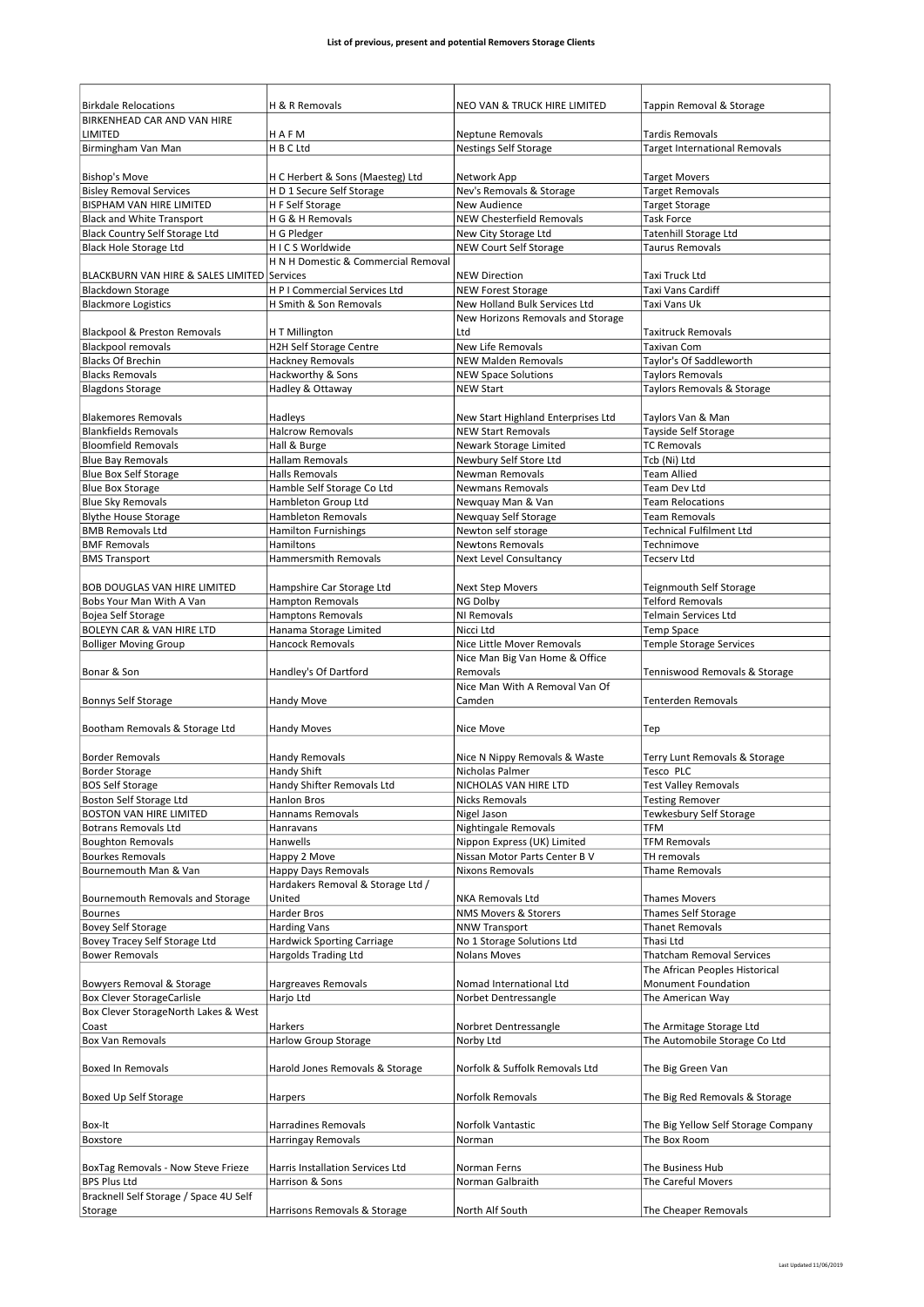| <b>Bracknell Transport Services</b>                         | Harrogate Self Storage LtdHarrogate                          | North Devon Dry Storage                                | The Childrens Society                                   |
|-------------------------------------------------------------|--------------------------------------------------------------|--------------------------------------------------------|---------------------------------------------------------|
|                                                             | Harrow Green Business Change                                 |                                                        |                                                         |
| Bradbeers Removals & Storage                                | Solutions Ltd                                                | North Devon Removals & Storage                         | The Collectors                                          |
| Bradley Removals & Storage Ltd                              | Harrow Green Ltd                                             | North Killingholme Storage                             | The Crown Dental Practice                               |
| <b>Bradway Premier Removals</b>                             | Harrow Green Removals Ltd                                    | NORTH LONDON VAN AND TRUCK HIRE<br>LTD.                | The Dave Mans With Vans                                 |
| <b>BRAINTREE VAN HIRE LTD</b>                               | <b>Hart Group Holdings</b>                                   | North Norfolk Removals                                 | The Dixon Line                                          |
| Braithwaite's Of Tebay                                      | Hartgrove Bros                                               | <b>North Star Removals</b>                             | The Drystack                                            |
|                                                             | Hartlands of Worcester - Company                             |                                                        |                                                         |
| <b>Bramhall Removals</b>                                    | Closed                                                       | North West Mini-Moves                                  | The Energy Room                                         |
|                                                             |                                                              |                                                        |                                                         |
| <b>Brant Storage</b>                                        | Hartlepool Removals and Storage                              | Northampton Self Storage Centre                        | The Euro Group                                          |
| Bray & Son International R & S Ltd                          | <b>Hartley Storage</b>                                       | Northants Removals                                     | The Extra Myle                                          |
| Brays Removal & Storage                                     | <b>Hartleys Removals</b>                                     | <b>NORTHGATE PLC</b>                                   | The Fenwick Charitable Trust                            |
| Breezemount Storage Ltd                                     | Harvard Removals                                             | Northover and Gilbert                                  | The French Van Man Ltd                                  |
| <b>Brendans Transport</b>                                   | Harveys                                                      | <b>Northovers Removals</b>                             | The Furniture Taxi                                      |
| <b>Brian and Sons Removals</b>                              | Harveys Of Solihull                                          | NorthWest Removals                                     | The Grange Removal Company                              |
| Brian Dale - Sole trader (Armstrong                         |                                                              |                                                        |                                                         |
| Removals)                                                   | <b>Hastings Storage</b>                                      | Nottingham man and van                                 | The Great Southern Removal Co                           |
|                                                             |                                                              |                                                        |                                                         |
| Brian Dale and Daughter Removals                            | Haul Goods Man With Van                                      | Nottingham Removals & Storage Ltd                      | THE GREEN MAN AND VAN LTD                               |
| <b>Bridge View Removals</b>                                 | <b>Havant Self Store</b>                                     | Nova Storage Solutions Ltd                             | The Green Self Storage Co                               |
| <b>Bridges Removals</b>                                     | Havenhand Removals & Storage                                 | Now Trading                                            | The Handy Van                                           |
| <b>BRIDGES VAN HIRE LIMITED</b>                             | Hawarden Sheeters Ltd<br>Hayling Man & Van                   | Now We're Moving<br>Npac (Trading) Ltd                 | The Hive Self Storage Ltd<br>The Jack & Jill Removal Co |
| <b>Bright Movers</b><br><b>Bright Removals</b>              | Hazlewoods Removals                                          | Number 8 Bond                                          | The Junk Monkey                                         |
|                                                             |                                                              | NUMBER ONE CAR AND VAN HIRE                            |                                                         |
| Brighton & Beyond Removals                                  | <b>Headington Carriers</b>                                   | LIMITED                                                | The Ledbury Removal Company                             |
|                                                             |                                                              |                                                        |                                                         |
| Brighton & Hove Removals/EuroXpress                         | Heaps Removals & Storage Ltd                                 | O & H Removals                                         | The Little Removals Company                             |
| <b>Brights Removals and Storage</b>                         | <b>Hearts Removals</b>                                       | O I S Removals                                         | The London Removals                                     |
|                                                             |                                                              |                                                        | The London Trolleybus Preservation                      |
| <b>Brison Removals</b>                                      | Heath Top Storage                                            | ORD Ltd                                                | Society Ltd                                             |
| BRISTOL CAR & VAN HIRE (HOLDINGS)                           |                                                              |                                                        |                                                         |
| LIMITED                                                     | <b>Heathcote Removals</b>                                    | O W N Removals & Storage                               | The Major Storage Co Ltd                                |
| <b>Bristol House Removals</b>                               | Heathcote Transport & Removals                               | Oadby Removals                                         | The Man & Van                                           |
| Bristol man with a van                                      |                                                              |                                                        | The Man with a Van                                      |
|                                                             |                                                              |                                                        |                                                         |
| <b>Bristol Removals Limited</b>                             | <b>Heathrow Self Storage</b><br><b>Heatons Of Merseyside</b> | <b>Oakes Textile Services</b><br>Oakland International | The Man With The Van                                    |
|                                                             |                                                              |                                                        | The Manchester Self Storage Company                     |
| <b>Bristol South Storage</b>                                | Heckmondwike Storage Ltd                                     | Oaklands Ltd                                           | Ltd                                                     |
| Bristol van man                                             | Hedge End Removal company                                    | OAKWOOD VAN HIRE LIMITED                               | The Move It Man                                         |
| <b>Bristows Removal Service</b>                             | <b>Hedleys Humpers Ltd</b>                                   | O'brien Of Worthing                                    | The Move Team                                           |
|                                                             |                                                              |                                                        |                                                         |
| Britannia Anchor Removals                                   | <b>Heeley Light Haulage Removals</b>                         | Oceanair International Movers Ltd                      | The Moving Man                                          |
| Britannia Appleyards-Hull                                   | <b>Heirs of Portsmouth</b>                                   | O'Connor & Co                                          | The Old Gits Removals                                   |
|                                                             |                                                              |                                                        |                                                         |
| Britannia Appleyards-Rotherham                              | Help Me Park                                                 | Ocs                                                    | The Old London Moving Company Ltd                       |
| <b>Britannia Bearsbys</b>                                   | Helpful Hogan                                                | Office & Commercial Relocation Ltd                     | The Old Mill Removals and Storage                       |
|                                                             |                                                              |                                                        | The original man and van removals                       |
| Britannia Beckwith                                          | Helping Hands Removals & Deliveries                          | Office Moving International Ltd                        | <b>Bristol</b>                                          |
| Britannia Bradshaw                                          | Helsby & Longden Ltd                                         | <b>Office Relocation Services Ltd</b>                  | The Original Man With A Van                             |
| Britannia Bucks & Herts                                     | <b>Helston Self Storage</b>                                  | <b>Office Removals Hull</b>                            | The Premier Pump & Tank Co                              |
| Britannia Caledonian - Glasgow                              | <b>Hemel Reproductions</b>                                   | O'hara Brian                                           | The Really Handy Co                                     |
| Britannia Caledonian-Edinburgh                              | Hendley Removals & Storage                                   | OIS REMOVALS LTD                                       | The Relocation Company                                  |
| Britannia Cestrian                                          | Hendon Mill Ltd                                              | Okehampton Self Storage                                | The Removal Co Ltd                                      |
| Britannia Cooks                                             | Henfield Hire Ltd                                            | Oldham Self Storage Ltd                                | The Removal Company                                     |
| Britannia Devereux                                          |                                                              | <b>Oldhams Removals</b>                                |                                                         |
| Britannia Fleet                                             | Henfield Self Storage<br>Henry & Son Ltd                     | <b>Oliphants Removals</b>                              | The Removal Company (Scotland) Ltd<br>The Removal Man   |
| Britannia Freestones                                        | Henry Bath & Son                                             | <b>Olivers Removals</b>                                | The removal men                                         |
| Britannia George Bernard Shaw                               | Henry Speight Ltd                                            | Olivers Removals & Storage                             | The Removal Team                                        |
|                                                             |                                                              |                                                        |                                                         |
| <b>Britannia Goodwins</b>                                   | Henrys Express                                               | Ollands Ltd                                            | The Removals & Storage Company                          |
| Britannia Greers of Elgin                                   | <b>Hepplewhites Auctioneers</b>                              | <b>Ollies Removals</b>                                 | The Removals (London)                                   |
| Britannia Harris                                            | <b>Hereford Storage</b>                                      | Olympia Removals                                       | The Right Move                                          |
| Britannia Harrison and Rowley                               | <b>Heritage Beds</b>                                         | Oman Moving & Storage Ltd                              | The Right Move Dbt                                      |
| Britannia Heir's of Portsmouth                              | Heritage Removals & Storage                                  | Omega Storage Solutions                                | The S A L Group                                         |
|                                                             |                                                              |                                                        |                                                         |
| Britannia Herbert Davis Removals<br>Britannia Knightpacking | Heritage Removals Ltd<br>Hero Man and Van                    | On The Go Removals<br>On The Move                      | The Secure Store - Leighton Buzzard<br>The Secure-Store |
|                                                             |                                                              |                                                        | The Self Storage Co (Didcot)                            |
| Britannia Lanes Cornwall                                    | <b>Herrington Storage</b>                                    | One Man & His Van                                      | LtdAbingdon                                             |
| Britannia Lanes Devon                                       | Hertfordshire Oil Storage Ltd                                | One Man And A Van Ltd                                  | The Self Storage Company                                |
| Britannia Lanes of Bristol                                  | Hertfordshire Removals                                       | One Worldwide                                          | The Shifters                                            |
| Britannia Lanes Somerset                                    | Herts & Essex Removals & Storage Ltd                         | Oneplace2save Ltd                                      | The Shire Removal Group                                 |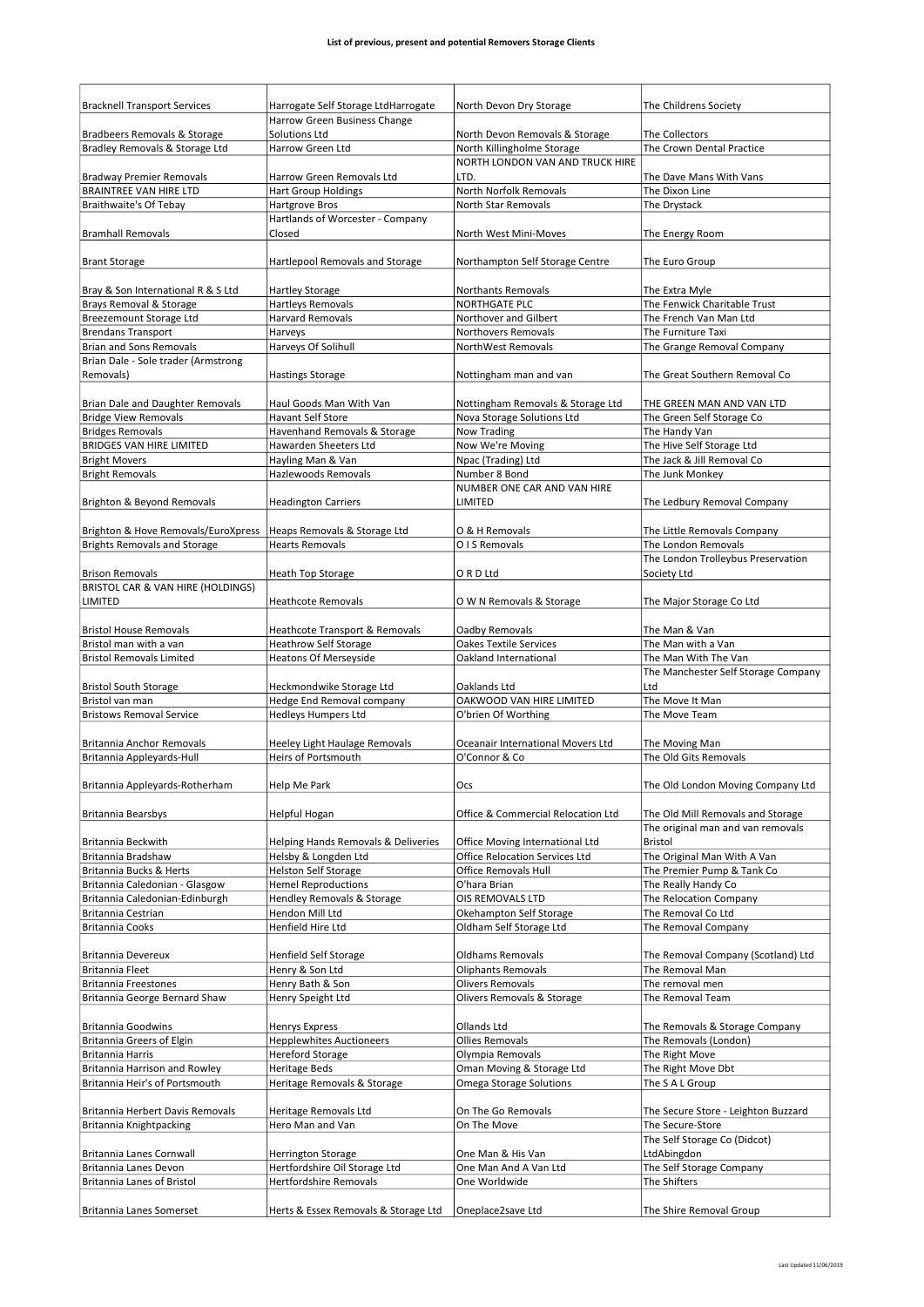| Britannia Leatherbarrows                                        | Herts Man With A Van                                         | Optima Self Storage - Melton Mowbray   The Shore Porters Society                    |                                                               |
|-----------------------------------------------------------------|--------------------------------------------------------------|-------------------------------------------------------------------------------------|---------------------------------------------------------------|
| Britannia Mills Storage Company                                 | Herts Storage Ltd                                            | Optimum Removals Ltd                                                                | The Small Move Company                                        |
|                                                                 |                                                              |                                                                                     |                                                               |
| Britannia Movers International plc<br><b>Britannia Neaves</b>   | HERTZ EUROPE LIMITED<br><b>Heslops Removals</b>              | Orange Box Self Storage LtdSunderland The Small Removal Co Ltd<br>O'reilly Removals | The Smooth Move Shop Ltd                                      |
|                                                                 |                                                              |                                                                                     |                                                               |
| Britannia Pink & Jones                                          | <b>Heywood Removals</b>                                      | <b>Orion Removals</b>                                                               | The Somerset Removal Company                                  |
| Britannia Premier Self Storage                                  | <b>Hiab Hire</b>                                             | <b>Orwell Removals</b>                                                              | The Space Centre                                              |
|                                                                 |                                                              |                                                                                     |                                                               |
| <b>Britannia Purvers</b>                                        | High Class Removals & Storage                                | Osborne Removals & Storage Ltd                                                      | The Space Place                                               |
| Britannia Quickmove<br><b>Britannia Reeves</b>                  | High Row Storage Ltd<br>Highbury Self StorageLondon          | <b>Osmar Services</b><br><b>Otley Museum Trust</b>                                  | The Space Place Self Storage Ltd<br>The Storage Centre        |
| Britannia Robbins                                               | Highgear Recovery Ltd                                        | Outer Space Storage                                                                 | The Storage CentreLisburn                                     |
| Britannia Ryans                                                 | Highgrey Storage Services Ltd                                | Outer Space Storage Centres Ltd                                                     | The Storage Co                                                |
|                                                                 |                                                              |                                                                                     |                                                               |
| Britannia Sandersteads<br>Britannia Smeeton Panton              | Hilderbrands Removals & Storage<br>Hill Top Self Storage     | Overs of Camberely<br>Owens Removals & Storage                                      | The Storage Co Uk Ltd<br>The Storage Company                  |
| Britannia Thomas Casserlys/Thomas                               |                                                              |                                                                                     |                                                               |
| <b>Brothers</b>                                                 | Hill View Family Company Ltd - Reading   OWN Key Storage     |                                                                                     | The Storage Corner                                            |
| <b>Britannia Turnbulls</b>                                      | Hill View Self Storage Coventry                              | Own Removals & Storage                                                              | The Storage Depot Chelsea                                     |
|                                                                 |                                                              | P & A Handley & Sons Removals &                                                     |                                                               |
| Britannia Whitby Oliver                                         | Hills Self Storage Ltd                                       | Storage                                                                             | The Storage Place                                             |
| Britannia Willis                                                | Hillway                                                      | P & D Removals Ltd                                                                  | The Storage PlaceHyde                                         |
| <b>Britons Removals</b>                                         | Hilton Removals & Storage                                    | P & F Safepac Co Ltd                                                                | The Storage Pod Weybridge                                     |
| Brittania Leather Barrows Ltd                                   | Himalaya Self Storage                                        | P & J Removals                                                                      | The Storage SpaceManchester                                   |
| Brittania Ryans Move International                              | <b>Hinckley Storage</b>                                      | P & M A Baines                                                                      | The Storage Team - St Helens                                  |
| <b>Brittannic Removals</b>                                      | <b>Hinks Removals</b>                                        | P & M Removals                                                                      | The Storage Zone                                              |
| <b>Broadland Removals</b>                                       | Hippo Waste Removal                                          | P & O Removals                                                                      | The Store Room                                                |
| <b>Brompton Removals</b>                                        | Hire Man & Van                                               | P A Bennett                                                                         | The Swan Centre                                               |
| <b>Brookfield Unusual Removal</b>                               | HIRE VAN ZONE LTD                                            | P A J Moving Services                                                               | The Transporter Removals Ltd                                  |
| <b>Brookies Removals</b>                                        | <b>Historit Ltd</b>                                          | P A S Ltd                                                                           | The Tyre Vault Ltd                                            |
| <b>Broomhill Removals</b>                                       | Hitchen's (Removals& Storage) Ltd                            | P A S Small Moves                                                                   | The Van Man                                                   |
| Brosnan & Son                                                   | <b>Hixon Airfield Services</b>                               | P Crump & Sons                                                                      | The Van Man Uk                                                |
| <b>Broughton Removals Ltd</b>                                   | HN Pack and Storage                                          | P D M Self Storage                                                                  | The Wine Safe Ltd                                             |
| Brown & Daughter Removals                                       | <b>Hobbs Removals</b>                                        | P D Q Direct Despatch Ltd                                                           | The Wright Removals Company                                   |
| Brown & Illingworth (Bishops Move                               |                                                              |                                                                                     |                                                               |
| Newcastle)                                                      | <b>Hobdens Removals</b>                                      | PDS                                                                                 | This is Engage                                                |
| Brown & Illingworth Ltd                                         | Hoddesdon Self Storage Ltd                                   | P D S Secure Storage Ltd                                                            | Thistle Removals                                              |
| <b>Brownings House Removals</b>                                 | Hogleaze Storage                                             | P E C Homes & Leisure                                                               | Thistle Storage Ltd                                           |
| <b>Browns Removals</b>                                          | <b>Holbrook Removals</b>                                     | P Fahey & Sons Ltd                                                                  | Thomas (Hampshire) Ltd                                        |
| Browns Removals & Storage                                       | <b>Holburne Removals</b>                                     | P Goddard & Son Limited                                                             | <b>Thomas Firbank Removals</b>                                |
| Browns Removals & Storage Ltd                                   | <b>Holders Cumbria Ltd</b>                                   | P J L Storage                                                                       | <b>Thomas Masters Removals</b>                                |
| Brown's Removals Ltd                                            | Holdsworths                                                  | P J Lawrence                                                                        | Thomas Pardy Removals                                         |
|                                                                 |                                                              |                                                                                     |                                                               |
| Brtiannia W Harris Of Chelmsford                                | Hollywood Self Service Store                                 | P J Payne & Son                                                                     | Thomas Taylor & Company                                       |
| <b>Brunels Removals</b>                                         | Home & Away                                                  | P J Removals                                                                        | Thomas Teasdale Removals & Storage                            |
| Bryan Stevens Removals                                          | Home & Office Removals                                       | P J T Removals                                                                      | Thompson & Thompson Removals Ltd                              |
| <b>Bryceland Removal Services</b>                               | Home 2 Home Moves                                            | P K Bell Ltd                                                                        | Thompson Davis & Co Ltd                                       |
| <b>Brylee Removal Services Ltd</b>                              | Home 2 Home Removals                                         | P M C Removals & Storage                                                            | <b>Thomson Removals</b>                                       |
|                                                                 |                                                              |                                                                                     |                                                               |
| <b>BTR International</b>                                        | Home Alone Removals                                          | P Ransom                                                                            | Thomson Removals and Storage Limited                          |
| <b>Btstorage Co Uk</b>                                          | Home To Home                                                 | P Smith & Sons                                                                      | Thornberry Removals & Storage                                 |
| <b>Buckley's Removals &amp; Storage</b>                         | Home To Home Removals & Storage                              | P Stewart                                                                           | Thornbury Self StorageBristol                                 |
| <b>Bude Self Storage LtdBude</b>                                | <b>Homecare Removals</b>                                     | P V W Services                                                                      | <b>Thornton Storage</b>                                       |
| <b>Budge It Removals Ltd</b>                                    | Homemaster Removals Ltd                                      | P W Archer & Son Ltd                                                                | <b>Three Counties Removals</b>                                |
| <b>Budget Moves</b>                                             | Homerun Removals                                             | Pack and StackIpswich                                                               | THRIFTY CAR & VAN RENTAL                                      |
| <b>Budget Removals</b>                                          | Homes 2 Move                                                 | Pack N Go                                                                           | Tigastor                                                      |
| <b>Budget Removals &amp; Storage</b>                            | <b>Homestar Removals</b>                                     | Pack Smart Ltd                                                                      | Tilbury Storage Ltd                                           |
| <b>Budget Removals and Storage</b>                              | HomeStore                                                    | <b>Packfirst Remvoals</b>                                                           | Tingay Removals                                               |
|                                                                 |                                                              |                                                                                     |                                                               |
| <b>Budget Riviera Removals</b>                                  | Honeycomb Self Storage - Rayne                               | Pack-It Group                                                                       | Tiptop Media                                                  |
|                                                                 |                                                              |                                                                                     |                                                               |
| <b>Budget Self Storage Ltd</b><br><b>Bullbridge Storage Ltd</b> | Honeycombe Self Storage - Braintree<br><b>Hooks Removals</b> | Packways<br>Padlocked Self Storage                                                  | Titan Removals & Storage - Cardiff<br><b>Titan Storage</b>    |
| <b>Bulldog Removals</b>                                         | Hooleys                                                      | Page The Packers                                                                    | <b>TLC Movers UK</b>                                          |
| Burke & Wills                                                   | Hooleys Removals & Storage                                   | Painless Removals                                                                   | Tm Hire Ltd                                                   |
| <b>Burke Brothers</b>                                           | Hopetown Storage                                             | Palmer & Sons Removals                                                              | To & Fro Removals                                             |
|                                                                 |                                                              |                                                                                     |                                                               |
| <b>Burns Removals</b>                                           |                                                              |                                                                                     |                                                               |
|                                                                 | Hordern Shipping                                             | Palmers Of Windsor & Maidenhead                                                     | TO-AN-FRO CAR & VAN HIRE LIMITED                              |
| <b>Burroughs Removals Ltd</b>                                   | Horizon Removals                                             | Panda Van                                                                           | <b>Todds Removals Ltd</b>                                     |
| Burrows Removals & Storage<br>Burton & Smith Moving Ltd         | Horley Services Ltd<br>Hornes Removals                       | Paramount Removals Ltd<br>Parcel2go Com Ltd                                         | <b>Together Removals</b><br><b>Tolworth Removals Services</b> |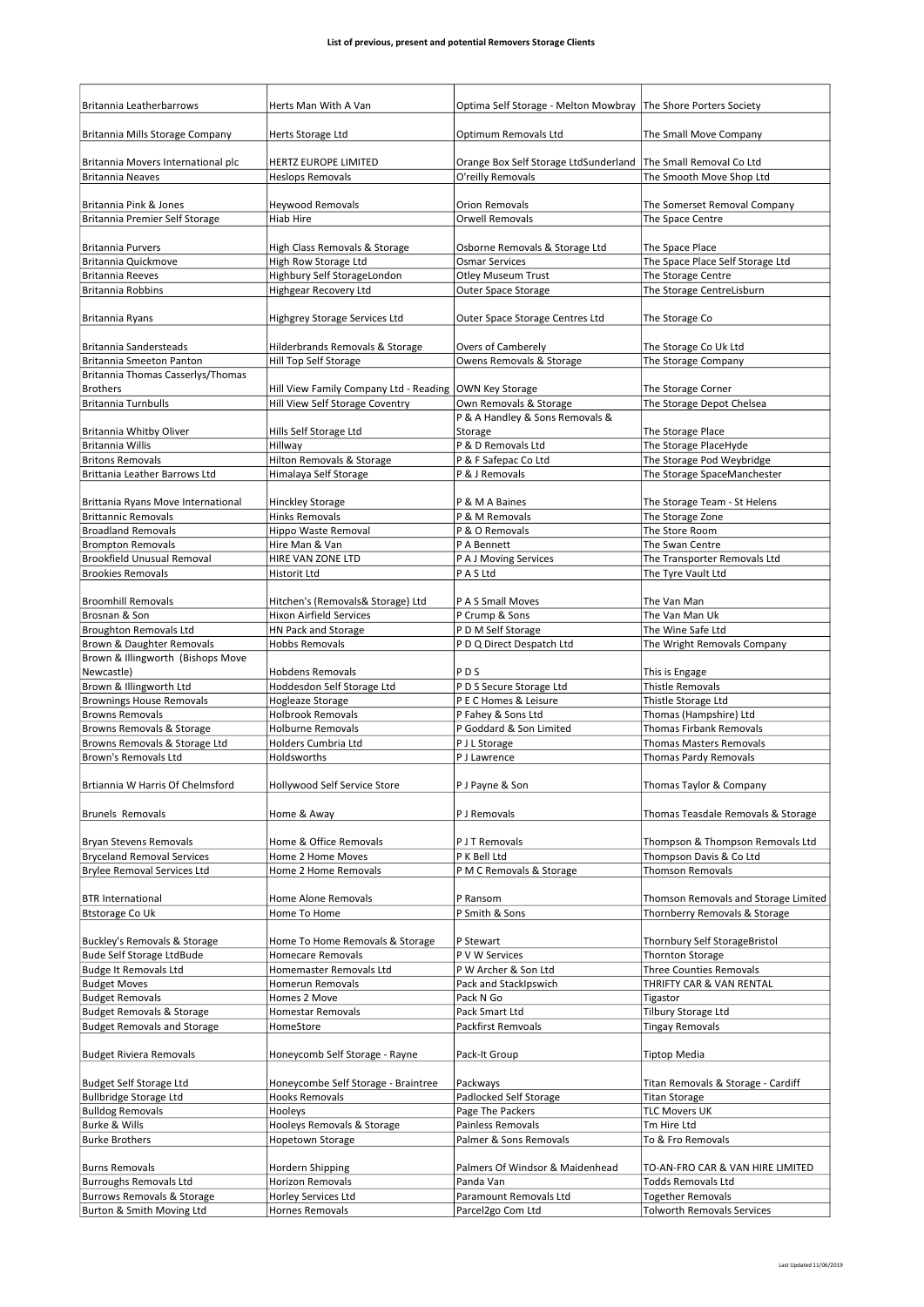| BURY VAN HIRE HOLDINGS LIMITED<br><b>Horsley Removals</b><br>Park & Sons Removals<br>Tommys Removals & Storage<br>Horsley's of Stafford<br>PARK LANE SELF DRIVE LTD<br><b>Tom's Removals</b><br><b>Bushells Removals Ltd</b><br><b>Business Moves</b><br><b>Horton Services</b><br>Parker Steel<br>Tom's Vans<br><b>Business Moves Group Ltd</b><br><b>HOT Brands Ltd</b><br>Parkers<br><b>Tonks Removals</b><br>Parker's<br><b>Busy Bees Removals</b><br>Hoults Group Removals & Storage<br>Tony J Smith<br><b>Butchers Removals</b><br>Parkers Knutsford Removals<br><b>Tony Willis Removals</b><br><b>Hoults Removals Ltd</b><br>Tony's Place<br>Butler & Daughter Removals<br>House & Carriage<br>Parkers Removals<br><b>Butlers Removals</b><br>House & Office Removals<br>Tony's Removals<br>Parksafe<br><b>Buzzard Movers</b><br>House 2 Home Removals Ltd<br>Parkstone Removals<br>TOP 2 TOE HOUSE REMOVAL SERVICES<br><b>BWI Self StorageLondon</b><br>House and Carriage<br>Parnaby Removals<br>Top Fruit Storage Ltd<br>House and Stock Self StorageNorthern<br>Ireland<br><b>BWR Man and Van</b><br>Parnams<br><b>TOP Line Removals</b><br><b>House Proud Removals</b><br>By George Removals<br>Parrett Removals<br>Top Man And Van Hire<br><b>Byfleet Removals</b><br><b>House Removals</b><br>Parrett Storage<br>Top man van<br><b>Bylett Removals</b><br>House To Home Removals & Storage<br>Parry Self Storage<br><b>Top Relocators Ltd</b><br>Byley - Freeman's Limited<br>House To House Removals<br>Parsons Self Store<br>Top Removal [London] Ltd.<br>C & C Removals & Storage<br><b>Household Removals</b><br>PAT Ward Removals<br><b>Top Removals</b><br><b>TOP Trucks Removals</b><br>C & C Removals Ltd<br>House-it Self Storage<br>Patchett's Removals Limited<br>C & D House<br><b>Housleys Removals</b><br><b>Patrick Removals</b><br><b>Topfruit Ltd</b><br>C & D Removals Of Sheffield<br>Houston Bottling & Co-Pack<br>Paul Morton (Uk) Ltd<br><b>Toptron Ltd</b><br><b>Howard Ansell</b><br>C & F Removals of Derby<br>Paul Simmonds<br><b>Topwood Ltd</b><br><b>Howards Removals</b><br>C & G Ayres Ltd<br>Paul Thomas Removals Itd<br>Tor View Self Storage<br>C & K Removals<br>Howards Removals of Somerset<br>Paul Westbrook<br>Torbay Man & Van<br>C & M Removals<br><b>Howarths Removals</b><br>Paul Williams Removals<br>Tormiston Mill-Historic Scotland<br>Torstore<br>C & P Simply Storage<br><b>Howells Removals</b><br>Paul's Removal<br>C & R Removals<br><b>Howes Removals</b><br>Pauls Removals<br><b>Total Forwarding Ltd</b><br>Paul's Removals & Deliveries<br><b>Total Removals Ltd</b><br>C & S Removals<br><b>Howletts Removals</b><br>C Bain of Upminster<br><b>HRBB Removals</b><br>Pawson Self Storage Ltd<br><b>Total Ship Services</b><br>CCV Removals & Storage<br>HUCKNALL VAN HIRE LIMITED<br>Pay As You Go Removals<br>Town & Country Removals<br>Huddersfield Self Storage LtdHead<br>Office<br>CDN Removal & Storage<br>PAY Less For Storage<br>Town & Country Storage Ltd<br>CJ Ashman & Sons<br>Hudson's Removals Ltd<br>Payne & Sons Removals<br>Town & Gown Removals<br>C K R Services<br>Hugh McClelland & Son<br>PD Storage<br>Town Centre Storage<br>Peace Of Mind<br>C Neale<br>Hughes Enterprises (Inverness) Ltd<br>Town To Town<br>CP & G Coates Ltd<br>Hughes Man and van<br>Peach Light Removals<br>Townsends Of Nantwich<br>C P Storage<br><b>Hughes Removals</b><br>Peak's Storehouse Ltd<br><b>Trallero Internation Removals</b><br>C R Removals<br>Huisman Uk<br>Pearson Home Moving<br>Transbike Co Uk<br>C S Movers<br><b>Hull And York Removals</b><br>Pearson's Removals<br><b>Transdec The Movers</b><br>Pecks Removals & Storage Ltd<br>C W Removals & Storage<br><b>Hull Removals</b><br><b>Trans-European Port Services</b><br>Pegasus Removals<br><b>C&amp;F Removals</b><br>Humber movers<br><b>Transit Man Removals Reading</b><br>Peglers Removals Ltd<br>Cade Bros (Ramsey) Limited<br>Hump' N' Dump<br>Transkold Ltd<br>Pelican Storage<br>Cadogan Tate Limited<br><b>Humpers Removals Services</b><br>Transmove<br>Caledonian International Ltd<br>Pem Removals<br>Transpakship International Ltd<br><b>Hunt Removals</b><br>Caledonian Moving & Storage Ltd<br>Pembrokeshire Removals<br><b>Transpeed Removals</b><br>Hunter Removals<br><b>Callister Removals Limited</b><br>HUNTINGDON VAN HIRE LTD<br>Pentons<br><b>Transport and Removals</b><br>Camberley Removals Ltd<br>Hunts International (Removers) Limited   People & Places<br><b>Transport Executive</b><br>Cambourne Self Storage<br><b>Hunts Removals</b><br>Perenco<br>Transported&Sorted<br>Cambridge Light Removals<br><b>Hussey Removals</b><br>Perfect Group (Nationwide) Ltd<br>Trans-Store<br>Cambridge Removals<br>I AM Sold<br>Perfect Move<br>Tranter Removals & Storage<br>Cambridge Removals & Storage Ltd<br>ICC<br>Perry Removals Ltd<br><b>Treforest Self Storage</b><br>Cambridge Self-Service<br>StorageCambridge<br>Pers Removals Ltd<br>I C M Gerson Ltd<br><b>Tregaron Removals</b><br>Trek Removals Ltd<br>Cambridge Storage Centres<br>I Force<br>Personal Storage Nottingham<br>Cambridge Van Man<br>I J Leisurewear<br>Perth Self Store<br>Tremorfa Storage<br>CAMBRIDGE VAN MAN REMOVALS AND<br>Pete Holbrook Removals<br><b>Trenchards Removals</b><br><b>CLEARANCE LIMITED</b><br>I Like To Move It<br>Camel Self Storage<br>I Like To Move It Move It Removals<br>Pete Moves<br>Trevtrans<br>Camelford Self Storage<br>I Move London<br>Peter Barter<br>Triden Self Storage<br>Cameron Carriers & Removals<br>I P L Ltd<br>Peter Cooper Ltd<br><b>Triple S Removals</b><br>Camp Hopson Removals Ltd<br>Q Storage Solutions<br>Tripp Removals & Storage<br>Peter M Burgess<br>Campbell's Removals<br>ISD<br>Peter Man With A Van<br>Trojan Mek Ltd<br>Canbury Properties Ltd<br>I S Traders Ltd<br>Peterborough Self Store It Ltd<br><b>Trudals Removals</b><br>Peterhead & Fraserburgh Removals<br><b>Trundles Removals</b><br>Can-Do's Removals<br>I Van Man<br>Cann Secure Limited<br>I Wylie<br>Peters & Sons Removals<br><b>Truro Removals</b><br>Cannock Storage<br>Peters Removals<br>Trux Storage and Removals<br>lan & A Van<br>Canterbury Self Storage<br>Ian F Reid<br>Try-Us Removals<br>Petes<br>CAPITAL HIRE LIMITED<br>lan J Brooks<br>Pete's Removals and Storage<br><b>TS Removals</b><br>Capital Moves and Storage<br>IAN Moore Removals & Storage<br>Pete's Specialist Removals<br><b>TSS Moving Ltd</b> | <b>Bury Farm Storage</b> | Horsehay Ltd | Parfitt Removals | <b>TOM Cadman Removals</b> |
|------------------------------------------------------------------------------------------------------------------------------------------------------------------------------------------------------------------------------------------------------------------------------------------------------------------------------------------------------------------------------------------------------------------------------------------------------------------------------------------------------------------------------------------------------------------------------------------------------------------------------------------------------------------------------------------------------------------------------------------------------------------------------------------------------------------------------------------------------------------------------------------------------------------------------------------------------------------------------------------------------------------------------------------------------------------------------------------------------------------------------------------------------------------------------------------------------------------------------------------------------------------------------------------------------------------------------------------------------------------------------------------------------------------------------------------------------------------------------------------------------------------------------------------------------------------------------------------------------------------------------------------------------------------------------------------------------------------------------------------------------------------------------------------------------------------------------------------------------------------------------------------------------------------------------------------------------------------------------------------------------------------------------------------------------------------------------------------------------------------------------------------------------------------------------------------------------------------------------------------------------------------------------------------------------------------------------------------------------------------------------------------------------------------------------------------------------------------------------------------------------------------------------------------------------------------------------------------------------------------------------------------------------------------------------------------------------------------------------------------------------------------------------------------------------------------------------------------------------------------------------------------------------------------------------------------------------------------------------------------------------------------------------------------------------------------------------------------------------------------------------------------------------------------------------------------------------------------------------------------------------------------------------------------------------------------------------------------------------------------------------------------------------------------------------------------------------------------------------------------------------------------------------------------------------------------------------------------------------------------------------------------------------------------------------------------------------------------------------------------------------------------------------------------------------------------------------------------------------------------------------------------------------------------------------------------------------------------------------------------------------------------------------------------------------------------------------------------------------------------------------------------------------------------------------------------------------------------------------------------------------------------------------------------------------------------------------------------------------------------------------------------------------------------------------------------------------------------------------------------------------------------------------------------------------------------------------------------------------------------------------------------------------------------------------------------------------------------------------------------------------------------------------------------------------------------------------------------------------------------------------------------------------------------------------------------------------------------------------------------------------------------------------------------------------------------------------------------------------------------------------------------------------------------------------------------------------------------------------------------------------------------------------------------------------------------------------------------------------------------------------------------------------------------------------------------------------------------------------------------------------------------------------------------------------------------------------------------------------------------------------------------------------------------------------------------------------------------------------------------------------------------------------------------------------------------------------------------------------------------------------------------------------------------------------------------------------------------------------------------------------------------------------------------------------------------------------------------------------------------------------------------------------------------------------------------------------------------------------------------------------------------------------------------------------------------------------------------------------------------------------------------------------------------------------------------------------------------------------------------------------------------------|--------------------------|--------------|------------------|----------------------------|
|                                                                                                                                                                                                                                                                                                                                                                                                                                                                                                                                                                                                                                                                                                                                                                                                                                                                                                                                                                                                                                                                                                                                                                                                                                                                                                                                                                                                                                                                                                                                                                                                                                                                                                                                                                                                                                                                                                                                                                                                                                                                                                                                                                                                                                                                                                                                                                                                                                                                                                                                                                                                                                                                                                                                                                                                                                                                                                                                                                                                                                                                                                                                                                                                                                                                                                                                                                                                                                                                                                                                                                                                                                                                                                                                                                                                                                                                                                                                                                                                                                                                                                                                                                                                                                                                                                                                                                                                                                                                                                                                                                                                                                                                                                                                                                                                                                                                                                                                                                                                                                                                                                                                                                                                                                                                                                                                                                                                                                                                                                                                                                                                                                                                                                                                                                                                                                                                                                                                                                                                                                                                                                                                                                                                                                                                                                                                                                                                                                                                                                                        |                          |              |                  |                            |
|                                                                                                                                                                                                                                                                                                                                                                                                                                                                                                                                                                                                                                                                                                                                                                                                                                                                                                                                                                                                                                                                                                                                                                                                                                                                                                                                                                                                                                                                                                                                                                                                                                                                                                                                                                                                                                                                                                                                                                                                                                                                                                                                                                                                                                                                                                                                                                                                                                                                                                                                                                                                                                                                                                                                                                                                                                                                                                                                                                                                                                                                                                                                                                                                                                                                                                                                                                                                                                                                                                                                                                                                                                                                                                                                                                                                                                                                                                                                                                                                                                                                                                                                                                                                                                                                                                                                                                                                                                                                                                                                                                                                                                                                                                                                                                                                                                                                                                                                                                                                                                                                                                                                                                                                                                                                                                                                                                                                                                                                                                                                                                                                                                                                                                                                                                                                                                                                                                                                                                                                                                                                                                                                                                                                                                                                                                                                                                                                                                                                                                                        |                          |              |                  |                            |
|                                                                                                                                                                                                                                                                                                                                                                                                                                                                                                                                                                                                                                                                                                                                                                                                                                                                                                                                                                                                                                                                                                                                                                                                                                                                                                                                                                                                                                                                                                                                                                                                                                                                                                                                                                                                                                                                                                                                                                                                                                                                                                                                                                                                                                                                                                                                                                                                                                                                                                                                                                                                                                                                                                                                                                                                                                                                                                                                                                                                                                                                                                                                                                                                                                                                                                                                                                                                                                                                                                                                                                                                                                                                                                                                                                                                                                                                                                                                                                                                                                                                                                                                                                                                                                                                                                                                                                                                                                                                                                                                                                                                                                                                                                                                                                                                                                                                                                                                                                                                                                                                                                                                                                                                                                                                                                                                                                                                                                                                                                                                                                                                                                                                                                                                                                                                                                                                                                                                                                                                                                                                                                                                                                                                                                                                                                                                                                                                                                                                                                                        |                          |              |                  |                            |
|                                                                                                                                                                                                                                                                                                                                                                                                                                                                                                                                                                                                                                                                                                                                                                                                                                                                                                                                                                                                                                                                                                                                                                                                                                                                                                                                                                                                                                                                                                                                                                                                                                                                                                                                                                                                                                                                                                                                                                                                                                                                                                                                                                                                                                                                                                                                                                                                                                                                                                                                                                                                                                                                                                                                                                                                                                                                                                                                                                                                                                                                                                                                                                                                                                                                                                                                                                                                                                                                                                                                                                                                                                                                                                                                                                                                                                                                                                                                                                                                                                                                                                                                                                                                                                                                                                                                                                                                                                                                                                                                                                                                                                                                                                                                                                                                                                                                                                                                                                                                                                                                                                                                                                                                                                                                                                                                                                                                                                                                                                                                                                                                                                                                                                                                                                                                                                                                                                                                                                                                                                                                                                                                                                                                                                                                                                                                                                                                                                                                                                                        |                          |              |                  |                            |
|                                                                                                                                                                                                                                                                                                                                                                                                                                                                                                                                                                                                                                                                                                                                                                                                                                                                                                                                                                                                                                                                                                                                                                                                                                                                                                                                                                                                                                                                                                                                                                                                                                                                                                                                                                                                                                                                                                                                                                                                                                                                                                                                                                                                                                                                                                                                                                                                                                                                                                                                                                                                                                                                                                                                                                                                                                                                                                                                                                                                                                                                                                                                                                                                                                                                                                                                                                                                                                                                                                                                                                                                                                                                                                                                                                                                                                                                                                                                                                                                                                                                                                                                                                                                                                                                                                                                                                                                                                                                                                                                                                                                                                                                                                                                                                                                                                                                                                                                                                                                                                                                                                                                                                                                                                                                                                                                                                                                                                                                                                                                                                                                                                                                                                                                                                                                                                                                                                                                                                                                                                                                                                                                                                                                                                                                                                                                                                                                                                                                                                                        |                          |              |                  |                            |
|                                                                                                                                                                                                                                                                                                                                                                                                                                                                                                                                                                                                                                                                                                                                                                                                                                                                                                                                                                                                                                                                                                                                                                                                                                                                                                                                                                                                                                                                                                                                                                                                                                                                                                                                                                                                                                                                                                                                                                                                                                                                                                                                                                                                                                                                                                                                                                                                                                                                                                                                                                                                                                                                                                                                                                                                                                                                                                                                                                                                                                                                                                                                                                                                                                                                                                                                                                                                                                                                                                                                                                                                                                                                                                                                                                                                                                                                                                                                                                                                                                                                                                                                                                                                                                                                                                                                                                                                                                                                                                                                                                                                                                                                                                                                                                                                                                                                                                                                                                                                                                                                                                                                                                                                                                                                                                                                                                                                                                                                                                                                                                                                                                                                                                                                                                                                                                                                                                                                                                                                                                                                                                                                                                                                                                                                                                                                                                                                                                                                                                                        |                          |              |                  |                            |
|                                                                                                                                                                                                                                                                                                                                                                                                                                                                                                                                                                                                                                                                                                                                                                                                                                                                                                                                                                                                                                                                                                                                                                                                                                                                                                                                                                                                                                                                                                                                                                                                                                                                                                                                                                                                                                                                                                                                                                                                                                                                                                                                                                                                                                                                                                                                                                                                                                                                                                                                                                                                                                                                                                                                                                                                                                                                                                                                                                                                                                                                                                                                                                                                                                                                                                                                                                                                                                                                                                                                                                                                                                                                                                                                                                                                                                                                                                                                                                                                                                                                                                                                                                                                                                                                                                                                                                                                                                                                                                                                                                                                                                                                                                                                                                                                                                                                                                                                                                                                                                                                                                                                                                                                                                                                                                                                                                                                                                                                                                                                                                                                                                                                                                                                                                                                                                                                                                                                                                                                                                                                                                                                                                                                                                                                                                                                                                                                                                                                                                                        |                          |              |                  |                            |
|                                                                                                                                                                                                                                                                                                                                                                                                                                                                                                                                                                                                                                                                                                                                                                                                                                                                                                                                                                                                                                                                                                                                                                                                                                                                                                                                                                                                                                                                                                                                                                                                                                                                                                                                                                                                                                                                                                                                                                                                                                                                                                                                                                                                                                                                                                                                                                                                                                                                                                                                                                                                                                                                                                                                                                                                                                                                                                                                                                                                                                                                                                                                                                                                                                                                                                                                                                                                                                                                                                                                                                                                                                                                                                                                                                                                                                                                                                                                                                                                                                                                                                                                                                                                                                                                                                                                                                                                                                                                                                                                                                                                                                                                                                                                                                                                                                                                                                                                                                                                                                                                                                                                                                                                                                                                                                                                                                                                                                                                                                                                                                                                                                                                                                                                                                                                                                                                                                                                                                                                                                                                                                                                                                                                                                                                                                                                                                                                                                                                                                                        |                          |              |                  |                            |
|                                                                                                                                                                                                                                                                                                                                                                                                                                                                                                                                                                                                                                                                                                                                                                                                                                                                                                                                                                                                                                                                                                                                                                                                                                                                                                                                                                                                                                                                                                                                                                                                                                                                                                                                                                                                                                                                                                                                                                                                                                                                                                                                                                                                                                                                                                                                                                                                                                                                                                                                                                                                                                                                                                                                                                                                                                                                                                                                                                                                                                                                                                                                                                                                                                                                                                                                                                                                                                                                                                                                                                                                                                                                                                                                                                                                                                                                                                                                                                                                                                                                                                                                                                                                                                                                                                                                                                                                                                                                                                                                                                                                                                                                                                                                                                                                                                                                                                                                                                                                                                                                                                                                                                                                                                                                                                                                                                                                                                                                                                                                                                                                                                                                                                                                                                                                                                                                                                                                                                                                                                                                                                                                                                                                                                                                                                                                                                                                                                                                                                                        |                          |              |                  |                            |
|                                                                                                                                                                                                                                                                                                                                                                                                                                                                                                                                                                                                                                                                                                                                                                                                                                                                                                                                                                                                                                                                                                                                                                                                                                                                                                                                                                                                                                                                                                                                                                                                                                                                                                                                                                                                                                                                                                                                                                                                                                                                                                                                                                                                                                                                                                                                                                                                                                                                                                                                                                                                                                                                                                                                                                                                                                                                                                                                                                                                                                                                                                                                                                                                                                                                                                                                                                                                                                                                                                                                                                                                                                                                                                                                                                                                                                                                                                                                                                                                                                                                                                                                                                                                                                                                                                                                                                                                                                                                                                                                                                                                                                                                                                                                                                                                                                                                                                                                                                                                                                                                                                                                                                                                                                                                                                                                                                                                                                                                                                                                                                                                                                                                                                                                                                                                                                                                                                                                                                                                                                                                                                                                                                                                                                                                                                                                                                                                                                                                                                                        |                          |              |                  |                            |
|                                                                                                                                                                                                                                                                                                                                                                                                                                                                                                                                                                                                                                                                                                                                                                                                                                                                                                                                                                                                                                                                                                                                                                                                                                                                                                                                                                                                                                                                                                                                                                                                                                                                                                                                                                                                                                                                                                                                                                                                                                                                                                                                                                                                                                                                                                                                                                                                                                                                                                                                                                                                                                                                                                                                                                                                                                                                                                                                                                                                                                                                                                                                                                                                                                                                                                                                                                                                                                                                                                                                                                                                                                                                                                                                                                                                                                                                                                                                                                                                                                                                                                                                                                                                                                                                                                                                                                                                                                                                                                                                                                                                                                                                                                                                                                                                                                                                                                                                                                                                                                                                                                                                                                                                                                                                                                                                                                                                                                                                                                                                                                                                                                                                                                                                                                                                                                                                                                                                                                                                                                                                                                                                                                                                                                                                                                                                                                                                                                                                                                                        |                          |              |                  |                            |
|                                                                                                                                                                                                                                                                                                                                                                                                                                                                                                                                                                                                                                                                                                                                                                                                                                                                                                                                                                                                                                                                                                                                                                                                                                                                                                                                                                                                                                                                                                                                                                                                                                                                                                                                                                                                                                                                                                                                                                                                                                                                                                                                                                                                                                                                                                                                                                                                                                                                                                                                                                                                                                                                                                                                                                                                                                                                                                                                                                                                                                                                                                                                                                                                                                                                                                                                                                                                                                                                                                                                                                                                                                                                                                                                                                                                                                                                                                                                                                                                                                                                                                                                                                                                                                                                                                                                                                                                                                                                                                                                                                                                                                                                                                                                                                                                                                                                                                                                                                                                                                                                                                                                                                                                                                                                                                                                                                                                                                                                                                                                                                                                                                                                                                                                                                                                                                                                                                                                                                                                                                                                                                                                                                                                                                                                                                                                                                                                                                                                                                                        |                          |              |                  |                            |
|                                                                                                                                                                                                                                                                                                                                                                                                                                                                                                                                                                                                                                                                                                                                                                                                                                                                                                                                                                                                                                                                                                                                                                                                                                                                                                                                                                                                                                                                                                                                                                                                                                                                                                                                                                                                                                                                                                                                                                                                                                                                                                                                                                                                                                                                                                                                                                                                                                                                                                                                                                                                                                                                                                                                                                                                                                                                                                                                                                                                                                                                                                                                                                                                                                                                                                                                                                                                                                                                                                                                                                                                                                                                                                                                                                                                                                                                                                                                                                                                                                                                                                                                                                                                                                                                                                                                                                                                                                                                                                                                                                                                                                                                                                                                                                                                                                                                                                                                                                                                                                                                                                                                                                                                                                                                                                                                                                                                                                                                                                                                                                                                                                                                                                                                                                                                                                                                                                                                                                                                                                                                                                                                                                                                                                                                                                                                                                                                                                                                                                                        |                          |              |                  |                            |
|                                                                                                                                                                                                                                                                                                                                                                                                                                                                                                                                                                                                                                                                                                                                                                                                                                                                                                                                                                                                                                                                                                                                                                                                                                                                                                                                                                                                                                                                                                                                                                                                                                                                                                                                                                                                                                                                                                                                                                                                                                                                                                                                                                                                                                                                                                                                                                                                                                                                                                                                                                                                                                                                                                                                                                                                                                                                                                                                                                                                                                                                                                                                                                                                                                                                                                                                                                                                                                                                                                                                                                                                                                                                                                                                                                                                                                                                                                                                                                                                                                                                                                                                                                                                                                                                                                                                                                                                                                                                                                                                                                                                                                                                                                                                                                                                                                                                                                                                                                                                                                                                                                                                                                                                                                                                                                                                                                                                                                                                                                                                                                                                                                                                                                                                                                                                                                                                                                                                                                                                                                                                                                                                                                                                                                                                                                                                                                                                                                                                                                                        |                          |              |                  |                            |
|                                                                                                                                                                                                                                                                                                                                                                                                                                                                                                                                                                                                                                                                                                                                                                                                                                                                                                                                                                                                                                                                                                                                                                                                                                                                                                                                                                                                                                                                                                                                                                                                                                                                                                                                                                                                                                                                                                                                                                                                                                                                                                                                                                                                                                                                                                                                                                                                                                                                                                                                                                                                                                                                                                                                                                                                                                                                                                                                                                                                                                                                                                                                                                                                                                                                                                                                                                                                                                                                                                                                                                                                                                                                                                                                                                                                                                                                                                                                                                                                                                                                                                                                                                                                                                                                                                                                                                                                                                                                                                                                                                                                                                                                                                                                                                                                                                                                                                                                                                                                                                                                                                                                                                                                                                                                                                                                                                                                                                                                                                                                                                                                                                                                                                                                                                                                                                                                                                                                                                                                                                                                                                                                                                                                                                                                                                                                                                                                                                                                                                                        |                          |              |                  |                            |
|                                                                                                                                                                                                                                                                                                                                                                                                                                                                                                                                                                                                                                                                                                                                                                                                                                                                                                                                                                                                                                                                                                                                                                                                                                                                                                                                                                                                                                                                                                                                                                                                                                                                                                                                                                                                                                                                                                                                                                                                                                                                                                                                                                                                                                                                                                                                                                                                                                                                                                                                                                                                                                                                                                                                                                                                                                                                                                                                                                                                                                                                                                                                                                                                                                                                                                                                                                                                                                                                                                                                                                                                                                                                                                                                                                                                                                                                                                                                                                                                                                                                                                                                                                                                                                                                                                                                                                                                                                                                                                                                                                                                                                                                                                                                                                                                                                                                                                                                                                                                                                                                                                                                                                                                                                                                                                                                                                                                                                                                                                                                                                                                                                                                                                                                                                                                                                                                                                                                                                                                                                                                                                                                                                                                                                                                                                                                                                                                                                                                                                                        |                          |              |                  |                            |
|                                                                                                                                                                                                                                                                                                                                                                                                                                                                                                                                                                                                                                                                                                                                                                                                                                                                                                                                                                                                                                                                                                                                                                                                                                                                                                                                                                                                                                                                                                                                                                                                                                                                                                                                                                                                                                                                                                                                                                                                                                                                                                                                                                                                                                                                                                                                                                                                                                                                                                                                                                                                                                                                                                                                                                                                                                                                                                                                                                                                                                                                                                                                                                                                                                                                                                                                                                                                                                                                                                                                                                                                                                                                                                                                                                                                                                                                                                                                                                                                                                                                                                                                                                                                                                                                                                                                                                                                                                                                                                                                                                                                                                                                                                                                                                                                                                                                                                                                                                                                                                                                                                                                                                                                                                                                                                                                                                                                                                                                                                                                                                                                                                                                                                                                                                                                                                                                                                                                                                                                                                                                                                                                                                                                                                                                                                                                                                                                                                                                                                                        |                          |              |                  |                            |
|                                                                                                                                                                                                                                                                                                                                                                                                                                                                                                                                                                                                                                                                                                                                                                                                                                                                                                                                                                                                                                                                                                                                                                                                                                                                                                                                                                                                                                                                                                                                                                                                                                                                                                                                                                                                                                                                                                                                                                                                                                                                                                                                                                                                                                                                                                                                                                                                                                                                                                                                                                                                                                                                                                                                                                                                                                                                                                                                                                                                                                                                                                                                                                                                                                                                                                                                                                                                                                                                                                                                                                                                                                                                                                                                                                                                                                                                                                                                                                                                                                                                                                                                                                                                                                                                                                                                                                                                                                                                                                                                                                                                                                                                                                                                                                                                                                                                                                                                                                                                                                                                                                                                                                                                                                                                                                                                                                                                                                                                                                                                                                                                                                                                                                                                                                                                                                                                                                                                                                                                                                                                                                                                                                                                                                                                                                                                                                                                                                                                                                                        |                          |              |                  |                            |
|                                                                                                                                                                                                                                                                                                                                                                                                                                                                                                                                                                                                                                                                                                                                                                                                                                                                                                                                                                                                                                                                                                                                                                                                                                                                                                                                                                                                                                                                                                                                                                                                                                                                                                                                                                                                                                                                                                                                                                                                                                                                                                                                                                                                                                                                                                                                                                                                                                                                                                                                                                                                                                                                                                                                                                                                                                                                                                                                                                                                                                                                                                                                                                                                                                                                                                                                                                                                                                                                                                                                                                                                                                                                                                                                                                                                                                                                                                                                                                                                                                                                                                                                                                                                                                                                                                                                                                                                                                                                                                                                                                                                                                                                                                                                                                                                                                                                                                                                                                                                                                                                                                                                                                                                                                                                                                                                                                                                                                                                                                                                                                                                                                                                                                                                                                                                                                                                                                                                                                                                                                                                                                                                                                                                                                                                                                                                                                                                                                                                                                                        |                          |              |                  |                            |
|                                                                                                                                                                                                                                                                                                                                                                                                                                                                                                                                                                                                                                                                                                                                                                                                                                                                                                                                                                                                                                                                                                                                                                                                                                                                                                                                                                                                                                                                                                                                                                                                                                                                                                                                                                                                                                                                                                                                                                                                                                                                                                                                                                                                                                                                                                                                                                                                                                                                                                                                                                                                                                                                                                                                                                                                                                                                                                                                                                                                                                                                                                                                                                                                                                                                                                                                                                                                                                                                                                                                                                                                                                                                                                                                                                                                                                                                                                                                                                                                                                                                                                                                                                                                                                                                                                                                                                                                                                                                                                                                                                                                                                                                                                                                                                                                                                                                                                                                                                                                                                                                                                                                                                                                                                                                                                                                                                                                                                                                                                                                                                                                                                                                                                                                                                                                                                                                                                                                                                                                                                                                                                                                                                                                                                                                                                                                                                                                                                                                                                                        |                          |              |                  |                            |
|                                                                                                                                                                                                                                                                                                                                                                                                                                                                                                                                                                                                                                                                                                                                                                                                                                                                                                                                                                                                                                                                                                                                                                                                                                                                                                                                                                                                                                                                                                                                                                                                                                                                                                                                                                                                                                                                                                                                                                                                                                                                                                                                                                                                                                                                                                                                                                                                                                                                                                                                                                                                                                                                                                                                                                                                                                                                                                                                                                                                                                                                                                                                                                                                                                                                                                                                                                                                                                                                                                                                                                                                                                                                                                                                                                                                                                                                                                                                                                                                                                                                                                                                                                                                                                                                                                                                                                                                                                                                                                                                                                                                                                                                                                                                                                                                                                                                                                                                                                                                                                                                                                                                                                                                                                                                                                                                                                                                                                                                                                                                                                                                                                                                                                                                                                                                                                                                                                                                                                                                                                                                                                                                                                                                                                                                                                                                                                                                                                                                                                                        |                          |              |                  |                            |
|                                                                                                                                                                                                                                                                                                                                                                                                                                                                                                                                                                                                                                                                                                                                                                                                                                                                                                                                                                                                                                                                                                                                                                                                                                                                                                                                                                                                                                                                                                                                                                                                                                                                                                                                                                                                                                                                                                                                                                                                                                                                                                                                                                                                                                                                                                                                                                                                                                                                                                                                                                                                                                                                                                                                                                                                                                                                                                                                                                                                                                                                                                                                                                                                                                                                                                                                                                                                                                                                                                                                                                                                                                                                                                                                                                                                                                                                                                                                                                                                                                                                                                                                                                                                                                                                                                                                                                                                                                                                                                                                                                                                                                                                                                                                                                                                                                                                                                                                                                                                                                                                                                                                                                                                                                                                                                                                                                                                                                                                                                                                                                                                                                                                                                                                                                                                                                                                                                                                                                                                                                                                                                                                                                                                                                                                                                                                                                                                                                                                                                                        |                          |              |                  |                            |
|                                                                                                                                                                                                                                                                                                                                                                                                                                                                                                                                                                                                                                                                                                                                                                                                                                                                                                                                                                                                                                                                                                                                                                                                                                                                                                                                                                                                                                                                                                                                                                                                                                                                                                                                                                                                                                                                                                                                                                                                                                                                                                                                                                                                                                                                                                                                                                                                                                                                                                                                                                                                                                                                                                                                                                                                                                                                                                                                                                                                                                                                                                                                                                                                                                                                                                                                                                                                                                                                                                                                                                                                                                                                                                                                                                                                                                                                                                                                                                                                                                                                                                                                                                                                                                                                                                                                                                                                                                                                                                                                                                                                                                                                                                                                                                                                                                                                                                                                                                                                                                                                                                                                                                                                                                                                                                                                                                                                                                                                                                                                                                                                                                                                                                                                                                                                                                                                                                                                                                                                                                                                                                                                                                                                                                                                                                                                                                                                                                                                                                                        |                          |              |                  |                            |
|                                                                                                                                                                                                                                                                                                                                                                                                                                                                                                                                                                                                                                                                                                                                                                                                                                                                                                                                                                                                                                                                                                                                                                                                                                                                                                                                                                                                                                                                                                                                                                                                                                                                                                                                                                                                                                                                                                                                                                                                                                                                                                                                                                                                                                                                                                                                                                                                                                                                                                                                                                                                                                                                                                                                                                                                                                                                                                                                                                                                                                                                                                                                                                                                                                                                                                                                                                                                                                                                                                                                                                                                                                                                                                                                                                                                                                                                                                                                                                                                                                                                                                                                                                                                                                                                                                                                                                                                                                                                                                                                                                                                                                                                                                                                                                                                                                                                                                                                                                                                                                                                                                                                                                                                                                                                                                                                                                                                                                                                                                                                                                                                                                                                                                                                                                                                                                                                                                                                                                                                                                                                                                                                                                                                                                                                                                                                                                                                                                                                                                                        |                          |              |                  |                            |
|                                                                                                                                                                                                                                                                                                                                                                                                                                                                                                                                                                                                                                                                                                                                                                                                                                                                                                                                                                                                                                                                                                                                                                                                                                                                                                                                                                                                                                                                                                                                                                                                                                                                                                                                                                                                                                                                                                                                                                                                                                                                                                                                                                                                                                                                                                                                                                                                                                                                                                                                                                                                                                                                                                                                                                                                                                                                                                                                                                                                                                                                                                                                                                                                                                                                                                                                                                                                                                                                                                                                                                                                                                                                                                                                                                                                                                                                                                                                                                                                                                                                                                                                                                                                                                                                                                                                                                                                                                                                                                                                                                                                                                                                                                                                                                                                                                                                                                                                                                                                                                                                                                                                                                                                                                                                                                                                                                                                                                                                                                                                                                                                                                                                                                                                                                                                                                                                                                                                                                                                                                                                                                                                                                                                                                                                                                                                                                                                                                                                                                                        |                          |              |                  |                            |
|                                                                                                                                                                                                                                                                                                                                                                                                                                                                                                                                                                                                                                                                                                                                                                                                                                                                                                                                                                                                                                                                                                                                                                                                                                                                                                                                                                                                                                                                                                                                                                                                                                                                                                                                                                                                                                                                                                                                                                                                                                                                                                                                                                                                                                                                                                                                                                                                                                                                                                                                                                                                                                                                                                                                                                                                                                                                                                                                                                                                                                                                                                                                                                                                                                                                                                                                                                                                                                                                                                                                                                                                                                                                                                                                                                                                                                                                                                                                                                                                                                                                                                                                                                                                                                                                                                                                                                                                                                                                                                                                                                                                                                                                                                                                                                                                                                                                                                                                                                                                                                                                                                                                                                                                                                                                                                                                                                                                                                                                                                                                                                                                                                                                                                                                                                                                                                                                                                                                                                                                                                                                                                                                                                                                                                                                                                                                                                                                                                                                                                                        |                          |              |                  |                            |
|                                                                                                                                                                                                                                                                                                                                                                                                                                                                                                                                                                                                                                                                                                                                                                                                                                                                                                                                                                                                                                                                                                                                                                                                                                                                                                                                                                                                                                                                                                                                                                                                                                                                                                                                                                                                                                                                                                                                                                                                                                                                                                                                                                                                                                                                                                                                                                                                                                                                                                                                                                                                                                                                                                                                                                                                                                                                                                                                                                                                                                                                                                                                                                                                                                                                                                                                                                                                                                                                                                                                                                                                                                                                                                                                                                                                                                                                                                                                                                                                                                                                                                                                                                                                                                                                                                                                                                                                                                                                                                                                                                                                                                                                                                                                                                                                                                                                                                                                                                                                                                                                                                                                                                                                                                                                                                                                                                                                                                                                                                                                                                                                                                                                                                                                                                                                                                                                                                                                                                                                                                                                                                                                                                                                                                                                                                                                                                                                                                                                                                                        |                          |              |                  |                            |
|                                                                                                                                                                                                                                                                                                                                                                                                                                                                                                                                                                                                                                                                                                                                                                                                                                                                                                                                                                                                                                                                                                                                                                                                                                                                                                                                                                                                                                                                                                                                                                                                                                                                                                                                                                                                                                                                                                                                                                                                                                                                                                                                                                                                                                                                                                                                                                                                                                                                                                                                                                                                                                                                                                                                                                                                                                                                                                                                                                                                                                                                                                                                                                                                                                                                                                                                                                                                                                                                                                                                                                                                                                                                                                                                                                                                                                                                                                                                                                                                                                                                                                                                                                                                                                                                                                                                                                                                                                                                                                                                                                                                                                                                                                                                                                                                                                                                                                                                                                                                                                                                                                                                                                                                                                                                                                                                                                                                                                                                                                                                                                                                                                                                                                                                                                                                                                                                                                                                                                                                                                                                                                                                                                                                                                                                                                                                                                                                                                                                                                                        |                          |              |                  |                            |
|                                                                                                                                                                                                                                                                                                                                                                                                                                                                                                                                                                                                                                                                                                                                                                                                                                                                                                                                                                                                                                                                                                                                                                                                                                                                                                                                                                                                                                                                                                                                                                                                                                                                                                                                                                                                                                                                                                                                                                                                                                                                                                                                                                                                                                                                                                                                                                                                                                                                                                                                                                                                                                                                                                                                                                                                                                                                                                                                                                                                                                                                                                                                                                                                                                                                                                                                                                                                                                                                                                                                                                                                                                                                                                                                                                                                                                                                                                                                                                                                                                                                                                                                                                                                                                                                                                                                                                                                                                                                                                                                                                                                                                                                                                                                                                                                                                                                                                                                                                                                                                                                                                                                                                                                                                                                                                                                                                                                                                                                                                                                                                                                                                                                                                                                                                                                                                                                                                                                                                                                                                                                                                                                                                                                                                                                                                                                                                                                                                                                                                                        |                          |              |                  |                            |
|                                                                                                                                                                                                                                                                                                                                                                                                                                                                                                                                                                                                                                                                                                                                                                                                                                                                                                                                                                                                                                                                                                                                                                                                                                                                                                                                                                                                                                                                                                                                                                                                                                                                                                                                                                                                                                                                                                                                                                                                                                                                                                                                                                                                                                                                                                                                                                                                                                                                                                                                                                                                                                                                                                                                                                                                                                                                                                                                                                                                                                                                                                                                                                                                                                                                                                                                                                                                                                                                                                                                                                                                                                                                                                                                                                                                                                                                                                                                                                                                                                                                                                                                                                                                                                                                                                                                                                                                                                                                                                                                                                                                                                                                                                                                                                                                                                                                                                                                                                                                                                                                                                                                                                                                                                                                                                                                                                                                                                                                                                                                                                                                                                                                                                                                                                                                                                                                                                                                                                                                                                                                                                                                                                                                                                                                                                                                                                                                                                                                                                                        |                          |              |                  |                            |
|                                                                                                                                                                                                                                                                                                                                                                                                                                                                                                                                                                                                                                                                                                                                                                                                                                                                                                                                                                                                                                                                                                                                                                                                                                                                                                                                                                                                                                                                                                                                                                                                                                                                                                                                                                                                                                                                                                                                                                                                                                                                                                                                                                                                                                                                                                                                                                                                                                                                                                                                                                                                                                                                                                                                                                                                                                                                                                                                                                                                                                                                                                                                                                                                                                                                                                                                                                                                                                                                                                                                                                                                                                                                                                                                                                                                                                                                                                                                                                                                                                                                                                                                                                                                                                                                                                                                                                                                                                                                                                                                                                                                                                                                                                                                                                                                                                                                                                                                                                                                                                                                                                                                                                                                                                                                                                                                                                                                                                                                                                                                                                                                                                                                                                                                                                                                                                                                                                                                                                                                                                                                                                                                                                                                                                                                                                                                                                                                                                                                                                                        |                          |              |                  |                            |
|                                                                                                                                                                                                                                                                                                                                                                                                                                                                                                                                                                                                                                                                                                                                                                                                                                                                                                                                                                                                                                                                                                                                                                                                                                                                                                                                                                                                                                                                                                                                                                                                                                                                                                                                                                                                                                                                                                                                                                                                                                                                                                                                                                                                                                                                                                                                                                                                                                                                                                                                                                                                                                                                                                                                                                                                                                                                                                                                                                                                                                                                                                                                                                                                                                                                                                                                                                                                                                                                                                                                                                                                                                                                                                                                                                                                                                                                                                                                                                                                                                                                                                                                                                                                                                                                                                                                                                                                                                                                                                                                                                                                                                                                                                                                                                                                                                                                                                                                                                                                                                                                                                                                                                                                                                                                                                                                                                                                                                                                                                                                                                                                                                                                                                                                                                                                                                                                                                                                                                                                                                                                                                                                                                                                                                                                                                                                                                                                                                                                                                                        |                          |              |                  |                            |
|                                                                                                                                                                                                                                                                                                                                                                                                                                                                                                                                                                                                                                                                                                                                                                                                                                                                                                                                                                                                                                                                                                                                                                                                                                                                                                                                                                                                                                                                                                                                                                                                                                                                                                                                                                                                                                                                                                                                                                                                                                                                                                                                                                                                                                                                                                                                                                                                                                                                                                                                                                                                                                                                                                                                                                                                                                                                                                                                                                                                                                                                                                                                                                                                                                                                                                                                                                                                                                                                                                                                                                                                                                                                                                                                                                                                                                                                                                                                                                                                                                                                                                                                                                                                                                                                                                                                                                                                                                                                                                                                                                                                                                                                                                                                                                                                                                                                                                                                                                                                                                                                                                                                                                                                                                                                                                                                                                                                                                                                                                                                                                                                                                                                                                                                                                                                                                                                                                                                                                                                                                                                                                                                                                                                                                                                                                                                                                                                                                                                                                                        |                          |              |                  |                            |
|                                                                                                                                                                                                                                                                                                                                                                                                                                                                                                                                                                                                                                                                                                                                                                                                                                                                                                                                                                                                                                                                                                                                                                                                                                                                                                                                                                                                                                                                                                                                                                                                                                                                                                                                                                                                                                                                                                                                                                                                                                                                                                                                                                                                                                                                                                                                                                                                                                                                                                                                                                                                                                                                                                                                                                                                                                                                                                                                                                                                                                                                                                                                                                                                                                                                                                                                                                                                                                                                                                                                                                                                                                                                                                                                                                                                                                                                                                                                                                                                                                                                                                                                                                                                                                                                                                                                                                                                                                                                                                                                                                                                                                                                                                                                                                                                                                                                                                                                                                                                                                                                                                                                                                                                                                                                                                                                                                                                                                                                                                                                                                                                                                                                                                                                                                                                                                                                                                                                                                                                                                                                                                                                                                                                                                                                                                                                                                                                                                                                                                                        |                          |              |                  |                            |
|                                                                                                                                                                                                                                                                                                                                                                                                                                                                                                                                                                                                                                                                                                                                                                                                                                                                                                                                                                                                                                                                                                                                                                                                                                                                                                                                                                                                                                                                                                                                                                                                                                                                                                                                                                                                                                                                                                                                                                                                                                                                                                                                                                                                                                                                                                                                                                                                                                                                                                                                                                                                                                                                                                                                                                                                                                                                                                                                                                                                                                                                                                                                                                                                                                                                                                                                                                                                                                                                                                                                                                                                                                                                                                                                                                                                                                                                                                                                                                                                                                                                                                                                                                                                                                                                                                                                                                                                                                                                                                                                                                                                                                                                                                                                                                                                                                                                                                                                                                                                                                                                                                                                                                                                                                                                                                                                                                                                                                                                                                                                                                                                                                                                                                                                                                                                                                                                                                                                                                                                                                                                                                                                                                                                                                                                                                                                                                                                                                                                                                                        |                          |              |                  |                            |
|                                                                                                                                                                                                                                                                                                                                                                                                                                                                                                                                                                                                                                                                                                                                                                                                                                                                                                                                                                                                                                                                                                                                                                                                                                                                                                                                                                                                                                                                                                                                                                                                                                                                                                                                                                                                                                                                                                                                                                                                                                                                                                                                                                                                                                                                                                                                                                                                                                                                                                                                                                                                                                                                                                                                                                                                                                                                                                                                                                                                                                                                                                                                                                                                                                                                                                                                                                                                                                                                                                                                                                                                                                                                                                                                                                                                                                                                                                                                                                                                                                                                                                                                                                                                                                                                                                                                                                                                                                                                                                                                                                                                                                                                                                                                                                                                                                                                                                                                                                                                                                                                                                                                                                                                                                                                                                                                                                                                                                                                                                                                                                                                                                                                                                                                                                                                                                                                                                                                                                                                                                                                                                                                                                                                                                                                                                                                                                                                                                                                                                                        |                          |              |                  |                            |
|                                                                                                                                                                                                                                                                                                                                                                                                                                                                                                                                                                                                                                                                                                                                                                                                                                                                                                                                                                                                                                                                                                                                                                                                                                                                                                                                                                                                                                                                                                                                                                                                                                                                                                                                                                                                                                                                                                                                                                                                                                                                                                                                                                                                                                                                                                                                                                                                                                                                                                                                                                                                                                                                                                                                                                                                                                                                                                                                                                                                                                                                                                                                                                                                                                                                                                                                                                                                                                                                                                                                                                                                                                                                                                                                                                                                                                                                                                                                                                                                                                                                                                                                                                                                                                                                                                                                                                                                                                                                                                                                                                                                                                                                                                                                                                                                                                                                                                                                                                                                                                                                                                                                                                                                                                                                                                                                                                                                                                                                                                                                                                                                                                                                                                                                                                                                                                                                                                                                                                                                                                                                                                                                                                                                                                                                                                                                                                                                                                                                                                                        |                          |              |                  |                            |
|                                                                                                                                                                                                                                                                                                                                                                                                                                                                                                                                                                                                                                                                                                                                                                                                                                                                                                                                                                                                                                                                                                                                                                                                                                                                                                                                                                                                                                                                                                                                                                                                                                                                                                                                                                                                                                                                                                                                                                                                                                                                                                                                                                                                                                                                                                                                                                                                                                                                                                                                                                                                                                                                                                                                                                                                                                                                                                                                                                                                                                                                                                                                                                                                                                                                                                                                                                                                                                                                                                                                                                                                                                                                                                                                                                                                                                                                                                                                                                                                                                                                                                                                                                                                                                                                                                                                                                                                                                                                                                                                                                                                                                                                                                                                                                                                                                                                                                                                                                                                                                                                                                                                                                                                                                                                                                                                                                                                                                                                                                                                                                                                                                                                                                                                                                                                                                                                                                                                                                                                                                                                                                                                                                                                                                                                                                                                                                                                                                                                                                                        |                          |              |                  |                            |
|                                                                                                                                                                                                                                                                                                                                                                                                                                                                                                                                                                                                                                                                                                                                                                                                                                                                                                                                                                                                                                                                                                                                                                                                                                                                                                                                                                                                                                                                                                                                                                                                                                                                                                                                                                                                                                                                                                                                                                                                                                                                                                                                                                                                                                                                                                                                                                                                                                                                                                                                                                                                                                                                                                                                                                                                                                                                                                                                                                                                                                                                                                                                                                                                                                                                                                                                                                                                                                                                                                                                                                                                                                                                                                                                                                                                                                                                                                                                                                                                                                                                                                                                                                                                                                                                                                                                                                                                                                                                                                                                                                                                                                                                                                                                                                                                                                                                                                                                                                                                                                                                                                                                                                                                                                                                                                                                                                                                                                                                                                                                                                                                                                                                                                                                                                                                                                                                                                                                                                                                                                                                                                                                                                                                                                                                                                                                                                                                                                                                                                                        |                          |              |                  |                            |
|                                                                                                                                                                                                                                                                                                                                                                                                                                                                                                                                                                                                                                                                                                                                                                                                                                                                                                                                                                                                                                                                                                                                                                                                                                                                                                                                                                                                                                                                                                                                                                                                                                                                                                                                                                                                                                                                                                                                                                                                                                                                                                                                                                                                                                                                                                                                                                                                                                                                                                                                                                                                                                                                                                                                                                                                                                                                                                                                                                                                                                                                                                                                                                                                                                                                                                                                                                                                                                                                                                                                                                                                                                                                                                                                                                                                                                                                                                                                                                                                                                                                                                                                                                                                                                                                                                                                                                                                                                                                                                                                                                                                                                                                                                                                                                                                                                                                                                                                                                                                                                                                                                                                                                                                                                                                                                                                                                                                                                                                                                                                                                                                                                                                                                                                                                                                                                                                                                                                                                                                                                                                                                                                                                                                                                                                                                                                                                                                                                                                                                                        |                          |              |                  |                            |
|                                                                                                                                                                                                                                                                                                                                                                                                                                                                                                                                                                                                                                                                                                                                                                                                                                                                                                                                                                                                                                                                                                                                                                                                                                                                                                                                                                                                                                                                                                                                                                                                                                                                                                                                                                                                                                                                                                                                                                                                                                                                                                                                                                                                                                                                                                                                                                                                                                                                                                                                                                                                                                                                                                                                                                                                                                                                                                                                                                                                                                                                                                                                                                                                                                                                                                                                                                                                                                                                                                                                                                                                                                                                                                                                                                                                                                                                                                                                                                                                                                                                                                                                                                                                                                                                                                                                                                                                                                                                                                                                                                                                                                                                                                                                                                                                                                                                                                                                                                                                                                                                                                                                                                                                                                                                                                                                                                                                                                                                                                                                                                                                                                                                                                                                                                                                                                                                                                                                                                                                                                                                                                                                                                                                                                                                                                                                                                                                                                                                                                                        |                          |              |                  |                            |
|                                                                                                                                                                                                                                                                                                                                                                                                                                                                                                                                                                                                                                                                                                                                                                                                                                                                                                                                                                                                                                                                                                                                                                                                                                                                                                                                                                                                                                                                                                                                                                                                                                                                                                                                                                                                                                                                                                                                                                                                                                                                                                                                                                                                                                                                                                                                                                                                                                                                                                                                                                                                                                                                                                                                                                                                                                                                                                                                                                                                                                                                                                                                                                                                                                                                                                                                                                                                                                                                                                                                                                                                                                                                                                                                                                                                                                                                                                                                                                                                                                                                                                                                                                                                                                                                                                                                                                                                                                                                                                                                                                                                                                                                                                                                                                                                                                                                                                                                                                                                                                                                                                                                                                                                                                                                                                                                                                                                                                                                                                                                                                                                                                                                                                                                                                                                                                                                                                                                                                                                                                                                                                                                                                                                                                                                                                                                                                                                                                                                                                                        |                          |              |                  |                            |
|                                                                                                                                                                                                                                                                                                                                                                                                                                                                                                                                                                                                                                                                                                                                                                                                                                                                                                                                                                                                                                                                                                                                                                                                                                                                                                                                                                                                                                                                                                                                                                                                                                                                                                                                                                                                                                                                                                                                                                                                                                                                                                                                                                                                                                                                                                                                                                                                                                                                                                                                                                                                                                                                                                                                                                                                                                                                                                                                                                                                                                                                                                                                                                                                                                                                                                                                                                                                                                                                                                                                                                                                                                                                                                                                                                                                                                                                                                                                                                                                                                                                                                                                                                                                                                                                                                                                                                                                                                                                                                                                                                                                                                                                                                                                                                                                                                                                                                                                                                                                                                                                                                                                                                                                                                                                                                                                                                                                                                                                                                                                                                                                                                                                                                                                                                                                                                                                                                                                                                                                                                                                                                                                                                                                                                                                                                                                                                                                                                                                                                                        |                          |              |                  |                            |
|                                                                                                                                                                                                                                                                                                                                                                                                                                                                                                                                                                                                                                                                                                                                                                                                                                                                                                                                                                                                                                                                                                                                                                                                                                                                                                                                                                                                                                                                                                                                                                                                                                                                                                                                                                                                                                                                                                                                                                                                                                                                                                                                                                                                                                                                                                                                                                                                                                                                                                                                                                                                                                                                                                                                                                                                                                                                                                                                                                                                                                                                                                                                                                                                                                                                                                                                                                                                                                                                                                                                                                                                                                                                                                                                                                                                                                                                                                                                                                                                                                                                                                                                                                                                                                                                                                                                                                                                                                                                                                                                                                                                                                                                                                                                                                                                                                                                                                                                                                                                                                                                                                                                                                                                                                                                                                                                                                                                                                                                                                                                                                                                                                                                                                                                                                                                                                                                                                                                                                                                                                                                                                                                                                                                                                                                                                                                                                                                                                                                                                                        |                          |              |                  |                            |
|                                                                                                                                                                                                                                                                                                                                                                                                                                                                                                                                                                                                                                                                                                                                                                                                                                                                                                                                                                                                                                                                                                                                                                                                                                                                                                                                                                                                                                                                                                                                                                                                                                                                                                                                                                                                                                                                                                                                                                                                                                                                                                                                                                                                                                                                                                                                                                                                                                                                                                                                                                                                                                                                                                                                                                                                                                                                                                                                                                                                                                                                                                                                                                                                                                                                                                                                                                                                                                                                                                                                                                                                                                                                                                                                                                                                                                                                                                                                                                                                                                                                                                                                                                                                                                                                                                                                                                                                                                                                                                                                                                                                                                                                                                                                                                                                                                                                                                                                                                                                                                                                                                                                                                                                                                                                                                                                                                                                                                                                                                                                                                                                                                                                                                                                                                                                                                                                                                                                                                                                                                                                                                                                                                                                                                                                                                                                                                                                                                                                                                                        |                          |              |                  |                            |
|                                                                                                                                                                                                                                                                                                                                                                                                                                                                                                                                                                                                                                                                                                                                                                                                                                                                                                                                                                                                                                                                                                                                                                                                                                                                                                                                                                                                                                                                                                                                                                                                                                                                                                                                                                                                                                                                                                                                                                                                                                                                                                                                                                                                                                                                                                                                                                                                                                                                                                                                                                                                                                                                                                                                                                                                                                                                                                                                                                                                                                                                                                                                                                                                                                                                                                                                                                                                                                                                                                                                                                                                                                                                                                                                                                                                                                                                                                                                                                                                                                                                                                                                                                                                                                                                                                                                                                                                                                                                                                                                                                                                                                                                                                                                                                                                                                                                                                                                                                                                                                                                                                                                                                                                                                                                                                                                                                                                                                                                                                                                                                                                                                                                                                                                                                                                                                                                                                                                                                                                                                                                                                                                                                                                                                                                                                                                                                                                                                                                                                                        |                          |              |                  |                            |
|                                                                                                                                                                                                                                                                                                                                                                                                                                                                                                                                                                                                                                                                                                                                                                                                                                                                                                                                                                                                                                                                                                                                                                                                                                                                                                                                                                                                                                                                                                                                                                                                                                                                                                                                                                                                                                                                                                                                                                                                                                                                                                                                                                                                                                                                                                                                                                                                                                                                                                                                                                                                                                                                                                                                                                                                                                                                                                                                                                                                                                                                                                                                                                                                                                                                                                                                                                                                                                                                                                                                                                                                                                                                                                                                                                                                                                                                                                                                                                                                                                                                                                                                                                                                                                                                                                                                                                                                                                                                                                                                                                                                                                                                                                                                                                                                                                                                                                                                                                                                                                                                                                                                                                                                                                                                                                                                                                                                                                                                                                                                                                                                                                                                                                                                                                                                                                                                                                                                                                                                                                                                                                                                                                                                                                                                                                                                                                                                                                                                                                                        |                          |              |                  |                            |
|                                                                                                                                                                                                                                                                                                                                                                                                                                                                                                                                                                                                                                                                                                                                                                                                                                                                                                                                                                                                                                                                                                                                                                                                                                                                                                                                                                                                                                                                                                                                                                                                                                                                                                                                                                                                                                                                                                                                                                                                                                                                                                                                                                                                                                                                                                                                                                                                                                                                                                                                                                                                                                                                                                                                                                                                                                                                                                                                                                                                                                                                                                                                                                                                                                                                                                                                                                                                                                                                                                                                                                                                                                                                                                                                                                                                                                                                                                                                                                                                                                                                                                                                                                                                                                                                                                                                                                                                                                                                                                                                                                                                                                                                                                                                                                                                                                                                                                                                                                                                                                                                                                                                                                                                                                                                                                                                                                                                                                                                                                                                                                                                                                                                                                                                                                                                                                                                                                                                                                                                                                                                                                                                                                                                                                                                                                                                                                                                                                                                                                                        |                          |              |                  |                            |
|                                                                                                                                                                                                                                                                                                                                                                                                                                                                                                                                                                                                                                                                                                                                                                                                                                                                                                                                                                                                                                                                                                                                                                                                                                                                                                                                                                                                                                                                                                                                                                                                                                                                                                                                                                                                                                                                                                                                                                                                                                                                                                                                                                                                                                                                                                                                                                                                                                                                                                                                                                                                                                                                                                                                                                                                                                                                                                                                                                                                                                                                                                                                                                                                                                                                                                                                                                                                                                                                                                                                                                                                                                                                                                                                                                                                                                                                                                                                                                                                                                                                                                                                                                                                                                                                                                                                                                                                                                                                                                                                                                                                                                                                                                                                                                                                                                                                                                                                                                                                                                                                                                                                                                                                                                                                                                                                                                                                                                                                                                                                                                                                                                                                                                                                                                                                                                                                                                                                                                                                                                                                                                                                                                                                                                                                                                                                                                                                                                                                                                                        |                          |              |                  |                            |
|                                                                                                                                                                                                                                                                                                                                                                                                                                                                                                                                                                                                                                                                                                                                                                                                                                                                                                                                                                                                                                                                                                                                                                                                                                                                                                                                                                                                                                                                                                                                                                                                                                                                                                                                                                                                                                                                                                                                                                                                                                                                                                                                                                                                                                                                                                                                                                                                                                                                                                                                                                                                                                                                                                                                                                                                                                                                                                                                                                                                                                                                                                                                                                                                                                                                                                                                                                                                                                                                                                                                                                                                                                                                                                                                                                                                                                                                                                                                                                                                                                                                                                                                                                                                                                                                                                                                                                                                                                                                                                                                                                                                                                                                                                                                                                                                                                                                                                                                                                                                                                                                                                                                                                                                                                                                                                                                                                                                                                                                                                                                                                                                                                                                                                                                                                                                                                                                                                                                                                                                                                                                                                                                                                                                                                                                                                                                                                                                                                                                                                                        |                          |              |                  |                            |
|                                                                                                                                                                                                                                                                                                                                                                                                                                                                                                                                                                                                                                                                                                                                                                                                                                                                                                                                                                                                                                                                                                                                                                                                                                                                                                                                                                                                                                                                                                                                                                                                                                                                                                                                                                                                                                                                                                                                                                                                                                                                                                                                                                                                                                                                                                                                                                                                                                                                                                                                                                                                                                                                                                                                                                                                                                                                                                                                                                                                                                                                                                                                                                                                                                                                                                                                                                                                                                                                                                                                                                                                                                                                                                                                                                                                                                                                                                                                                                                                                                                                                                                                                                                                                                                                                                                                                                                                                                                                                                                                                                                                                                                                                                                                                                                                                                                                                                                                                                                                                                                                                                                                                                                                                                                                                                                                                                                                                                                                                                                                                                                                                                                                                                                                                                                                                                                                                                                                                                                                                                                                                                                                                                                                                                                                                                                                                                                                                                                                                                                        |                          |              |                  |                            |
|                                                                                                                                                                                                                                                                                                                                                                                                                                                                                                                                                                                                                                                                                                                                                                                                                                                                                                                                                                                                                                                                                                                                                                                                                                                                                                                                                                                                                                                                                                                                                                                                                                                                                                                                                                                                                                                                                                                                                                                                                                                                                                                                                                                                                                                                                                                                                                                                                                                                                                                                                                                                                                                                                                                                                                                                                                                                                                                                                                                                                                                                                                                                                                                                                                                                                                                                                                                                                                                                                                                                                                                                                                                                                                                                                                                                                                                                                                                                                                                                                                                                                                                                                                                                                                                                                                                                                                                                                                                                                                                                                                                                                                                                                                                                                                                                                                                                                                                                                                                                                                                                                                                                                                                                                                                                                                                                                                                                                                                                                                                                                                                                                                                                                                                                                                                                                                                                                                                                                                                                                                                                                                                                                                                                                                                                                                                                                                                                                                                                                                                        |                          |              |                  |                            |
|                                                                                                                                                                                                                                                                                                                                                                                                                                                                                                                                                                                                                                                                                                                                                                                                                                                                                                                                                                                                                                                                                                                                                                                                                                                                                                                                                                                                                                                                                                                                                                                                                                                                                                                                                                                                                                                                                                                                                                                                                                                                                                                                                                                                                                                                                                                                                                                                                                                                                                                                                                                                                                                                                                                                                                                                                                                                                                                                                                                                                                                                                                                                                                                                                                                                                                                                                                                                                                                                                                                                                                                                                                                                                                                                                                                                                                                                                                                                                                                                                                                                                                                                                                                                                                                                                                                                                                                                                                                                                                                                                                                                                                                                                                                                                                                                                                                                                                                                                                                                                                                                                                                                                                                                                                                                                                                                                                                                                                                                                                                                                                                                                                                                                                                                                                                                                                                                                                                                                                                                                                                                                                                                                                                                                                                                                                                                                                                                                                                                                                                        |                          |              |                  |                            |
|                                                                                                                                                                                                                                                                                                                                                                                                                                                                                                                                                                                                                                                                                                                                                                                                                                                                                                                                                                                                                                                                                                                                                                                                                                                                                                                                                                                                                                                                                                                                                                                                                                                                                                                                                                                                                                                                                                                                                                                                                                                                                                                                                                                                                                                                                                                                                                                                                                                                                                                                                                                                                                                                                                                                                                                                                                                                                                                                                                                                                                                                                                                                                                                                                                                                                                                                                                                                                                                                                                                                                                                                                                                                                                                                                                                                                                                                                                                                                                                                                                                                                                                                                                                                                                                                                                                                                                                                                                                                                                                                                                                                                                                                                                                                                                                                                                                                                                                                                                                                                                                                                                                                                                                                                                                                                                                                                                                                                                                                                                                                                                                                                                                                                                                                                                                                                                                                                                                                                                                                                                                                                                                                                                                                                                                                                                                                                                                                                                                                                                                        |                          |              |                  |                            |
|                                                                                                                                                                                                                                                                                                                                                                                                                                                                                                                                                                                                                                                                                                                                                                                                                                                                                                                                                                                                                                                                                                                                                                                                                                                                                                                                                                                                                                                                                                                                                                                                                                                                                                                                                                                                                                                                                                                                                                                                                                                                                                                                                                                                                                                                                                                                                                                                                                                                                                                                                                                                                                                                                                                                                                                                                                                                                                                                                                                                                                                                                                                                                                                                                                                                                                                                                                                                                                                                                                                                                                                                                                                                                                                                                                                                                                                                                                                                                                                                                                                                                                                                                                                                                                                                                                                                                                                                                                                                                                                                                                                                                                                                                                                                                                                                                                                                                                                                                                                                                                                                                                                                                                                                                                                                                                                                                                                                                                                                                                                                                                                                                                                                                                                                                                                                                                                                                                                                                                                                                                                                                                                                                                                                                                                                                                                                                                                                                                                                                                                        |                          |              |                  |                            |
|                                                                                                                                                                                                                                                                                                                                                                                                                                                                                                                                                                                                                                                                                                                                                                                                                                                                                                                                                                                                                                                                                                                                                                                                                                                                                                                                                                                                                                                                                                                                                                                                                                                                                                                                                                                                                                                                                                                                                                                                                                                                                                                                                                                                                                                                                                                                                                                                                                                                                                                                                                                                                                                                                                                                                                                                                                                                                                                                                                                                                                                                                                                                                                                                                                                                                                                                                                                                                                                                                                                                                                                                                                                                                                                                                                                                                                                                                                                                                                                                                                                                                                                                                                                                                                                                                                                                                                                                                                                                                                                                                                                                                                                                                                                                                                                                                                                                                                                                                                                                                                                                                                                                                                                                                                                                                                                                                                                                                                                                                                                                                                                                                                                                                                                                                                                                                                                                                                                                                                                                                                                                                                                                                                                                                                                                                                                                                                                                                                                                                                                        |                          |              |                  |                            |
|                                                                                                                                                                                                                                                                                                                                                                                                                                                                                                                                                                                                                                                                                                                                                                                                                                                                                                                                                                                                                                                                                                                                                                                                                                                                                                                                                                                                                                                                                                                                                                                                                                                                                                                                                                                                                                                                                                                                                                                                                                                                                                                                                                                                                                                                                                                                                                                                                                                                                                                                                                                                                                                                                                                                                                                                                                                                                                                                                                                                                                                                                                                                                                                                                                                                                                                                                                                                                                                                                                                                                                                                                                                                                                                                                                                                                                                                                                                                                                                                                                                                                                                                                                                                                                                                                                                                                                                                                                                                                                                                                                                                                                                                                                                                                                                                                                                                                                                                                                                                                                                                                                                                                                                                                                                                                                                                                                                                                                                                                                                                                                                                                                                                                                                                                                                                                                                                                                                                                                                                                                                                                                                                                                                                                                                                                                                                                                                                                                                                                                                        |                          |              |                  |                            |
|                                                                                                                                                                                                                                                                                                                                                                                                                                                                                                                                                                                                                                                                                                                                                                                                                                                                                                                                                                                                                                                                                                                                                                                                                                                                                                                                                                                                                                                                                                                                                                                                                                                                                                                                                                                                                                                                                                                                                                                                                                                                                                                                                                                                                                                                                                                                                                                                                                                                                                                                                                                                                                                                                                                                                                                                                                                                                                                                                                                                                                                                                                                                                                                                                                                                                                                                                                                                                                                                                                                                                                                                                                                                                                                                                                                                                                                                                                                                                                                                                                                                                                                                                                                                                                                                                                                                                                                                                                                                                                                                                                                                                                                                                                                                                                                                                                                                                                                                                                                                                                                                                                                                                                                                                                                                                                                                                                                                                                                                                                                                                                                                                                                                                                                                                                                                                                                                                                                                                                                                                                                                                                                                                                                                                                                                                                                                                                                                                                                                                                                        |                          |              |                  |                            |
|                                                                                                                                                                                                                                                                                                                                                                                                                                                                                                                                                                                                                                                                                                                                                                                                                                                                                                                                                                                                                                                                                                                                                                                                                                                                                                                                                                                                                                                                                                                                                                                                                                                                                                                                                                                                                                                                                                                                                                                                                                                                                                                                                                                                                                                                                                                                                                                                                                                                                                                                                                                                                                                                                                                                                                                                                                                                                                                                                                                                                                                                                                                                                                                                                                                                                                                                                                                                                                                                                                                                                                                                                                                                                                                                                                                                                                                                                                                                                                                                                                                                                                                                                                                                                                                                                                                                                                                                                                                                                                                                                                                                                                                                                                                                                                                                                                                                                                                                                                                                                                                                                                                                                                                                                                                                                                                                                                                                                                                                                                                                                                                                                                                                                                                                                                                                                                                                                                                                                                                                                                                                                                                                                                                                                                                                                                                                                                                                                                                                                                                        |                          |              |                  |                            |
|                                                                                                                                                                                                                                                                                                                                                                                                                                                                                                                                                                                                                                                                                                                                                                                                                                                                                                                                                                                                                                                                                                                                                                                                                                                                                                                                                                                                                                                                                                                                                                                                                                                                                                                                                                                                                                                                                                                                                                                                                                                                                                                                                                                                                                                                                                                                                                                                                                                                                                                                                                                                                                                                                                                                                                                                                                                                                                                                                                                                                                                                                                                                                                                                                                                                                                                                                                                                                                                                                                                                                                                                                                                                                                                                                                                                                                                                                                                                                                                                                                                                                                                                                                                                                                                                                                                                                                                                                                                                                                                                                                                                                                                                                                                                                                                                                                                                                                                                                                                                                                                                                                                                                                                                                                                                                                                                                                                                                                                                                                                                                                                                                                                                                                                                                                                                                                                                                                                                                                                                                                                                                                                                                                                                                                                                                                                                                                                                                                                                                                                        |                          |              |                  |                            |
|                                                                                                                                                                                                                                                                                                                                                                                                                                                                                                                                                                                                                                                                                                                                                                                                                                                                                                                                                                                                                                                                                                                                                                                                                                                                                                                                                                                                                                                                                                                                                                                                                                                                                                                                                                                                                                                                                                                                                                                                                                                                                                                                                                                                                                                                                                                                                                                                                                                                                                                                                                                                                                                                                                                                                                                                                                                                                                                                                                                                                                                                                                                                                                                                                                                                                                                                                                                                                                                                                                                                                                                                                                                                                                                                                                                                                                                                                                                                                                                                                                                                                                                                                                                                                                                                                                                                                                                                                                                                                                                                                                                                                                                                                                                                                                                                                                                                                                                                                                                                                                                                                                                                                                                                                                                                                                                                                                                                                                                                                                                                                                                                                                                                                                                                                                                                                                                                                                                                                                                                                                                                                                                                                                                                                                                                                                                                                                                                                                                                                                                        |                          |              |                  |                            |
|                                                                                                                                                                                                                                                                                                                                                                                                                                                                                                                                                                                                                                                                                                                                                                                                                                                                                                                                                                                                                                                                                                                                                                                                                                                                                                                                                                                                                                                                                                                                                                                                                                                                                                                                                                                                                                                                                                                                                                                                                                                                                                                                                                                                                                                                                                                                                                                                                                                                                                                                                                                                                                                                                                                                                                                                                                                                                                                                                                                                                                                                                                                                                                                                                                                                                                                                                                                                                                                                                                                                                                                                                                                                                                                                                                                                                                                                                                                                                                                                                                                                                                                                                                                                                                                                                                                                                                                                                                                                                                                                                                                                                                                                                                                                                                                                                                                                                                                                                                                                                                                                                                                                                                                                                                                                                                                                                                                                                                                                                                                                                                                                                                                                                                                                                                                                                                                                                                                                                                                                                                                                                                                                                                                                                                                                                                                                                                                                                                                                                                                        |                          |              |                  |                            |
|                                                                                                                                                                                                                                                                                                                                                                                                                                                                                                                                                                                                                                                                                                                                                                                                                                                                                                                                                                                                                                                                                                                                                                                                                                                                                                                                                                                                                                                                                                                                                                                                                                                                                                                                                                                                                                                                                                                                                                                                                                                                                                                                                                                                                                                                                                                                                                                                                                                                                                                                                                                                                                                                                                                                                                                                                                                                                                                                                                                                                                                                                                                                                                                                                                                                                                                                                                                                                                                                                                                                                                                                                                                                                                                                                                                                                                                                                                                                                                                                                                                                                                                                                                                                                                                                                                                                                                                                                                                                                                                                                                                                                                                                                                                                                                                                                                                                                                                                                                                                                                                                                                                                                                                                                                                                                                                                                                                                                                                                                                                                                                                                                                                                                                                                                                                                                                                                                                                                                                                                                                                                                                                                                                                                                                                                                                                                                                                                                                                                                                                        |                          |              |                  |                            |
|                                                                                                                                                                                                                                                                                                                                                                                                                                                                                                                                                                                                                                                                                                                                                                                                                                                                                                                                                                                                                                                                                                                                                                                                                                                                                                                                                                                                                                                                                                                                                                                                                                                                                                                                                                                                                                                                                                                                                                                                                                                                                                                                                                                                                                                                                                                                                                                                                                                                                                                                                                                                                                                                                                                                                                                                                                                                                                                                                                                                                                                                                                                                                                                                                                                                                                                                                                                                                                                                                                                                                                                                                                                                                                                                                                                                                                                                                                                                                                                                                                                                                                                                                                                                                                                                                                                                                                                                                                                                                                                                                                                                                                                                                                                                                                                                                                                                                                                                                                                                                                                                                                                                                                                                                                                                                                                                                                                                                                                                                                                                                                                                                                                                                                                                                                                                                                                                                                                                                                                                                                                                                                                                                                                                                                                                                                                                                                                                                                                                                                                        |                          |              |                  |                            |
|                                                                                                                                                                                                                                                                                                                                                                                                                                                                                                                                                                                                                                                                                                                                                                                                                                                                                                                                                                                                                                                                                                                                                                                                                                                                                                                                                                                                                                                                                                                                                                                                                                                                                                                                                                                                                                                                                                                                                                                                                                                                                                                                                                                                                                                                                                                                                                                                                                                                                                                                                                                                                                                                                                                                                                                                                                                                                                                                                                                                                                                                                                                                                                                                                                                                                                                                                                                                                                                                                                                                                                                                                                                                                                                                                                                                                                                                                                                                                                                                                                                                                                                                                                                                                                                                                                                                                                                                                                                                                                                                                                                                                                                                                                                                                                                                                                                                                                                                                                                                                                                                                                                                                                                                                                                                                                                                                                                                                                                                                                                                                                                                                                                                                                                                                                                                                                                                                                                                                                                                                                                                                                                                                                                                                                                                                                                                                                                                                                                                                                                        |                          |              |                  |                            |
|                                                                                                                                                                                                                                                                                                                                                                                                                                                                                                                                                                                                                                                                                                                                                                                                                                                                                                                                                                                                                                                                                                                                                                                                                                                                                                                                                                                                                                                                                                                                                                                                                                                                                                                                                                                                                                                                                                                                                                                                                                                                                                                                                                                                                                                                                                                                                                                                                                                                                                                                                                                                                                                                                                                                                                                                                                                                                                                                                                                                                                                                                                                                                                                                                                                                                                                                                                                                                                                                                                                                                                                                                                                                                                                                                                                                                                                                                                                                                                                                                                                                                                                                                                                                                                                                                                                                                                                                                                                                                                                                                                                                                                                                                                                                                                                                                                                                                                                                                                                                                                                                                                                                                                                                                                                                                                                                                                                                                                                                                                                                                                                                                                                                                                                                                                                                                                                                                                                                                                                                                                                                                                                                                                                                                                                                                                                                                                                                                                                                                                                        |                          |              |                  |                            |
|                                                                                                                                                                                                                                                                                                                                                                                                                                                                                                                                                                                                                                                                                                                                                                                                                                                                                                                                                                                                                                                                                                                                                                                                                                                                                                                                                                                                                                                                                                                                                                                                                                                                                                                                                                                                                                                                                                                                                                                                                                                                                                                                                                                                                                                                                                                                                                                                                                                                                                                                                                                                                                                                                                                                                                                                                                                                                                                                                                                                                                                                                                                                                                                                                                                                                                                                                                                                                                                                                                                                                                                                                                                                                                                                                                                                                                                                                                                                                                                                                                                                                                                                                                                                                                                                                                                                                                                                                                                                                                                                                                                                                                                                                                                                                                                                                                                                                                                                                                                                                                                                                                                                                                                                                                                                                                                                                                                                                                                                                                                                                                                                                                                                                                                                                                                                                                                                                                                                                                                                                                                                                                                                                                                                                                                                                                                                                                                                                                                                                                                        |                          |              |                  |                            |
|                                                                                                                                                                                                                                                                                                                                                                                                                                                                                                                                                                                                                                                                                                                                                                                                                                                                                                                                                                                                                                                                                                                                                                                                                                                                                                                                                                                                                                                                                                                                                                                                                                                                                                                                                                                                                                                                                                                                                                                                                                                                                                                                                                                                                                                                                                                                                                                                                                                                                                                                                                                                                                                                                                                                                                                                                                                                                                                                                                                                                                                                                                                                                                                                                                                                                                                                                                                                                                                                                                                                                                                                                                                                                                                                                                                                                                                                                                                                                                                                                                                                                                                                                                                                                                                                                                                                                                                                                                                                                                                                                                                                                                                                                                                                                                                                                                                                                                                                                                                                                                                                                                                                                                                                                                                                                                                                                                                                                                                                                                                                                                                                                                                                                                                                                                                                                                                                                                                                                                                                                                                                                                                                                                                                                                                                                                                                                                                                                                                                                                                        |                          |              |                  |                            |
|                                                                                                                                                                                                                                                                                                                                                                                                                                                                                                                                                                                                                                                                                                                                                                                                                                                                                                                                                                                                                                                                                                                                                                                                                                                                                                                                                                                                                                                                                                                                                                                                                                                                                                                                                                                                                                                                                                                                                                                                                                                                                                                                                                                                                                                                                                                                                                                                                                                                                                                                                                                                                                                                                                                                                                                                                                                                                                                                                                                                                                                                                                                                                                                                                                                                                                                                                                                                                                                                                                                                                                                                                                                                                                                                                                                                                                                                                                                                                                                                                                                                                                                                                                                                                                                                                                                                                                                                                                                                                                                                                                                                                                                                                                                                                                                                                                                                                                                                                                                                                                                                                                                                                                                                                                                                                                                                                                                                                                                                                                                                                                                                                                                                                                                                                                                                                                                                                                                                                                                                                                                                                                                                                                                                                                                                                                                                                                                                                                                                                                                        |                          |              |                  |                            |
|                                                                                                                                                                                                                                                                                                                                                                                                                                                                                                                                                                                                                                                                                                                                                                                                                                                                                                                                                                                                                                                                                                                                                                                                                                                                                                                                                                                                                                                                                                                                                                                                                                                                                                                                                                                                                                                                                                                                                                                                                                                                                                                                                                                                                                                                                                                                                                                                                                                                                                                                                                                                                                                                                                                                                                                                                                                                                                                                                                                                                                                                                                                                                                                                                                                                                                                                                                                                                                                                                                                                                                                                                                                                                                                                                                                                                                                                                                                                                                                                                                                                                                                                                                                                                                                                                                                                                                                                                                                                                                                                                                                                                                                                                                                                                                                                                                                                                                                                                                                                                                                                                                                                                                                                                                                                                                                                                                                                                                                                                                                                                                                                                                                                                                                                                                                                                                                                                                                                                                                                                                                                                                                                                                                                                                                                                                                                                                                                                                                                                                                        |                          |              |                  |                            |
|                                                                                                                                                                                                                                                                                                                                                                                                                                                                                                                                                                                                                                                                                                                                                                                                                                                                                                                                                                                                                                                                                                                                                                                                                                                                                                                                                                                                                                                                                                                                                                                                                                                                                                                                                                                                                                                                                                                                                                                                                                                                                                                                                                                                                                                                                                                                                                                                                                                                                                                                                                                                                                                                                                                                                                                                                                                                                                                                                                                                                                                                                                                                                                                                                                                                                                                                                                                                                                                                                                                                                                                                                                                                                                                                                                                                                                                                                                                                                                                                                                                                                                                                                                                                                                                                                                                                                                                                                                                                                                                                                                                                                                                                                                                                                                                                                                                                                                                                                                                                                                                                                                                                                                                                                                                                                                                                                                                                                                                                                                                                                                                                                                                                                                                                                                                                                                                                                                                                                                                                                                                                                                                                                                                                                                                                                                                                                                                                                                                                                                                        |                          |              |                  |                            |
|                                                                                                                                                                                                                                                                                                                                                                                                                                                                                                                                                                                                                                                                                                                                                                                                                                                                                                                                                                                                                                                                                                                                                                                                                                                                                                                                                                                                                                                                                                                                                                                                                                                                                                                                                                                                                                                                                                                                                                                                                                                                                                                                                                                                                                                                                                                                                                                                                                                                                                                                                                                                                                                                                                                                                                                                                                                                                                                                                                                                                                                                                                                                                                                                                                                                                                                                                                                                                                                                                                                                                                                                                                                                                                                                                                                                                                                                                                                                                                                                                                                                                                                                                                                                                                                                                                                                                                                                                                                                                                                                                                                                                                                                                                                                                                                                                                                                                                                                                                                                                                                                                                                                                                                                                                                                                                                                                                                                                                                                                                                                                                                                                                                                                                                                                                                                                                                                                                                                                                                                                                                                                                                                                                                                                                                                                                                                                                                                                                                                                                                        |                          |              |                  |                            |
|                                                                                                                                                                                                                                                                                                                                                                                                                                                                                                                                                                                                                                                                                                                                                                                                                                                                                                                                                                                                                                                                                                                                                                                                                                                                                                                                                                                                                                                                                                                                                                                                                                                                                                                                                                                                                                                                                                                                                                                                                                                                                                                                                                                                                                                                                                                                                                                                                                                                                                                                                                                                                                                                                                                                                                                                                                                                                                                                                                                                                                                                                                                                                                                                                                                                                                                                                                                                                                                                                                                                                                                                                                                                                                                                                                                                                                                                                                                                                                                                                                                                                                                                                                                                                                                                                                                                                                                                                                                                                                                                                                                                                                                                                                                                                                                                                                                                                                                                                                                                                                                                                                                                                                                                                                                                                                                                                                                                                                                                                                                                                                                                                                                                                                                                                                                                                                                                                                                                                                                                                                                                                                                                                                                                                                                                                                                                                                                                                                                                                                                        |                          |              |                  |                            |
|                                                                                                                                                                                                                                                                                                                                                                                                                                                                                                                                                                                                                                                                                                                                                                                                                                                                                                                                                                                                                                                                                                                                                                                                                                                                                                                                                                                                                                                                                                                                                                                                                                                                                                                                                                                                                                                                                                                                                                                                                                                                                                                                                                                                                                                                                                                                                                                                                                                                                                                                                                                                                                                                                                                                                                                                                                                                                                                                                                                                                                                                                                                                                                                                                                                                                                                                                                                                                                                                                                                                                                                                                                                                                                                                                                                                                                                                                                                                                                                                                                                                                                                                                                                                                                                                                                                                                                                                                                                                                                                                                                                                                                                                                                                                                                                                                                                                                                                                                                                                                                                                                                                                                                                                                                                                                                                                                                                                                                                                                                                                                                                                                                                                                                                                                                                                                                                                                                                                                                                                                                                                                                                                                                                                                                                                                                                                                                                                                                                                                                                        |                          |              |                  |                            |
|                                                                                                                                                                                                                                                                                                                                                                                                                                                                                                                                                                                                                                                                                                                                                                                                                                                                                                                                                                                                                                                                                                                                                                                                                                                                                                                                                                                                                                                                                                                                                                                                                                                                                                                                                                                                                                                                                                                                                                                                                                                                                                                                                                                                                                                                                                                                                                                                                                                                                                                                                                                                                                                                                                                                                                                                                                                                                                                                                                                                                                                                                                                                                                                                                                                                                                                                                                                                                                                                                                                                                                                                                                                                                                                                                                                                                                                                                                                                                                                                                                                                                                                                                                                                                                                                                                                                                                                                                                                                                                                                                                                                                                                                                                                                                                                                                                                                                                                                                                                                                                                                                                                                                                                                                                                                                                                                                                                                                                                                                                                                                                                                                                                                                                                                                                                                                                                                                                                                                                                                                                                                                                                                                                                                                                                                                                                                                                                                                                                                                                                        |                          |              |                  |                            |
|                                                                                                                                                                                                                                                                                                                                                                                                                                                                                                                                                                                                                                                                                                                                                                                                                                                                                                                                                                                                                                                                                                                                                                                                                                                                                                                                                                                                                                                                                                                                                                                                                                                                                                                                                                                                                                                                                                                                                                                                                                                                                                                                                                                                                                                                                                                                                                                                                                                                                                                                                                                                                                                                                                                                                                                                                                                                                                                                                                                                                                                                                                                                                                                                                                                                                                                                                                                                                                                                                                                                                                                                                                                                                                                                                                                                                                                                                                                                                                                                                                                                                                                                                                                                                                                                                                                                                                                                                                                                                                                                                                                                                                                                                                                                                                                                                                                                                                                                                                                                                                                                                                                                                                                                                                                                                                                                                                                                                                                                                                                                                                                                                                                                                                                                                                                                                                                                                                                                                                                                                                                                                                                                                                                                                                                                                                                                                                                                                                                                                                                        |                          |              |                  |                            |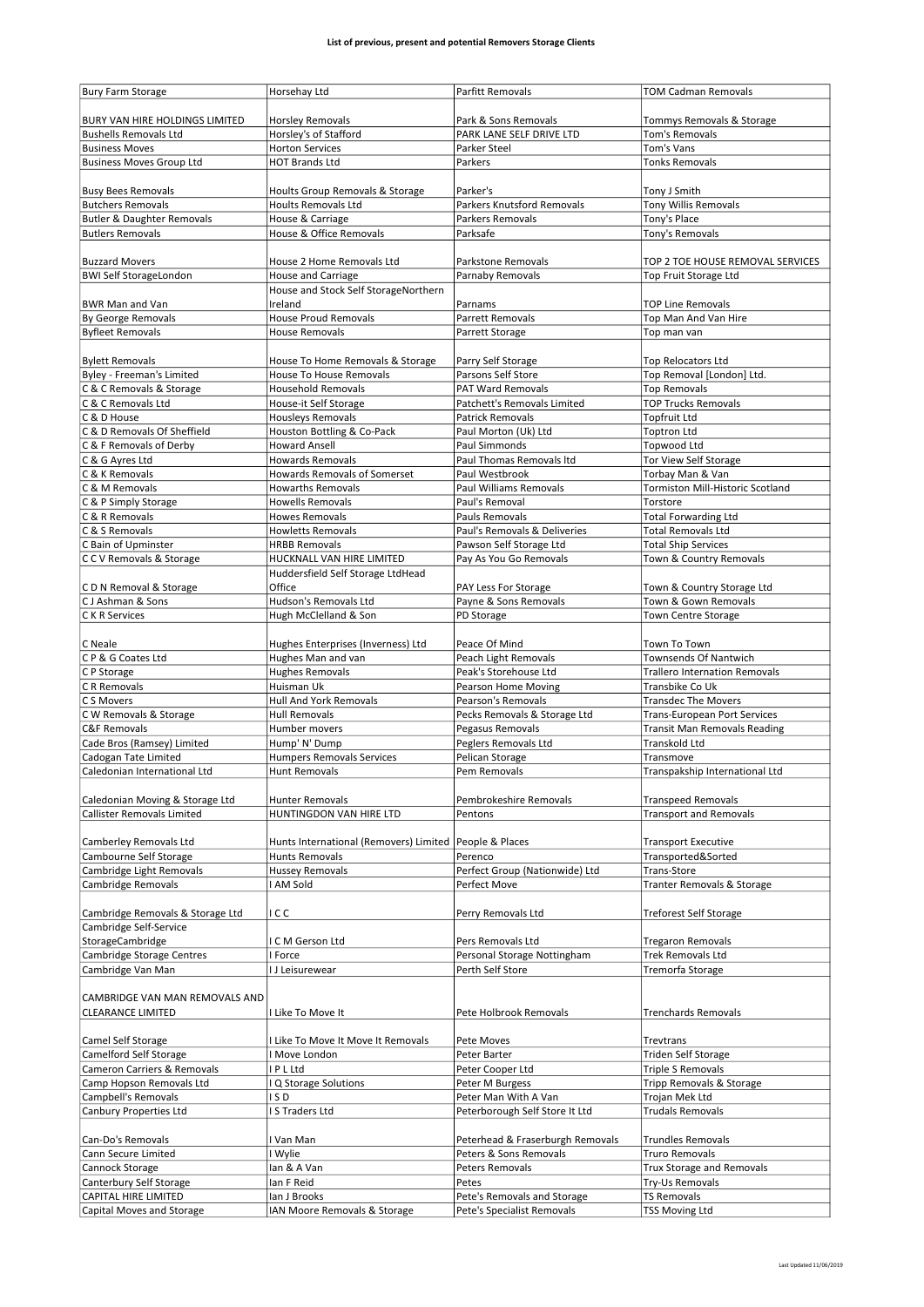| <b>Capital One Removals</b>         | Ians Delivery Services               | <b>Philip Marks Removals</b>                              | Tszuji                             |
|-------------------------------------|--------------------------------------|-----------------------------------------------------------|------------------------------------|
| Capital Removal                     | lans Removals & Deliveries           | <b>Philips Removals</b>                                   | Tucker Angell Removals             |
|                                     |                                      |                                                           |                                    |
|                                     |                                      |                                                           |                                    |
| Capital Removal Service             | lasis Ltd                            | Phillips Removals (85) Limited                            | TUFF VAN HIRE (EDINBURGH) LIMITED  |
| Capital Uk Ltd                      | Ice Grp Ltd                          | <b>Phils Removals</b>                                     | Tumax Storage Ltd                  |
|                                     |                                      |                                                           |                                    |
| Capitol Commercial Relocations Ltd  | Icon World                           | Phil's Removals                                           | Turks Removals & Storage           |
| Capitol Removals Cirencester        | <b>Ideal Storage</b>                 | Phil's Removals & Deliveries                              | Turnbulls (Removals) Ltd           |
| Caracoli                            | Ifs Contract Services Ltd            | Phoenix Removals Ltd                                      | <b>Turners Removals</b>            |
|                                     |                                      |                                                           |                                    |
| Carbooth Storage Ltd                | Ifs Vendor Village                   | Phoenix Rising Removals & Storage                         | <b>Turners Removals Ltd</b>        |
| Carcoon Storage Systems Ltd         | <b>IG Removals</b>                   | Phoenix Self Storage Ltd                                  | Tweedy Acheson Ltd                 |
|                                     |                                      | PHS Records                                               |                                    |
| Cardiff Self Storage LtdCardiff     | <b>Ilkley Removals</b>               | ManagementSouthampton                                     | <b>Twickenham Removals</b>         |
|                                     |                                      |                                                           |                                    |
|                                     |                                      |                                                           |                                    |
| Cardy Removals                      | Immingham Industrial Estates Ltd     | Piano Removal & Delivery Specialist                       | Two Men & A Truck                  |
| Care Furniture Removals             | Imove International                  | Pick & Move Removals Ltd                                  | Two Men And A Truck                |
|                                     |                                      |                                                           |                                    |
| Care Move Ltd                       | Imove Removals & Deliveries Ltd      | Pick & Pack Express                                       | Two Men And A Truck - Chiswick     |
| Carefree Removals                   | Imove4u                              | Pick Drop Go                                              | <b>TWS Removals</b>                |
| <b>Careful Handling Services</b>    | <b>IMPERIAL VEHICLE HIRE</b>         | Pickfords                                                 | <b>TXM Movers</b>                  |
|                                     |                                      |                                                           |                                    |
| Careful Kelly Removals              | Incredible Bulk Self StorageBradford | Pickfords Move Management Ltd                             | <b>Tyrrells Removals</b>           |
|                                     |                                      |                                                           |                                    |
| Careful Moves                       | Independent Erts Ltd                 | PICOW VAN HIRE LTD                                        | U Can Store It Self StorageWalsall |
|                                     |                                      | PIERREMONTS CAR & VAN HIRE                                | U Can Store It Self StorageWest    |
| Careline                            | <b>Indesit Company</b>               | LIMITED                                                   | Bromwich                           |
|                                     |                                      |                                                           |                                    |
|                                     |                                      |                                                           |                                    |
| Careline Moving & Storage UK Ltd    | INDIGO CAR AND VAN HIRE LTD          | PIG N Mix                                                 | U Hold The Key                     |
| Cargill Removals                    | Indigo Gray Ltd                      | Pinella Ltd                                               | U J E Kirkby                       |
| Cargo Self Storage                  | <b>Industore Ltd</b>                 | <b>Pink Parrot Trading Ltd</b>                            | U K C A Ltd                        |
| Carlin Brown Removals               | In-Excess Removals Ltd               | Pink Self Storage                                         | U Lock It Ltd                      |
| Carl's Express                      | Info Asset                           | Pintong Uk Ltd                                            | U M Storage                        |
| Carnoustie Removal Services         | Ingram's Removers & Storers          | Pip Ewart Ltd                                             | U M Storage Group                  |
| Carpet Factory                      | <b>Inline Removals</b>               | <b>Pitmans Removals</b>                                   | U M Storage Ltd                    |
|                                     |                                      |                                                           |                                    |
| Carpetright (Removers)              | Inner Space Stations Self Storage    | PJ's Removals Man And Van                                 | U S I (Nw) Ltd                     |
| Carpo's                             | InnerSpaces Self Storage Ltd         | Planet Movers Ltd                                         | U Store                            |
| Carrick Hill Ltd                    | Insta-Move                           | PLANET REMOVALS                                           | U Store 24 7 Ltd                   |
| Carrierway Removals                 | Instamove Removals & Storage         | Planet Self-Store                                         | U Store 247 Ltd                    |
| <b>Carriole Removals</b>            | Instant Storage Ltd                  | <b>Plymouth Removers</b>                                  | U Store Scotland                   |
|                                     |                                      |                                                           |                                    |
| Carrycare Removals                  | Instore                              | <b>Plymouth Self Storage</b><br>Plymouth Self Storage Ltd | U Store Solutions                  |
| CARS & VANS 2 HIRE LTD              | <b>Intack Removals</b>               |                                                           | U Storeall LimitedNantwich         |
|                                     |                                      | PMM Enterprises Ltd t/a Storage                           |                                    |
| Carshalton Removals Ltd             | Integer Group                        | Monkeys                                                   | UTSUk & Ireland Ltd                |
| Carters Removals Ltd                | Intelligent Fulfilment Ltd           | Point 545 Ltd                                             | Ucanstore.comSouth Molton          |
| Casey's Office Relocations          | <b>Intercity Removals Ltd</b>        | Pointbid Plc                                              | U-Fill                             |
| Caseys Removals                     | Interdean Ltd                        | <b>Polaris Moves</b>                                      | UK & EU Removals                   |
| Castle Removals                     | Interhome Removals                   | Polarkold Ltd                                             | <b>UK Atlantis Ltd</b>             |
| Castle Self Store                   | Internet Storage Ltd                 | Polhill Properties Ltd                                    | <b>UK Furniture Removals</b>       |
| Castle Storage                      | Intransit                            | Polish Movers                                             | <b>UK Home Removals</b>            |
| CASTLE VAN HIRE LTD.                | Intransit Removals & Storage         | Pollards Moving & Storage Ltd                             | <b>UK Removal Company</b>          |
| Castlemoves                         | Inventive Leisure                    | Pond Park                                                 | <b>UK Removals</b>                 |
| Castles Removals                    | Inverclyde Removals                  | Ponteland Removals & Storage                              | <b>UK Removals &amp; Storage</b>   |
| Catherine's Man and Van             | Inverstore (Greenock) Ltd            | Poole Removals                                            | <b>UK Removals Cornwall</b>        |
| <b>CATS Removals</b>                | Ipswich Delivery Service             | Pooley Removals & Storage                                 | <b>UK Removals Essex</b>           |
| <b>Caudles Removals</b>             | Irish Bitumen Storage Ltd            | Poplar Storage                                            | Uk Sofa Sales Ltd                  |
|                                     |                                      |                                                           |                                    |
| Cavendish and Country               | Irish Relocations                    | Poppy's Restaurant                                        | <b>UK Storage Company</b>          |
| Caythorpe Gas Storage Ltd           | <b>Irish Removal</b>                 | Porters Of Woking                                         | UK Storage Company Sw Ltd          |
|                                     |                                      |                                                           |                                    |
| CC Transport Storage & Distribution | <b>Irish Removals</b>                | Portrush Removals                                         | <b>Ultimate Storage Solutions</b>  |
|                                     |                                      |                                                           |                                    |
| <b>CCT Removals</b>                 | <b>Irvine Moving Solutions</b>       | Positively Paraphernalia Posthaste Ltd                    | U'mac Developments                 |
| <b>CCV Removals</b>                 | <b>Irvine Removals</b>               | Potbury's of Sidmouth Ltd                                 | <b>UMF Storage Ltd</b>             |
| Cdl Business Services Group Ltd     | <b>Irwin Removals Services</b>       | Potsburys Co                                              | U-Move Bournemouth                 |
| Central Container Services Ltd      | <b>Isiah Removals</b>                | Power Europe Ltd                                          | U-Move East Sussex                 |
| Central Moves UK Itd                | Isis Removals & Storage              | PP Removals Ltd                                           | U-Move SE                          |
| Central Removals and Storage        | <b>Island Removals</b>               | PPH Removals and Storage                                  | Undercover Classics Ltd            |
| Central Services South Ltd          | <b>Island Stowaway</b>               | PRACTICAL CAR & VAN RENTAL                                | UneedAvan                          |
| Central Storage                     | It Electronics Ltd                   | <b>PRE Retail</b>                                         | Unibind Systems Ltd                |
| Centre Page U K Ltd                 | Its In Transit                       | <b>Precision Moves</b>                                    | Unimove                            |
|                                     |                                      | Prees Storage Ltd                                         | <b>Unique Moves Removals</b>       |
| Centristore                         | <b>ITS YOUR MOVE</b>                 |                                                           |                                    |
| <b>Centurion Removals</b>           | Its Your Move Ilkley Ltd             | Preferred Media Ltd                                       | Uniscope International Ltd         |
|                                     |                                      |                                                           |                                    |
| Ceva                                | Itsin Transit Removals               | PREMIER CARRIERS (VAN HIRE) LTD                           | Unit One                           |
|                                     |                                      |                                                           |                                    |
| <b>Chacewater Containers</b>        | Ivan London Man & Van Services       | Premier Marinas Ltd                                       | <b>United Movers</b>               |
|                                     |                                      |                                                           |                                    |
| <b>Chamberlains Removals</b>        | Ivan Newcastle - Man & Van Services  | <b>Premier Move</b>                                       | <b>United Removers</b>             |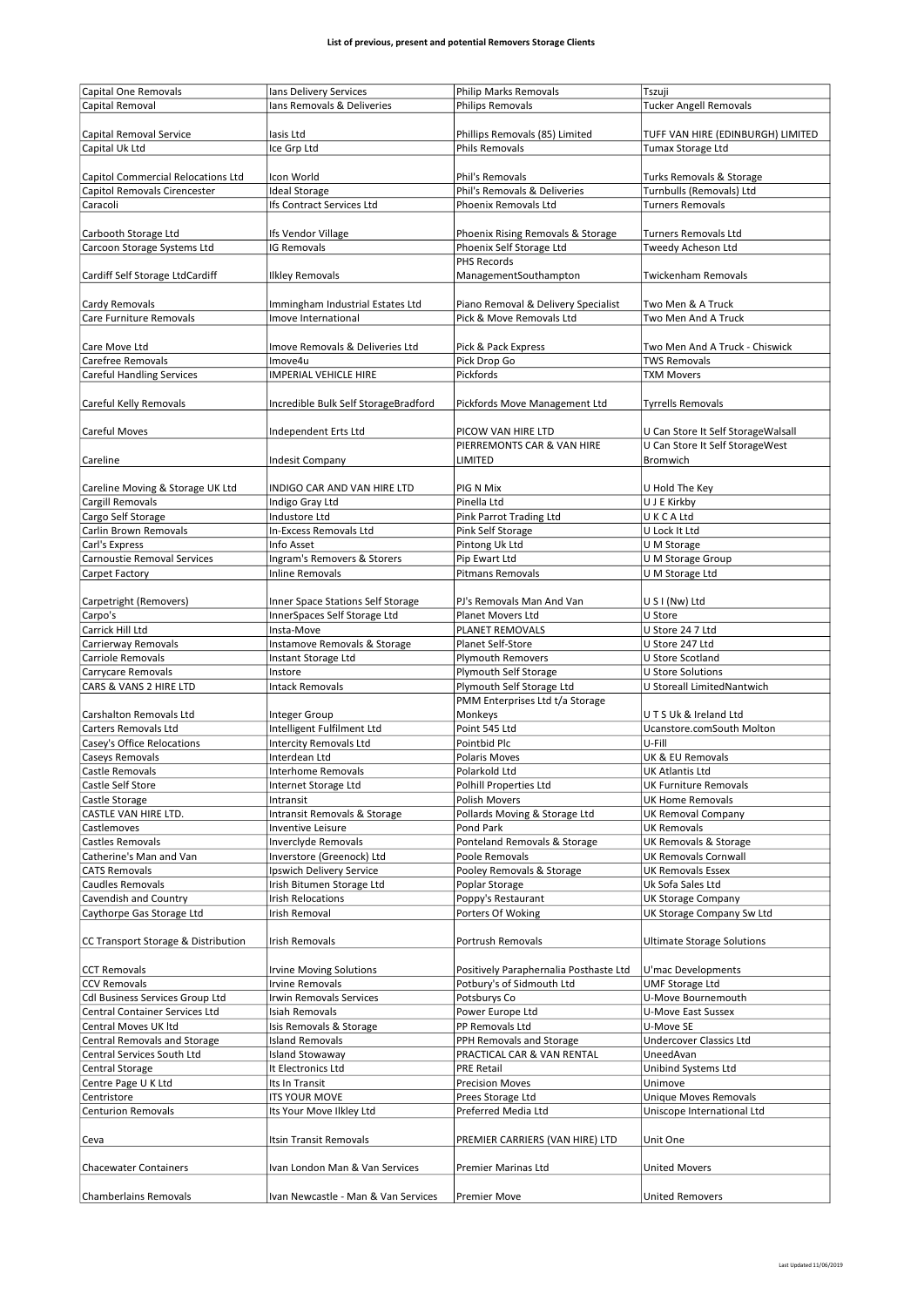| Chambers Self Storage LtdOldham        | J & H Friend                                   | <b>Premier Movers</b>                         | <b>Unity Relocations</b>               |
|----------------------------------------|------------------------------------------------|-----------------------------------------------|----------------------------------------|
|                                        |                                                |                                               | <b>Universal Commercial Relocation</b> |
| <b>Chandlers Removals</b>              | J & J Howe Removals Ltd                        | Premier Moves Ltd                             | Limited                                |
|                                        |                                                | Premier Moving & Storage Services LTD         |                                        |
| <b>Channel Move</b>                    | J & J Laker                                    | (CJS Removals)                                | <b>Universal Containers</b>            |
|                                        |                                                |                                               |                                        |
| <b>Chaplins Removals</b>               | J & K Removals                                 | <b>Premier Removals</b>                       | Universal Office Installations Ltd     |
| Chapman Removals & Storage             | J & L Removals - Bedford                       | Premier Self Storage                          | Unsworth Sugden                        |
| <b>Chapmans Removals</b>               | J & M Graham & Son                             | <b>Premium Removals</b>                       | <b>Upack We Stack</b>                  |
| Chappells Removals and Storage         |                                                |                                               |                                        |
| Solutions Ltd                          | J & R CAR AND VAN HIRE LIMITED                 | Preseli Removals                              | Urban Locker Self Storage London       |
| <b>Chard Self Store</b>                | J & R Moving Solutions                         | Preston Self Storage                          | <b>Urban Removals</b>                  |
| Charles Hine & Son Ltd                 | J & R Removals                                 | Preston Storage                               | Urban Service Ltd                      |
| Charles Wood & Sons                    | J & R Self StorageChesham                      | Prestwick Lockups Ltd                         | U-Stor                                 |
| Charlie's Man & Van Service            | J & R Self StorageHead Office                  | Pretloves                                     | U-Store Self Storage Ltd               |
|                                        |                                                |                                               |                                        |
| <b>Charlies Removals</b>               | J & S AUTOS (NORTHAMPTON) LTD                  | <b>Priestley Removals</b>                     | U-Store Uk                             |
| <b>Charltons Removals</b>              | J & S Removals                                 | Primary Spaces (U K) Ltd                      | <b>Uxbridge Delivery Service</b>       |
| Charnwood Removals                     | J & W J Morris Removals                        | <b>Prime Movers</b>                           | V Locker                               |
| Charnwood Self Storage                 | J A Barber of Shrewsbury                       | Priorswood Storage                            | V Robinson & Son Ltd                   |
|                                        |                                                |                                               |                                        |
| Charterhouse Removals and Storage      | J A Coles (Removal Contractors) Ltd            | PRIORY CAR & VAN HIRE LIMITED                 | V Storage Solution                     |
| Charter-Services                       | J A Steel & Son Ltd                            | Priory Self Store                             | Vadas Removals                         |
| Chase Removals                         |                                                |                                               |                                        |
|                                        | J and S Removals and Storage<br>J B S Services | Priory Selfstore Ltd<br><b>Pritchard Bros</b> | Vale Removal Company                   |
| Chaseoaks Storage Ltd                  |                                                |                                               | Vale Removals & Deliveries             |
| Cheap                                  | J Bishop                                       | Pritchards Of London Ltd                      | <b>Valley Removals Ltd</b>             |
| Cheap Moves                            | J Bloomfield & Sons                            | <b>Pritchards Removals</b>                    | Valley Self StorageLutterworth         |
|                                        |                                                |                                               |                                        |
| Cheap Removals Edinburgh               | J C D Moving                                   | Proctor Removals and Storage Ltd              | Valley Storage Solutions Ltd           |
| Cheap Self Storage                     | J C S Storage Ltd                              | Products Online Ltd                           | Valleyfield Ltd                        |
| Cheap Storage                          | J Christopher                                  | Profile Storage Ltd                           | VALUE CAR AND VAN HIRE LTD             |
| CHEAP VAN HIRE LIMITED                 | J D Removals                                   | Progresshomes Co                              | VAN & A Man                            |
| Cheap van man leeds                    | JD S Storage                                   | Pro-Move Relocations Ltd                      | Van & A Man For Hire                   |
| <b>Cheapest Removals</b>               | J D VAN HIRE SERVICES LIMITED                  | <b>Prompt Removals</b>                        | VAN & Deliver                          |
| <b>Checkmate Devices Ltd</b>           | J E Kent Removals                              | Pronto Removals Ltd                           | Van & Driver                           |
| CHEEPER VAN HIRE LIMITED               | J E M I Construction Ltd                       | <b>Property Storage Services</b>              | Van & Man                              |
| Chellza Ltd                            | J E T Removals Of Whitby                       | Proplas Sub Contract Ltd                      | Van & Man Hire                         |
| <b>Chelmsford Removals</b>             | J F Carter                                     | Pro-Tech Cleaning                             | VAN & Man Hire 07957 410855            |
| Chelsea Removals & Storage             | J F Lee Ltd                                    | Prynn Storage                                 | VAN & Man London                       |
|                                        |                                                |                                               |                                        |
| <b>Chepstow Removals</b>               | JFM Moving Services Ltd                        | <b>PSS International Removals</b>             | Van & Man Removals                     |
| Chequers Moving & Storage              | J Green & Sons                                 | <b>PTM Transport Services</b>                 | VAN & Reliable Man                     |
|                                        |                                                |                                               |                                        |
| Cheshire County Removals & Storage     | JH Apsee & Sons                                | Pugh                                          | Van About Town                         |
| <b>Cheshire International Removals</b> |                                                |                                               |                                        |
| Limited                                | J H Apsee and Sons Removals                    | Punjab House Associated Ltd                   | Van and man hire                       |
|                                        |                                                |                                               |                                        |
|                                        |                                                | Purdie Worldwide Removals & Storage           |                                        |
|                                        |                                                | LTD / Matt Purdie & Sons                      | Van Girls                              |
| Cheshire Moving & Storage Ltd          | J H Kynaston                                   |                                               |                                        |
|                                        |                                                |                                               |                                        |
| CHESHIRE VAN HIRE LIMITED              | JHP Storage Ltd                                | Purdy's Of Cheam                              | VAN HIRE NOTTINGHAM LIMITED            |
| <b>Chess Moves Removals</b>            | J Hill Removals                                | Purland House Ltd                             | VAN Man                                |
| <b>Chessington Removals</b>            | JJ Cummins Ltd                                 | <b>Purll Removals</b>                         | VAN Man Cumbria                        |
| Chester Self StorageChester            | J J Removals                                   | Purple Squirrel Storage                       | VAN Man In Essex                       |
| Chichester Bond Ltd                    | J L F Moving Solutions Ltd                     | Putney Man With A Van                         | VAN Man In London                      |
| <b>Chiltern Moves</b>                  | J L Young Removals Ltd                         | Pyrkes                                        | VAN Man London Removals                |
|                                        |                                                |                                               |                                        |
| Chippenham Self Storage                | J Lyons Removals & Storage                     | Pyrkes Removals                               | Van Man Removals & Storage Ltd         |
| <b>Chiswick Removals</b>               | J M Removals                                   | Q A S Copak Ltd                               | VAN Man Removals Edinburgh             |
| Choice Storage Ltd                     | J Mart                                         | Q F Ltd                                       | Van Man Removals Exeter                |
| Chorley Self Storage Ltd               | J Middleton & Sons                             | QC SpacePeterlee                              | VAN Man Services                       |
| <b>Chris Fleming Removals</b>          | J N Handley & Sons                             | QC SpaceSunderland                            | VAN Mango                              |
| Chris Locker                           | J N J Storage                                  | <b>Quality European Removals</b>              | Van Removals Birmingham                |
| <b>Chris Miller Services</b>           | J Parham & Son                                 | Qualogy Ltd                                   | VAN With Man                           |
| Christchurch Removals                  | JR Mortimer Removals                           | <b>Quantock Movers</b>                        | Van With Man London                    |
| Christians                             | J R Removals                                   | <b>Quarters Residential</b>                   | Vandyman Removals                      |
| Chrysalis Removals & Storage           | J S B Removals                                 | Quay Storage                                  | Vanguard Filebank Ltd                  |
| Chudley International Moving and       |                                                |                                               |                                        |
| Shipping                               | J S H Security Marketing                       | QUEENSBURY VAN HIRE LIMITED                   | Vanguard Self Storage                  |
| Churchdown Removals                    | J S Moves                                      | Quest Force Ltd                               | Vanguard Storage Services Ltd          |
| Churchill Storage                      | J S Removals                                   | Quick Move                                    | Vanjam Removals                        |
| Cinch Storage                          | J Simpson Storage                              | Quick Response Vans Com                       | Vanman                                 |
| Cirencester Self Storage               | JT Removals                                    | <b>Quick Shift Removals</b>                   | Vanmanexeter                           |
| City Centre Self Storage               | J W D Enterprises                              | Quick Store Storage                           | Van-Man-Removals.com                   |
| City Man & Van                         | J W Sanders & Sons                             | Quicksilver                                   | Vantastic                              |
| CITY MAN AND VAN LTD                   | J W T Removals & Storage                       | Quickstore Plymouth                           | Varlin Storage & Interiors Ltd         |
|                                        |                                                |                                               |                                        |
| CITY MAN AND VAN REMOVALS LTD          | J Younger Storage Ltd                          | QuickstoreExeter                              | Vavavan                                |
|                                        |                                                |                                               |                                        |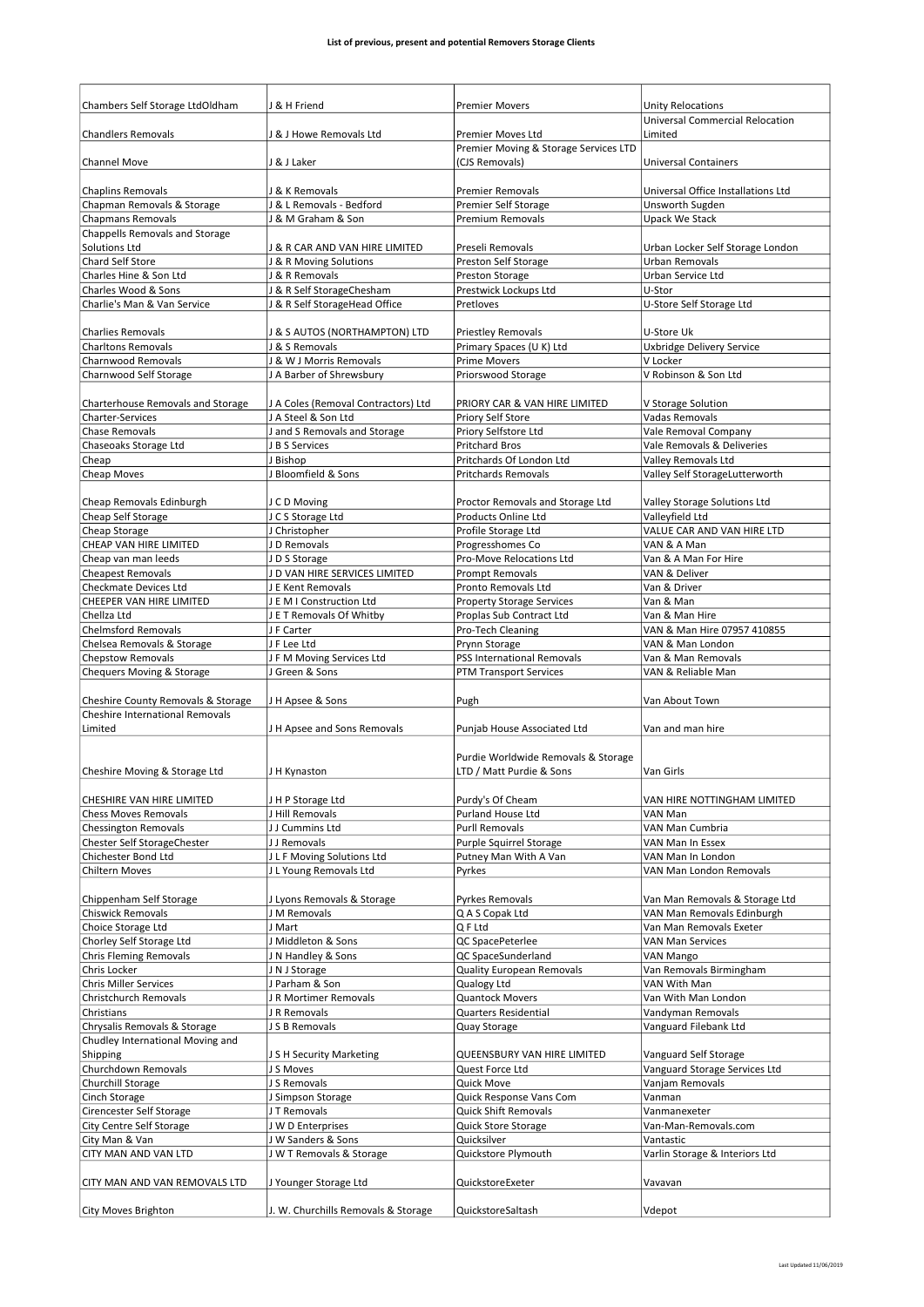|                                                   | J.S.G Self Storage                              | QuickstoreTorquay                | <b>Vectis Storage</b>               |
|---------------------------------------------------|-------------------------------------------------|----------------------------------|-------------------------------------|
| City Moving & Storage Ltd<br><b>City Removals</b> | JA Rose Van Hire                                | Quinta Cottages Ltd              | Venus                               |
|                                                   |                                                 |                                  |                                     |
|                                                   | <b>Jack Bird Removals</b>                       |                                  |                                     |
| <b>City Store</b>                                 |                                                 | R & D Schofield Ltd              | VERNON VAN & CAR HIRE LIMITED       |
| City Taxi Vans                                    | Jack Hart & Sons                                | R & E lerston                    | VG Removals                         |
| City Van man                                      | Jackson Wade Ltd                                | R & G Removals                   | <b>Vics Removals</b>                |
| CityStoreLondon                                   | Jacobs & Company                                | R & H Interiors Ltd              | Viking Removal Co                   |
| CL Removals and Logistics                         | Jade Removals                                   | R & J Removals Ltd               | Viking Self StorageBedford          |
| Claimz World                                      | Jafvans Of Harrow                               | R & J Wardle                     | VINCENT VAN HIRE LIMITED            |
| Clark and Rose                                    | Jaggards                                        | R & P Removals                   | <b>Vinyl Master Signs</b>           |
|                                                   |                                                 |                                  |                                     |
| Clark's of Amersham                               | Jake Removals Ltd                               | R & R Removals Ltd               | Virgis Filter Sales & Marketing Ltd |
| <b>Clarks Removals</b>                            | Jalco                                           | R & S Removals & Storage         | Vivian Vallelay                     |
| <b>Classic Move</b>                               | Jam Removals                                    | R & V Wescott                    | VK Removals & Storage               |
| <b>Classic Removals</b>                           |                                                 | R & Y Tyers Removals             | VMS VEHICLE HIRE LIMITED            |
|                                                   | Jam Vans / Jam UK Trading Ltd                   |                                  |                                     |
| <b>Clean Fresh Services</b>                       | James Hodson Removals                           | R A Jones Consulting             | VOCE VAN HIRE LIMITED               |
| Clear A Space Ltd                                 | James Pugh & Son Ltd                            | R A Light                        | Voovit Ltd                          |
| Clear Removals                                    | James Removals Ltd                              | R B Steel & Co                   | Vpg                                 |
| Clear Storage                                     | James Valentine Removals                        | R B Steel & Company              | Vrsh Ltd                            |
|                                                   |                                                 |                                  |                                     |
| Clearflow Uk Ltd                                  | James Westerman Removals & Storage   R C Harper |                                  | Vwib (Storage) Ltd                  |
|                                                   |                                                 |                                  |                                     |
| <b>Cleavers Removals</b>                          | Jamie Briggs Removals & Storage Ltd             | R D Ellis                        | W & A Watson                        |
| Cleeve Storage                                    | Jamies Removals Ltd                             | R D O Kitchen Appliances         | W & J Martindales                   |
|                                                   | JAMIESONS MOTOR (VAN HIRE)                      |                                  |                                     |
|                                                   |                                                 |                                  |                                     |
| CLEVEDON CAR & VAN HIRE LIMITED                   | LIMITED                                         | R E B Services                   | W & S Midlands Ltd                  |
| <b>Cleveland Reclaimed</b>                        | JansVans Ltd                                    | R E Movals                       | W A G Removals London Ltd           |
| Clever Moving Group (Chatfields                   |                                                 |                                  |                                     |
| Removals)                                         | Jarretts Removals                               | RF & K J Roberts                 | W B H Removals                      |
| <b>CLH Storage</b>                                | Jason Williams Removals                         | R H & D Storage                  | W F Proudlock & Son                 |
| Cliffe's Removals - Maxima Self Storage -         |                                                 |                                  |                                     |
| U-Move                                            | Javek Properties Ltd                            | R H Cambidge (Storage) Limited   | W F Sargent                         |
| Clifford Self Storage                             | Jay Success Ltd                                 | R H P (Storage) Limited          | W G Removals                        |
| <b>Clints Removals</b>                            | Jay's of Cornwall                               | R I Wilson                       | W Grace                             |
|                                                   |                                                 |                                  | W H Cox & Son (Removals & Storage)  |
|                                                   |                                                 |                                  |                                     |
| Clitheroe Removals                                | Jays Removals And Storage Ltd                   | R J Gray                         | Ltd                                 |
| Clockwork Removals                                | Jays Removals Itd.                              | R J S Removals                   | W H Humphreys & Son Ltd             |
|                                                   |                                                 |                                  |                                     |
| Clutton Hill Agricultural Services Ltd            | JB Carlton & Co                                 | R J Taits                        | W H Malcolm                         |
| Clyde Brothers Removals                           | JC Storage                                      | R Open & Son Ltd                 | W Howe & Son                        |
| <b>CMP Removals And Storage</b>                   | <b>JCD Moving</b>                               | R P Removals                     | W J Dempsey                         |
| <b>CMR Relocation</b>                             | Jeakins Removals                                | R P Storage Ltd                  | W J Edwards                         |
|                                                   |                                                 |                                  |                                     |
| CMW Group t/a Doc n Loc Self Storage              | Jeff Removals & Transport                       | R Paterson                       | W Jones & Sons                      |
| <b>Coast Containers Self Storage</b>              | Jelly Cat Ltd                                   | R Ranger Removals                | W M Foad                            |
| Coast to Coast Removals                           | Jenkins Removals                                | R S Removals                     | W McMullin & Sons                   |
|                                                   |                                                 |                                  |                                     |
| Coastline Removals Ltd                            | Jerrards                                        | R S Storage                      | W N D Ltd                           |
|                                                   |                                                 |                                  |                                     |
|                                                   |                                                 |                                  |                                     |
| Coastways Storage & Removals Ltd                  | Jersey Removals                                 | R S Thomas & Son                 | W Norton & Sons                     |
| Coates                                            | Jettymarsh Storage                              | R S Turner Removals              | W P S United Kingdom Ltd            |
| Cobbs Quay Self Storage Ltd                       | Jewell Man & Van                                | R Sampson & Sons                 | W R Cullum Removals                 |
| Cobra Middlesbrough Ltd                           | Jh Fulfilment Ltd                               | R T Page & Sons Ltd              | W R Morrow & Sons Ltd               |
|                                                   |                                                 |                                  |                                     |
| Coleman Removals                                  | JH Removals                                     | R T Seakins Removals and Storage | W R Newbery                         |
| <b>Colemans Removals</b>                          |                                                 | R V Removals                     | W R Warburton                       |
| Colin Batt Removals Ltd                           | Jhp Storage<br>Jim Gallie                       | R Wilson & Son Removals          |                                     |
|                                                   |                                                 |                                  | W Southerington & Sons Ltd          |
| Colin MacKenzie Removals                          | Jimmy Wright                                    | R Wood Services Ltd              | W T Erwin                           |
|                                                   |                                                 |                                  |                                     |
| <b>Colins Removal Service</b>                     | Jims Man And Van                                | Rack-Master Storage Systems Ltd  | W T Services Ltd                    |
| <b>Collected &amp; Delivered</b>                  | Jim's Move                                      | <b>Radical Systems</b>           | W.H. Short Removals                 |
| Collins & Co                                      | JLF Moving Solutions                            | Radius Removals                  | W1 Self storage                     |
| <b>Collins Services</b>                           | J-Load Ltd                                      | <b>Raeburn Fine Wines</b>        | <b>WAG Removals</b>                 |
|                                                   |                                                 |                                  |                                     |
| Colnbrook Estates Ltd                             | <b>JNL Removals</b>                             | RAF Museum Reserve Collection    | Wagtail StorageDiseworth            |
|                                                   |                                                 |                                  |                                     |
| Colne Valley Commercial Services Ltd              | Jo Upton Removals Ltd                           | Raff and Van Removals            | Waites & Stones Ltd                 |
| <b>Colwin Removals</b>                            | Job Done Removals                               | Raff Removals & Storage          | Walcot Self StorageBath             |
| <b>Comerford Removals</b>                         |                                                 | <b>Rainbow Removals</b>          | Walden Uk Removals                  |
|                                                   | JOE Pole Storage Ltd                            |                                  |                                     |
| <b>Comfort Moves</b>                              | Joe Watson                                      | Rainbow Removals Com             | <b>Waldens Removals</b>             |
| <b>Commodity Centre Ltd</b>                       | John Ames                                       | Rainham Eazystore Ltd            | <b>Waldram Removals</b>             |
| Comms Centre                                      | John Batt                                       | Raja Removals                    | Walkers Removals & Storage          |
| Compact Storage Systems Ltd                       | John Bayes Removals                             | Rallydale Ltd                    | Walkers Removals Ltd                |
|                                                   |                                                 |                                  |                                     |
| <b>Company Moves</b>                              | John Broomfield Removals & Storage              | Ralphs Removals Ltd              | <b>Wallace Removals</b>             |
|                                                   |                                                 |                                  |                                     |
| Compare The Man And Van                           | John Cooper Delivery Man & Van                  | Ramshaw Removals & Storage       | Wallington Removals Limited         |
| <b>Compass Moving Services</b>                    | John Davies and Co                              | Ramzan Leicester Ltd             | wallis self storage                 |
| Competition Clutch Europe Ltd                     | John Evans & Sons (Llanelli) Ltd                | <b>Randall Removals</b>          | Walpole E & S J Ltd                 |
| Complete Removals & Storage                       | John Lomas Removals                             | Range Relocations                | Walsh Removals                      |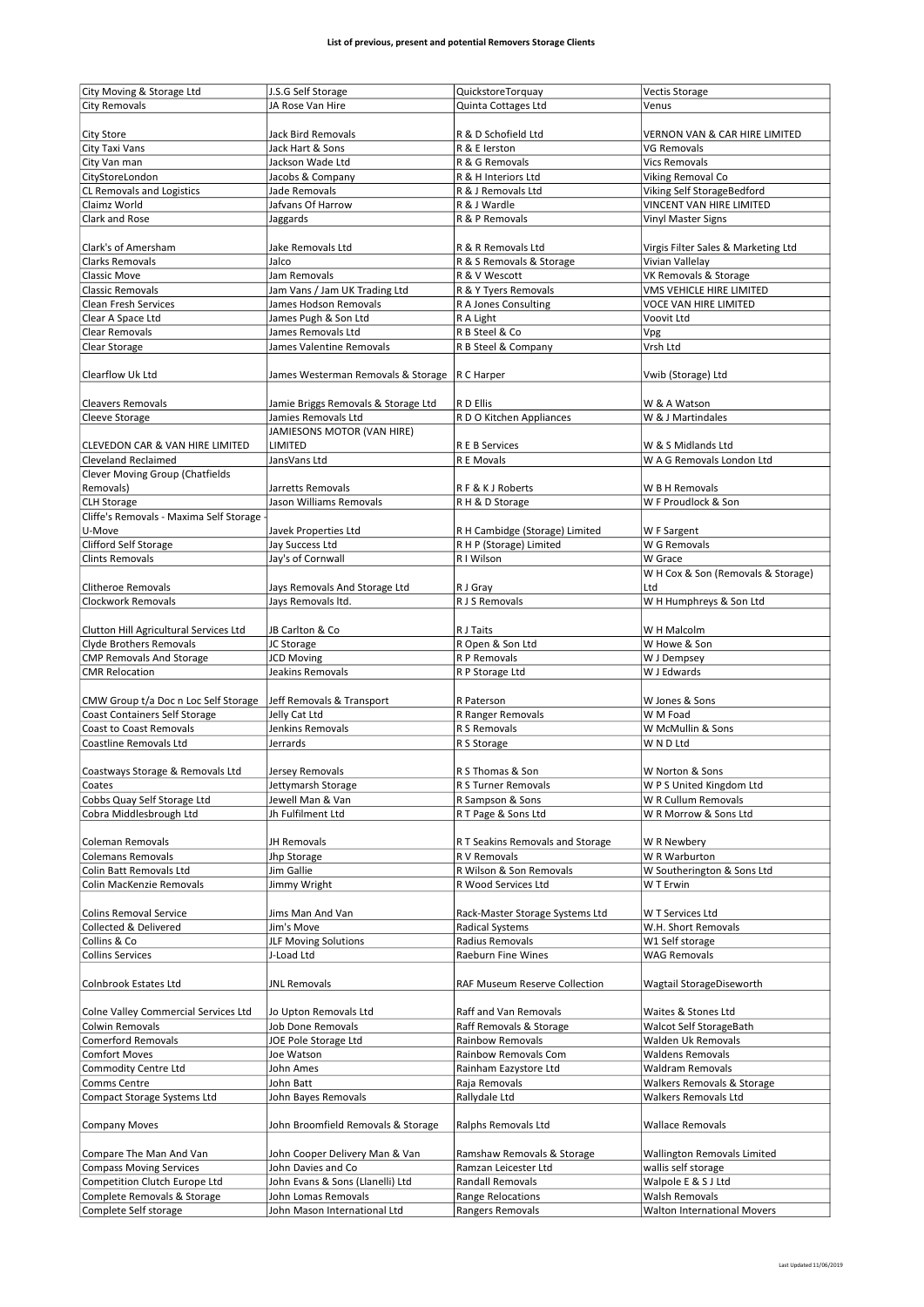|                                                          | John Mcdowell                    | Rapid Move                                         |                                      |
|----------------------------------------------------------|----------------------------------|----------------------------------------------------|--------------------------------------|
| Compton Green Business Park                              |                                  |                                                    | <b>Walton Self Storage</b>           |
| Concept Man & Van                                        | John Mills Removals              | Rapid Of Teeside                                   | Wandsworth Man With A Van            |
|                                                          |                                  |                                                    |                                      |
|                                                          |                                  |                                                    |                                      |
| Concise Removals & Storage Services                      | John Owen                        | Rapid R                                            | Wandsworth Removals                  |
|                                                          |                                  |                                                    |                                      |
|                                                          |                                  |                                                    |                                      |
| <b>Connoisseur Relocations Ltd</b>                       | John Pidgeon Ltd                 | Rapid Removals & Collections Ltd                   | <b>Wantage Removals</b>              |
| Constantine Ltd                                          | John Pollitt Classic Cars Ltd    | Rapid Storage                                      | <b>Wanted Clothing</b>               |
| Consultafrica 232 Ltd                                    |                                  | Rapid Transport                                    |                                      |
|                                                          | John Ryder Removals              |                                                    | Ward & Son                           |
| Contain It Ltd                                           | John Stanley Removals            | Rawlings                                           | <b>Ward Jones Containers</b>         |
|                                                          |                                  |                                                    |                                      |
|                                                          |                                  |                                                    |                                      |
| Contain-A-Lot                                            | John Sumner                      | Rawreth Removals Ltd                               | Wardle & Keach International Ltd     |
|                                                          |                                  |                                                    |                                      |
|                                                          |                                  |                                                    |                                      |
| <b>Container King</b>                                    | John Wales Removals & Storage    | <b>RAY Brown Ltd</b>                               | Wardrobe House Clearance Specialists |
| Container Parks - Glasgow                                | John Wyeth Brother               | <b>Raymond Hodgsons</b>                            | Wards of Olney Ltd                   |
|                                                          |                                  |                                                    |                                      |
| Container ParksPaisley                                   | Johns Removals                   | Rays Removals                                      | Ward's Of Stanton                    |
| Container Safe Ltd                                       | John's Removals                  | <b>RDC Home &amp; Office Services</b>              | Wards Of Wakefield                   |
| <b>Container Storage</b>                                 | Johns Removals - Redditch        | RDK Removals & Storage                             | Wards Storage Ltd                    |
|                                                          |                                  |                                                    |                                      |
|                                                          |                                  |                                                    |                                      |
| Container Team LtdWeston-Super-Mare Johnson Bros         |                                  | Re Move It Removals                                | Warrens Haulage And Removals         |
|                                                          |                                  |                                                    |                                      |
| Contain-It                                               | Johnson Removals Ltd             | Reader Storage Ltd                                 | Warrington Self Storage              |
|                                                          |                                  |                                                    |                                      |
|                                                          | Johnsons - London                |                                                    |                                      |
| <b>Continental Move Group</b>                            |                                  | <b>Reading Removals</b>                            | Washington Removals & Storage        |
|                                                          |                                  |                                                    |                                      |
| Contraband T/A Reliable Removals                         | Johnsons of Shaftesbury          | <b>Reading Storage Units</b>                       | <b>Washtec Domestics Ltd</b>         |
|                                                          |                                  |                                                    |                                      |
| <b>Contract Removal Services</b>                         | Johnson's Removals - Cheshire    | <b>Reads Removal</b>                               | Waterpark Storage Ltd                |
|                                                          |                                  |                                                    |                                      |
|                                                          |                                  |                                                    |                                      |
| Convoi Ltd Enkalon                                       | Johnson's Removals & Storage Ltd | Reads Worldwide Ltd                                | <b>Watford Removals</b>              |
| Cooch Removals                                           | Johnstone's Removals             | Ready 2 Move                                       | <b>Watson Removals</b>               |
|                                                          |                                  | Ready 4 Removals                                   |                                      |
| <b>Cookes Carriages</b>                                  | Jolly Property Services          |                                                    | Watson Storage Ltd                   |
| <b>Cookes Storage Service</b>                            | Jones Removals                   | Ready Steady Store                                 | <b>Watsons Removals</b>              |
| Cook's of Cranleigh Ltd                                  | Jones Removals & Storage         | Real Estate Wisbech Ltd                            | <b>Waveney Self Storage</b>          |
|                                                          |                                  |                                                    |                                      |
| COOKS VAN HIRE LIMITED                                   | <b>Jones Services</b>            | Recall Ltd                                         | Waxholme Self Storage Ltd            |
| Cookson & Son                                            | Jonills Removals and Storage     | Red 2 Green Removals                               | We Can Man And Van                   |
|                                                          |                                  |                                                    |                                      |
| Cool Stak Ltd                                            | Jordan & Jarrett                 | <b>RED Dragon Removals</b>                         | WE Love To Move It                   |
| Coombe Farm Self Storage                                 | Jordan's Car Storage Ltd         | <b>RED Rose Removals</b>                           | WE Move All-Removals                 |
|                                                          |                                  | Red Rose Self Storage Ltd                          | <b>Weald Removals</b>                |
| Coopers                                                  | Journey Removals                 |                                                    |                                      |
|                                                          |                                  |                                                    |                                      |
| Coopers Removals & Storage                               | Journeys Uk Ltd                  | Red Van Removals                                   | Webbs International Removals Ltd     |
|                                                          |                                  |                                                    |                                      |
| Coorperate Moves                                         | Jp Storage Services Ltd          | Redbridge Removals                                 | Webbs Removals                       |
|                                                          |                                  |                                                    |                                      |
| Copier Resite Removals & Storage                         | J'Pak Removals & Storage         | Redcar Coast & County Stores                       | <b>Websters Removals Ltd</b>         |
|                                                          |                                  |                                                    |                                      |
| <b>Coppard Relocations</b>                               | Jph Storage Service (Ipswich)Ltd | Redcil Ltd                                         | <b>Welch Removals</b>                |
|                                                          |                                  |                                                    |                                      |
| Copps Removals                                           | Jpw Picture Hanging Services Ltd | Redcliffe Removal Co                               | Wellingborough Self Store Centre     |
|                                                          |                                  |                                                    |                                      |
| <b>Coral Moves</b>                                       | Jrw Properties Ltd               | Reddaways Removals Ltd                             | Wellington Self Storage Ltd          |
|                                                          |                                  |                                                    | Wellington Trading UK Ltd t/a The    |
| <b>Corinium Movers</b>                                   |                                  | Reddi Stores Ltd                                   | Furniture Men                        |
|                                                          | Jsg Self Storage                 |                                                    |                                      |
| Corkill Datasafe Ltd                                     | <b>JST Services</b>              | <b>Redfern Removals</b>                            | <b>Welney Removals</b>               |
| <b>Cornwall Removals</b>                                 | JT and Sons Relocations          | REDHILL VAN HIRE LIMITED                           | <b>Wembley Commercial Centre</b>     |
|                                                          |                                  |                                                    |                                      |
|                                                          |                                  |                                                    |                                      |
| Corporate Moves                                          | JT Removals                      | Redline Removals                                   | Were Moving Relocation Services Ltd  |
|                                                          |                                  |                                                    |                                      |
|                                                          |                                  |                                                    |                                      |
| Corsi Removals                                           | <b>JTS Removals</b>              | Reds Removals Ltd T/A Reds Removals                | Weshift Co Uk Ltd                    |
| Costco                                                   | Judges Self Storage              | Redspot Self Storage Bristol                       | Wessex Eagle Ltd                     |
| Cotswold Carriers Removals Ltd                           | Julia's Removals                 | <b>Reed Removals</b>                               | <b>Wessex Removals</b>               |
|                                                          |                                  |                                                    |                                      |
|                                                          |                                  |                                                    |                                      |
| Cotswold Removal Group                                   | Jumbo Self Storage               | <b>Reeds Removals</b>                              | WEST BERKSHIRE VAN HIRE LIMITED      |
|                                                          |                                  |                                                    |                                      |
| Cotswold Storage                                         | Jumbo Storage Ltd                | Rees Little Removals                               | West Cornwall removals               |
| <b>Cottage Removals</b>                                  | Junction 43 Storage              | Reflex Moodys Ltd                                  | <b>West Country Storage</b>          |
| Cottle's Piano Removals                                  | Jupiter Removals                 | Refrigeration Wakefield                            | West Country Storage Solutions       |
|                                                          |                                  |                                                    |                                      |
| <b>Cottrells Removals</b>                                | Just Removals                    | <b>Regal Removals</b>                              | <b>West End Removers</b>             |
|                                                          |                                  |                                                    |                                      |
|                                                          |                                  |                                                    |                                      |
| COUNTRY LION (NORTHAMPTON) LTD                           | Just Self Storage Ltd            | <b>Regency Removals</b>                            | West Lanc Movers                     |
|                                                          |                                  |                                                    | West London Pipeline And Storage     |
| Country Storage                                          | K & B Thomas                     | Regis Removals                                     | Limited                              |
|                                                          |                                  |                                                    |                                      |
| Countryman Self Storage Ltd                              | K & M Removals                   | Reid Group                                         | <b>West Midland Removals</b>         |
| <b>County Removals</b>                                   | K & N Group                      | Reliable Removals Ltd                              | <b>West Midlands Removals</b>        |
| County Removals Ltd (Bishop's Move                       |                                  |                                                    |                                      |
|                                                          |                                  |                                                    |                                      |
| Carlisle)                                                | K B Q Ltd                        | Relo Trans Euro Ltd                                | <b>Westcoast Removals</b>            |
| <b>Court Services</b>                                    | K B T Storage                    | Relocate London Ltd                                | <b>Westcountry Removals</b>          |
|                                                          |                                  |                                                    |                                      |
| Coutts & Co                                              | <b>K C R Removals</b>            | <b>Relocate Removals</b>                           | Western Industrial                   |
| <b>Coventry Removal Service</b>                          | K C Removals                     | <b>Relocations Direct</b>                          | Western Self Storage                 |
|                                                          |                                  |                                                    |                                      |
| Coventry Self Storage Ltd                                | K Cotterill                      | Re-Moov-It                                         | Westfield Self Storage Ltd           |
|                                                          |                                  |                                                    |                                      |
| Covermoon Ltd                                            |                                  | Removal & Storage Solutions Ltd                    | <b>Westoe Removals</b>               |
|                                                          |                                  |                                                    |                                      |
|                                                          | K D Removals                     |                                                    |                                      |
| Coxs Removal                                             | <b>K Dennis Removals</b>         | Removal Co The                                     | Weston & Edwards                     |
| <b>Cramond Trading</b>                                   | K Dobbs                          | <b>Removal Companies</b>                           | Weston & Edwards Essex               |
|                                                          |                                  |                                                    |                                      |
| Craven Self StorageCraven Arms                           | K E Movers Ltd                   | Removal Companies In Kent                          | Westons                              |
| Cre8 Self Storage Cricklewood<br><b>Creative Storage</b> | <b>KF Power</b><br>K G B         | Removal Companies in London<br>Removal Experts Ltd | Westons Man & Van<br>Westore Uk Com  |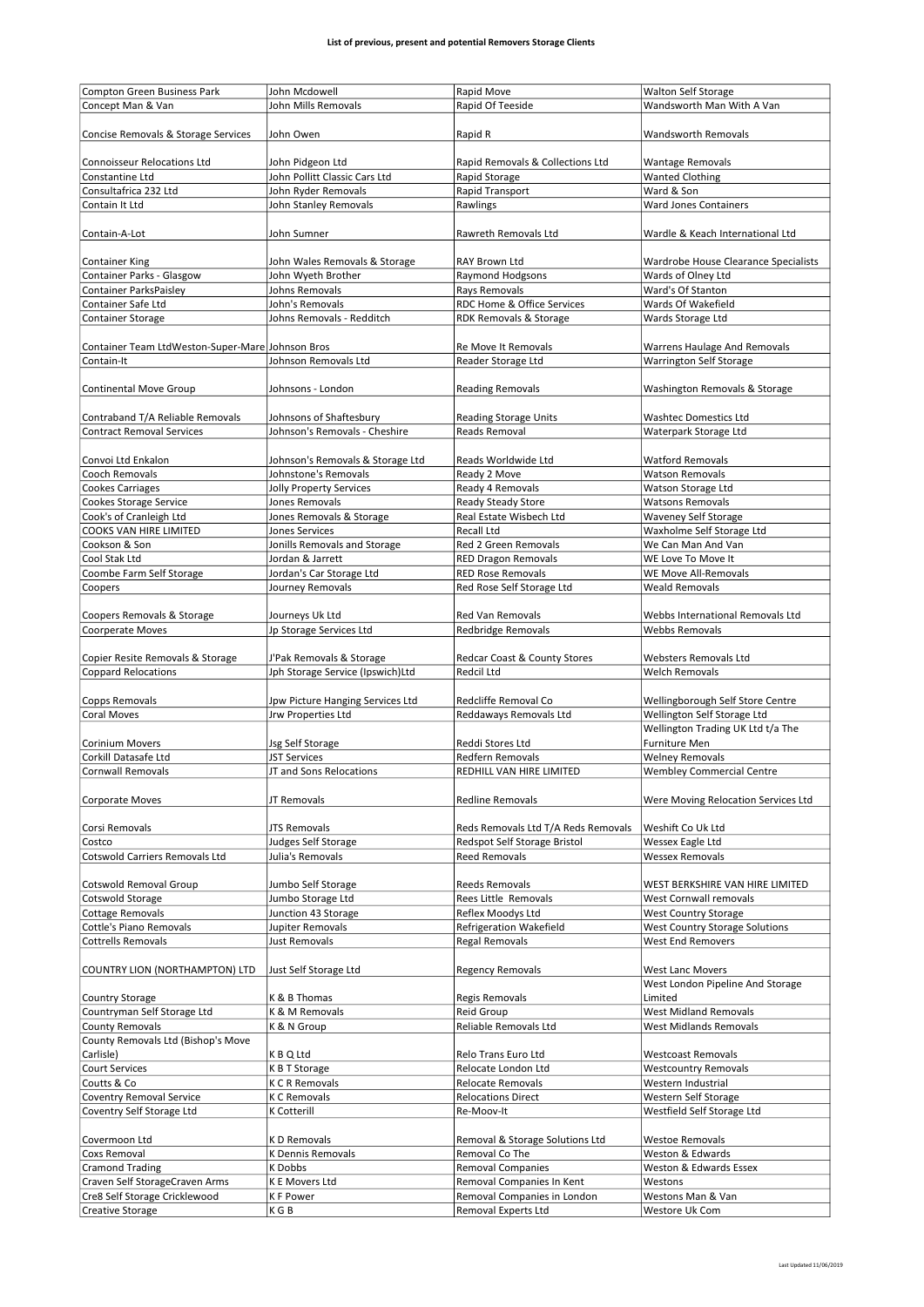| Credit Crunch Removals                 | <b>KH Removals</b>                                 | <b>Removal Link</b>                    |                                      |
|----------------------------------------|----------------------------------------------------|----------------------------------------|--------------------------------------|
|                                        |                                                    |                                        | Wetherby StorageWetherby             |
| Creechwood Ltd                         | <b>K J M Removals</b>                              | Removal man Hull                       | <b>Wgw Removal Services</b>          |
| Creran Marine                          | <b>K J M Superbikes</b>                            | <b>Removal Masters</b>                 | Wh2 Ltd                              |
| <b>CRESSEX VAN HIRE LIMITED</b>        | K J S Removals & Storage                           | <b>Removal Services</b>                | Whatever Storage Ltd                 |
| <b>Crest Removals</b>                  | KM & D K Measures                                  | Removalboxes Com                       | <b>Whispering Smith</b>              |
| Crewe Store                            | K O Removals                                       | RemovAll                               | White & Co                           |
| Crf Storage (Brantingham) Ltd          | K P Transport & Removals                           | Removals & Storage London              | White Bonner Inn                     |
| Crispins Removals Ltd                  | K Robinson                                         | Removals & Storage Uk                  | <b>White Horse Removals</b>          |
| Cristina Plescan Ltd                   | <b>KS Removals</b>                                 | Removals 24hr                          | <b>White Rose Removals</b>           |
| <b>Croftswold Removals</b>             | <b>KW Removals</b>                                 | Removals 4 U                           | White Rose Self-Storage              |
| Cromer Man And Van                     | K1 Removals                                        | Removals And Storage UK Ltd            | White Self Storage Ltd               |
| <b>Cromptons Removals</b>              | Kanga Removals                                     | Removals Belfast                       | White Van Gentlemen                  |
| Crondon Storage Services Ltd           |                                                    | Removals Bournemouth                   | White Van Man                        |
|                                        | Kangaroo Self Storage                              |                                        |                                      |
| <b>Croot Removals</b>                  | Kangaroo Self Storage Ltd                          | Removals Brighton                      | White Van Man Removals               |
| Cross Keys Removals                    | Kango Removals                                     | <b>Removals Bristol</b>                | Whiteball Self StorageWellington     |
|                                        |                                                    |                                        |                                      |
| Crown Promotions & Removals Ltd        | Kangu Self Storage                                 | Removals Clapham                       | Whitefields Storage Ltd              |
|                                        |                                                    |                                        |                                      |
| <b>Crown Relocations</b>               | Kariwell Ltd                                       | Removals Company Birmingham            | Whitehall Cricklade Ltd              |
| Crown Removals                         | Karrs Removals                                     | Removals Hull                          | Whitehills Storage Co                |
| Crown Removals Ltd                     | Kator Storage Ltd                                  | Removals Limited                       | Whites Removals Of Abergele          |
| Crown Worldwide                        | Kavanagh Brothers                                  | Removals Man & Van                     | Whiting Deliveries & Removals        |
| Crowntop Ltd                           | <b>Kbs Removals</b>                                | Removals Northampton                   | Whittingtons                         |
| Croxteth Park Storage                  |                                                    | Removals of Berkshire                  | <b>Whittlesey Removals</b>           |
|                                        | Keans Removals & Storage Ltd<br>Keating & Sons Ltd | Removals Office                        | <b>WICKED VAN HIRE LIMITED</b>       |
| Crs Rent A Fridge                      |                                                    |                                        |                                      |
| Crump & Sons P Removals                | Keebles Removals                                   | Removals Oxford                        | Wickes Air Services Ltd              |
| <b>Crusader Carpets</b>                | Keep Safe Storage                                  | Removals Plymouth                      | Widdowson Group                      |
|                                        |                                                    |                                        |                                      |
| Crutch Brothers Removals & Storage     | Keep Safe Storage Centre                           | Removals Portsmouth                    | Wigan Storage Company Limited        |
| Culloden Self Storage Ltd              | Keepsafe Storage Centre                            | Removals R Us                          | Wight Self Storage                   |
| Cumbrian Storage Limited               | Keith                                              | Removals Southampton                   | <b>Wigsley Storage</b>               |
| Curly Tail Storage                     | Keith Charles                                      | Removals Uk                            | Wilcox & Son                         |
| Curly's Removals & Storage             | Keith Roseby                                       | Removals West London                   | Wild & Lye Removals                  |
| Currie Easy Self Storage Ltd           | Keiths                                             | <b>Removals With Warranty</b>          | Wild Self Storage - Kent             |
|                                        |                                                    |                                        |                                      |
| <b>Curries Removals and Clearances</b> | Kelly's International Ltd                          | Removals Worldwide Ltd                 | Wildwater Storage Ltd                |
| Curtis Storage Ltd                     | Kelly's Removals Ltd                               | removals2europe                        | Wilkins                              |
| <b>Cut Price</b>                       | Kellys Storage (St Albans)                         | Removals2europe Com                    | Wilkins (Henley) Ltd                 |
|                                        |                                                    |                                        |                                      |
|                                        |                                                    |                                        | Wilkinsons Removals & Storage of     |
| <b>Cutting Removals</b>                | Kelly's Storage Ltd                                | Removals4u                             | <b>Bristol</b>                       |
| Cuzuc                                  | Kelvedon Storage Centre                            | removar Itd                            | Will Store                           |
|                                        |                                                    |                                        |                                      |
| Cv Storage Ltd                         | Ken Bloomfield Removals                            | Re-Move                                | William McLucas & Sons (Bo'Ness) Ltd |
| Cymru Storage                          | Kenbase Ltd                                        | <b>Remove Removals</b>                 | <b>Willington Plc</b>                |
|                                        |                                                    | Re-Move-All                            |                                      |
| Cypress Book Co Uk Ltd                 | Kennedy Storage                                    |                                        | Willis Removals & Storage            |
| D & A Storage Ltd                      | Kenneth Hayton Removals                            | Removers & Storers                     | Willoughby (562) Ltd                 |
| D & D Removals                         | Kens Removal & Storage Service                     | Rent A Space Ltd                       | <b>Willow Removals</b>               |
| D & D Removals and Storage             | Kent Space LtdAshford                              | Rent-A-Store                           | Wilmotts DJB Ltd                     |
| D & E Removals and storage             | Kent SpaceChatham                                  | RentContainer                          | Wilsden Self Storage Ltd             |
| D & M Johnson                          | Kents Removals                                     | <b>Residential Property</b>            | Wilsons Of Grantham                  |
| D & M Removals & Storage               | Kerrs                                              | Restore                                | Wilson'S Of Lurgan                   |
| D & S L Storage Ltd                    | Kerr's Of Stirling                                 | Restore Harrow Green                   | Wilsons Quality Removals Ltd         |
| D & S Marine & Leisure Ltd             | Kerrs Removals                                     | Restore Harrow Green Ltd               | <b>Wilsons Removals</b>              |
| D & S Storage Ltd                      | <b>Kestrel Removals</b>                            | <b>Restore Ltd</b>                     | Wiltshire Trade Storage Ltd          |
|                                        | Kettering Corby New Self Storage                   |                                        |                                      |
| D A Redman                             | Centre                                             | Restore Shred Ltd                      | WIMBLEDON CAR AND VAN HIRE LTD       |
| D B E Removals & Transport             | Kettering Storage Solutions Ltd                    | Revells Removals & Storage             | Wimbledon Removals                   |
|                                        |                                                    |                                        |                                      |
| D Bass Removals                        | Kevs Van                                           | Revolution Removals & Storage Ltd      | Wimborne Removals Ltd                |
| D Bushell                              | Key 2 Space Ltd                                    | <b>Rex Coxeter</b>                     | Wincanton Plc                        |
|                                        |                                                    |                                        |                                      |
| D C Griffiths & Son Ltd                | <b>Key Storage Solutions</b>                       | Rexmore (T/u Linn Trading Co Ltd)      | <b>Winchester Removals</b>           |
| D C Groves & Son                       | Keyair                                             | Reyllit Uk Ltd                         | <b>Windsor Removals</b>              |
| D Durrant Removals                     | Keynemove                                          | Reynolds Removals                      | Windsor Self StorageWindsor          |
| D G Wilding Removals                   | Keys Removals & Storage                            | <b>RH Pardy</b>                        | Wingas Storage Uk Ltd                |
| D H D Self Storage Ltd                 | Keysafe Self Storage                               | Rhemo Removals Limited                 | Winks Worth A Look                   |
|                                        |                                                    | Rhino Enterprises Limited t/a Squirrel |                                      |
| D H Edwards                            | Keystore Ltd                                       | Self StorageLeeds                      | Winters Lane Storage Ltd             |
| DIFY                                   | <b>KGB Self storage</b>                            | <b>Rhino Removals</b>                  | Winters Removals & Storage           |
| D J Manning Ltd                        | Khayri Das Morghav 1 & 1                           | RHINO VAN HIRE LTD                     | Winter's Removals & Storage          |
| D Johns Removals & Storage             | Kidderminster Self Storage                         | <b>RHT Removals</b>                    | Wirral Van                           |
| D K L Removals & Storage               | Kidderminster Selfstorage                          | Richard Healey Removals Ltd            | Wise Move                            |
| D M B Removals                         | Kidds Services                                     | Richard Johnston Ltd                   | <b>Witcombs Removals</b>             |
| D M J Deliveries                       | Kieruby Ltd                                        | <b>Richard King Vans</b>               | Witham Brothers Ltd                  |
| D M Removals                           | Killingholme Industries Ltd                        | Richard Man With A Van                 | <b>Wizz Removals</b>                 |
|                                        |                                                    |                                        |                                      |
| D N D Transport Services               | Kilmarnock Removals                                | Richard Removals Ltd                   | Wizzy Ltd                            |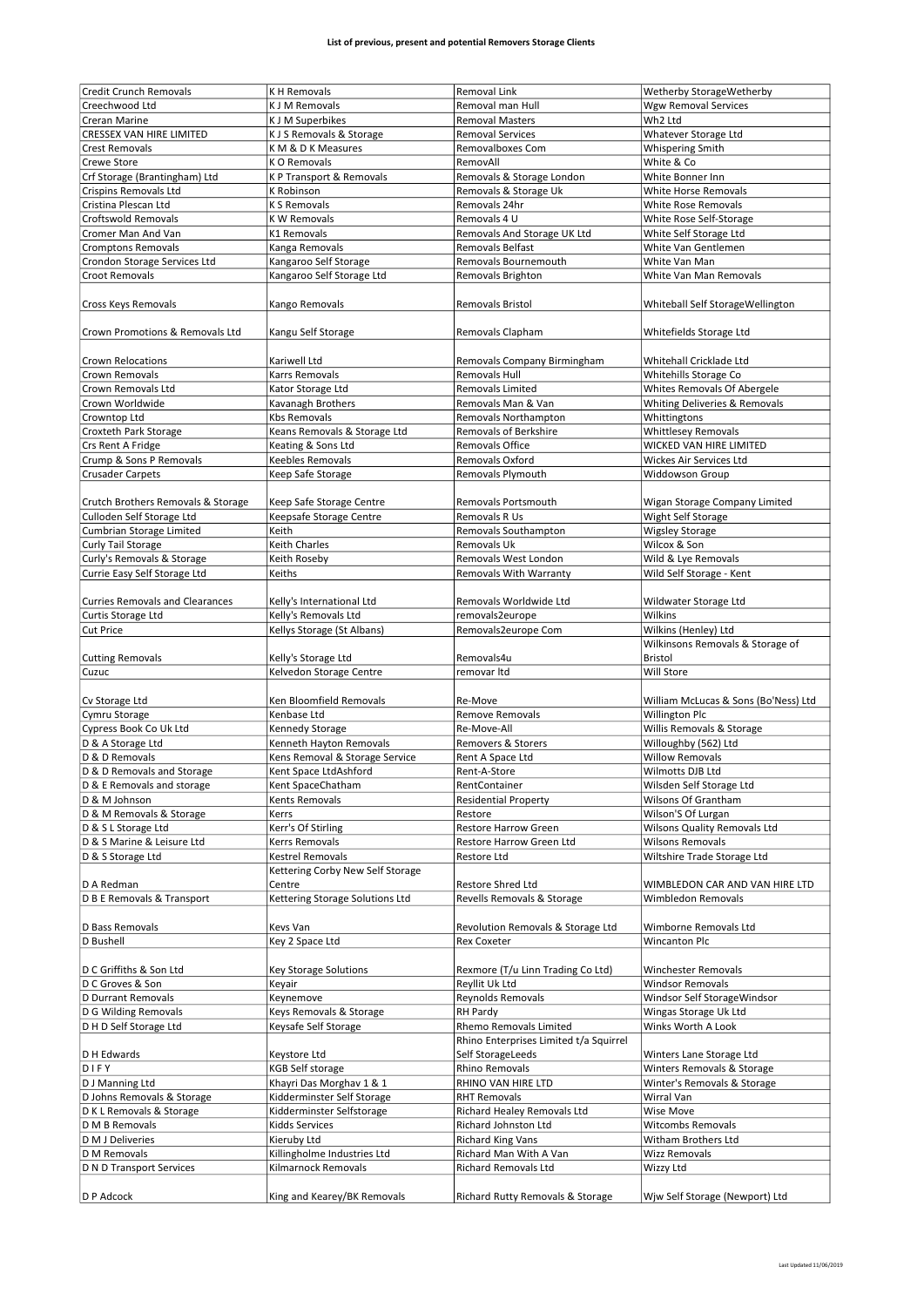| D S A Storage Solutions<br>D S D Removals                         | King Arthur Removals<br><b>King Removals</b>           | Richards Of Lancaster<br><b>Richards Removals</b>         | Woburn Sands Removal Company Ltd<br><b>Wolton Removals</b>  |
|-------------------------------------------------------------------|--------------------------------------------------------|-----------------------------------------------------------|-------------------------------------------------------------|
|                                                                   |                                                        |                                                           | Wolverhampton Self                                          |
| D S Roberts                                                       | King Storage                                           | <b>Richard's Removals</b>                                 | StorageWolverhampton2                                       |
|                                                                   |                                                        |                                                           |                                                             |
| <b>DSV</b>                                                        | Kings House Management                                 | Richardson Removals & Storage Ltd                         | Woodbridge Removals                                         |
| D Sharp                                                           | Kings Lynn Self Storage                                | Richardsons Reliable Removals                             | <b>Woodend Removals</b>                                     |
|                                                                   |                                                        |                                                           |                                                             |
| D Sully & Son Ltd                                                 | <b>Kings Removals</b>                                  | Richman's Removals (Swindon) Limited                      | Woodlands Self StoreHereford                                |
| D T Movers                                                        | <b>Kington Park</b><br>Kirby's Removals                | <b>Richmond Removals</b><br>Richmonds                     | Woods Removals                                              |
| D&M Removals Ltd<br>D. Milligan Removals Ltd                      | Kirtley Removals and Storage                           | Rick Bestwick Ltd                                         | Woody's Removals<br><b>Woolavington Storage</b>             |
| Dads Removals                                                     | Kitsons Removals                                       | <b>Rick Mitchell</b>                                      | <b>Woollcott Removals Ltd</b>                               |
| <b>Dainton Group Services</b>                                     | <b>Kiwi Movers</b>                                     | <b>Ricksters Move</b>                                     | Workmans                                                    |
|                                                                   |                                                        |                                                           |                                                             |
| Dainton Self Storage & Removals                                   | <b>KLh Removals</b>                                    | Ridge Hill Self Storage Containers                        | Workplace Products (T/u Lones UK Ltd)                       |
| <b>Dainton Self Store</b>                                         | <b>Knayton Storage</b>                                 | Ridgeway Storage                                          | <b>WORKSOP VAN HIRE LIMITED</b>                             |
| Dale Walton Transport                                             | Knightmovers Removals                                  | <b>Riggalls Removals</b>                                  | <b>Worlds End Removals</b>                                  |
| Dalepak Ltd                                                       | <b>Knights Move</b>                                    | Rightmove                                                 | Wort & Son Removals                                         |
| <b>Dalton Removals</b><br><b>Dalton's Removals</b>                | Knottingley Self Storage Ltd<br>Koyanagi Worldwide Ltd | <b>Rightway Removals</b>                                  | <b>Worthing Moves</b>                                       |
|                                                                   |                                                        | RIMIC Ltd t/a Store ThatLondon                            | <b>Worthing News</b><br>Worthing Removals & Storage Co (P & |
| Dan & Van                                                         | <b>Kristof Removals</b>                                | Ring 4 Van                                                | H) Ltd                                                      |
|                                                                   |                                                        |                                                           |                                                             |
| Dan Sheridan Removals & Storage                                   | Kuboid Self StorageNorthamptonshire                    | <b>Rings Removals</b>                                     | Wotton of Tiverton Ltd                                      |
| Dan The Man                                                       | Kwickshift Co Uk                                       | Ripon Removal Co                                          | <b>WR Bennett</b>                                           |
| Danabb Transport                                                  | Kwik Move                                              | Risdale Removals                                          | <b>Wrattens Removals</b>                                    |
| Dancar Property                                                   | <b>Kwikflit Removals</b>                               | Ritespace Ukltd                                           | <b>Wrefords Removals</b>                                    |
| Daniel Adams Removals                                             | Kwikshift Removals                                     | River Mill Self Store                                     | <b>Wrekin Removals</b>                                      |
| Danlea Removals                                                   | L & D Light Deliveries                                 | <b>Riverside Business Park</b>                            | Wrekin Self Storage Ltd                                     |
| Danum A1                                                          | L & L Braines LTD                                      | Riverside Leisure Ltd                                     | <b>WREKIN VAN HIRE LIMITED</b>                              |
|                                                                   |                                                        | RIVERSIDE VAN HIRE (WEST LONDON)                          |                                                             |
| Darcy Removals                                                    | L A Removals                                           | LIMITED                                                   | Wrexham Self Storage                                        |
| Daren Wishart                                                     | L and L removals                                       | Riviera Storage                                           | WREXHAM VAN AND CAR HIRE LIMITED                            |
| Dartmouth Self Storage                                            | L B Swanson                                            | RJ Nash                                                   | WRIGHT CHOICE VAN HIRE LTD                                  |
| Darvills Removals                                                 | L C Removals                                           | RL Staley & Sons                                          | Wright Euromove                                             |
| Dash Self Store Redruth                                           | L J L Services                                         | <b>RNA Services</b>                                       | Wright Kerr Tyson Ltd                                       |
| Data Space                                                        | LR S Of St Andrews                                     | Road Runner Removals                                      | <b>Wright Removals</b>                                      |
| Datastor                                                          | L S B Lockers                                          | Road Runner 24 7                                          | Wright Removals & Storage                                   |
| Dave Buin & Son                                                   | L S R Storage                                          | Roadrunners Removals                                      | Wrightway Removals                                          |
| Dave Dee Removals                                                 | L S Removals                                           | <b>Robbins Removals</b>                                   | <b>Wroxham Removals</b>                                     |
| Dave Harries                                                      | Labyrinth Tech Ltd                                     | Robert Browning & Son                                     | Ws Global Ltd                                               |
| Dave The Man With The Vans                                        | Lack and Leave                                         | Robert Draper Removals                                    | <b>Wyards Removals</b>                                      |
| Dave Wilding Removals Etc                                         | Lake Autosnug Ltd                                      | Robert Guy Services Ltd                                   | Wycombe Self Store                                          |
| DAVEMOORE REMOVALS & STORAGE                                      | Lakehaven                                              | <b>Robert Tumber Removals</b>                             | Wyre Forest Removals                                        |
| Dave's                                                            | Lancaster & Kelly                                      | Roberto Bucci Uk Ltd                                      | <b>Xpress Relocation Ltd</b>                                |
|                                                                   |                                                        |                                                           |                                                             |
| Daves Removals                                                    | Lancaster Removals and Storage                         | Roberts and Denny's Removals                              | Xtra Space ItdCrowborough, East Sussex                      |
|                                                                   |                                                        |                                                           |                                                             |
| Dave's Removals                                                   | Lancester Removals & Storage Ltd                       | <b>Roberts Removals</b>                                   | Yasatrans                                                   |
| Davey Rooney                                                      | Landbridge Removals                                    | Roberts Transport                                         | Yeates Removals & Storage                                   |
| David Alexander Movers Ltd - Reliable                             |                                                        |                                                           |                                                             |
| <b>Movers</b>                                                     | Lands 24                                               | Robertsbridge Container Storage Ltd                       | YELLO VAN HIRE LIMITED                                      |
| David Alexander Removals and Storage                              |                                                        |                                                           |                                                             |
| Ltd                                                               | Landvan Self Storage                                   | <b>Robins Removals</b>                                    | Yellowdot Removals & Storage                                |
| David Brown Transport                                             | Lanes Removals                                         | Robinson Relocation - Storage                             | YES Removals Domestic Removals                              |
| David C Metcalf                                                   | Langdon Removals Limited                               | Robinson Removal Company                                  | YetiVan                                                     |
|                                                                   |                                                        |                                                           |                                                             |
| David Charman Removals                                            | Langham Browne (Removals) Ltd                          | Robinson Removals                                         | Yorkshire Removals                                          |
|                                                                   |                                                        |                                                           |                                                             |
| David Dale                                                        | Langham Storage                                        | Robinsons International Removals Ltd                      | Yorkshire van man                                           |
|                                                                   |                                                        |                                                           |                                                             |
| David Duggleby Removals                                           | Larco & Larco Self Storage Ltd                         | Robinsons Relocation - Worcester                          | You Move SE Ltd                                             |
| David Gilkes & Sons Ltd                                           | Large Van and driver for hire                          | Robinsons Relocation Ltd                                  | Youngs Transport Removals                                   |
|                                                                   |                                                        |                                                           |                                                             |
| David Grundy Removals & Storage<br>David Halsall, Sons & Daughter | Lathom Properties<br>Latoak Ltd                        | <b>Robinsons Relocations</b><br>Robinsons Removals Wirral | Your Home Removals<br>Your Move Removals                    |
|                                                                   |                                                        |                                                           |                                                             |
| David Lee                                                         | Launceston Self StorageLaunceston                      | Robroy Removals                                           | Your Self Store                                             |
|                                                                   |                                                        |                                                           |                                                             |
| David Lindsay Self Storage                                        | LAW Storage Ltd                                        | Robs Of Rochford                                          | Your Space Self StorageNewbury                              |
| David Lythgoe Ltd                                                 | Lawes Brothers                                         | Robs Removals                                             | Youstore 24 Ltd                                             |
|                                                                   |                                                        |                                                           |                                                             |
| David Mackay Removals                                             | Lawrence Astridge Removals Ltd                         | Robworth Storage Ltd                                      | <b>YSS Removals</b>                                         |
| David Mallett                                                     | Lawson Trailer Rentals Ltd                             | Roch Valley Self Storage                                  | Zebra Removals                                              |
| David Rowe Removals                                               | <b>LCR Removals</b>                                    | Rochdale Self Storage                                     | Zelf Removals and Van Hire                                  |